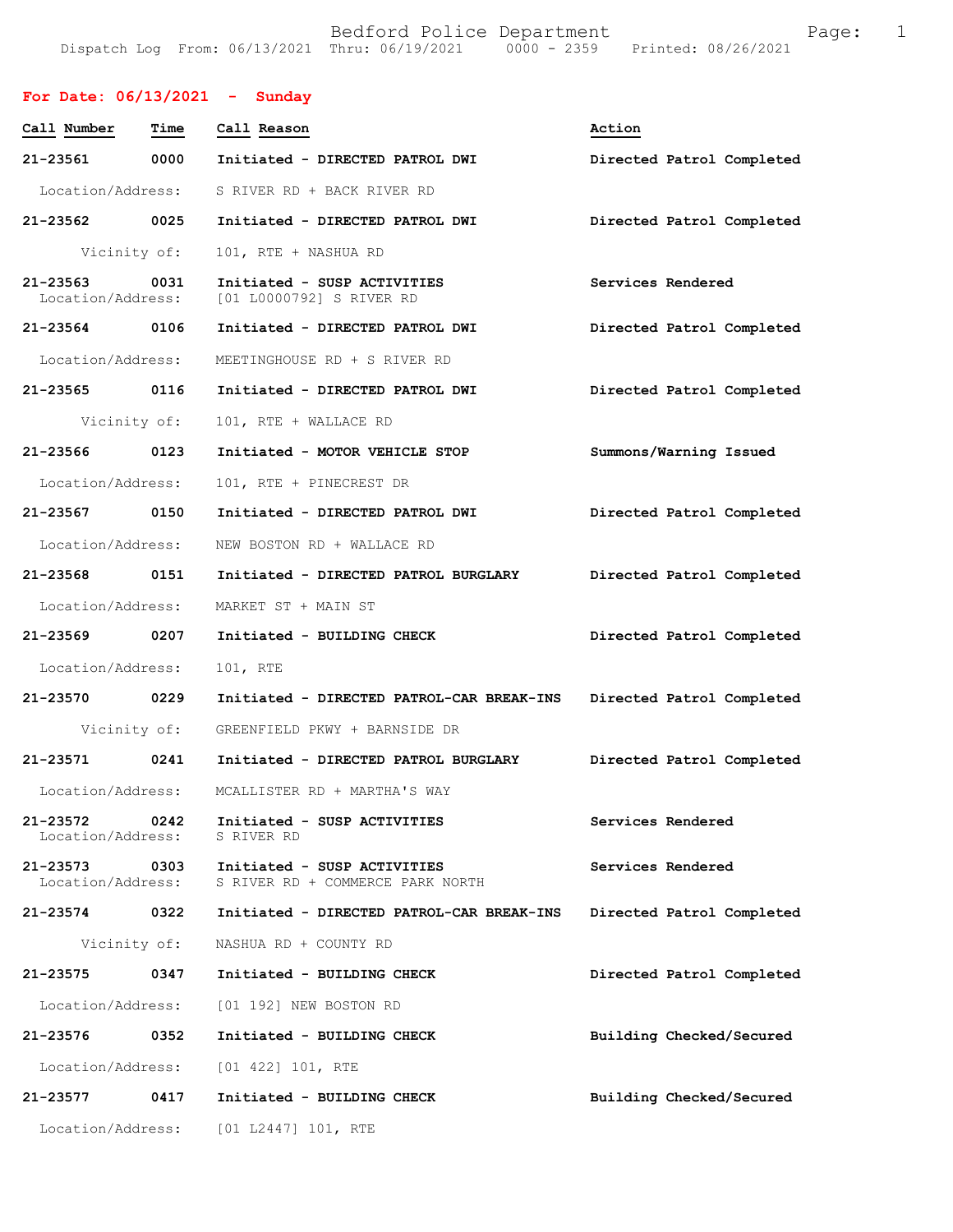Bedford Police Department The Control Page: 2

Dispatch Log From: 06/13/2021 Thru: 06/19/2021 0000 - 2359 Printed: 08/26/2021

| 21-23578                      | 0444              | Initiated - DIRECTED PATROL DWI                                                                 | Directed Patrol Completed   |
|-------------------------------|-------------------|-------------------------------------------------------------------------------------------------|-----------------------------|
| Location/Address:             |                   | 114 RTE + OLD BEDFORD ROAD OVERPASS                                                             |                             |
| $21 - 23579$                  | 0446              | Initiated - DIRECTED PATROL BURGLARY                                                            | Directed Patrol Completed   |
| Location/Address:             |                   | BEDFORD FARMS DR                                                                                |                             |
| 21-23580 0447                 |                   | Initiated - DIRECTED PATROL TRAFFIC ENF                                                         | Directed Patrol Completed   |
|                               | Vicinity of:      | 101, RTE + KAHLIKO LN                                                                           |                             |
| 21-23581                      | 0522              | Initiated - DIRECTED PATROL TRAFFIC ENF                                                         | Directed Patrol Completed   |
|                               | Vicinity of:      | 101, RTE + CHESTNUT DR                                                                          |                             |
| 21-23582                      | 0524              | Initiated - DIRECTED PATROL TRAFFIC ENF                                                         | Directed Patrol Completed   |
| Location/Address:             |                   | KILTON RD + S RIVER RD                                                                          |                             |
| 21-23583                      | 0544              | Initiated - DIRECTED PATROL-CAR BREAK-INS                                                       | Directed Patrol Completed   |
| Location/Address:             |                   | [01 629] NEW BOSTON RD                                                                          |                             |
| 21-23584                      | 0553              | Initiated - DIRECTED PATROL-CAR BREAK-INS                                                       | Directed Patrol Completed   |
| Location/Address:             |                   | [01 L562] WALLACE RD                                                                            |                             |
| 21-23585 0619                 |                   | Initiated - DIRECTED PATROL TRAFFIC ENF                                                         | Directed Patrol Completed   |
| Location/Address:             |                   | 101, RTE + OLD BEDFORD RD                                                                       |                             |
| 21-23586                      | 0737              | Phone - POLICE INFORMATION                                                                      | No Action Required          |
| Location/Address:             |                   | [01 763] LEAVY DR                                                                               |                             |
| 21-23587                      | 0753              | Initiated - DIRECTED PATROL TRAFFIC ENF                                                         | Directed Patrol Completed   |
| Location/Address:             |                   | NEW BOSTON RD + WALLACE RD                                                                      |                             |
| 21-23588<br>Location/Address: | 0809              | Phone - CIVIL<br>[01 L1803] S RIVER RD                                                          | Services Rendered           |
| 21-23589                      | 0811              | Initiated - DIRECTED PATROL TRAFFIC ENF                                                         | Directed Patrol Completed   |
|                               |                   | Location/Address: 101, RTE + WALLACE RD                                                         |                             |
|                               |                   | 21-23591 0816 Phone - VANDALISM<br>Location/Address: BOYNTON ST<br>Refer To Incident: 21-557-OF | Investigated                |
| 21-23590 0817                 | Location/Address: | Initiated - MOTOR VEHICLE STOP<br>101, RTE + OLDE BEDFORD WAY<br>Refer To Arrest: 21-335-AR     | Arrest(s) Made              |
|                               |                   | Arrest: MUNOZ, JOSHUA JARED<br>Address: MILFORD, NH                                             |                             |
|                               |                   | Age: 27<br>Charges: Arrest Without a Warrant (Fugitive)                                         |                             |
|                               | Location/Address: | 21-23592 0838 Phone - ANIMAL COMPLAINT<br>STAGE COACH LN                                        | Services Rendered           |
| 21-23593                      |                   | 0914 Phone - S-MUTUAL AID-MEDICAL                                                               | TRANSPORTED TO CMC HOSPITAL |
|                               |                   | Location/Address: [07] DOUGLAS ST                                                               |                             |
| 21-23594                      | 0918              | Initiated - DIRECTED PATROL TRAFFIC ENF                                                         | Directed Patrol Completed   |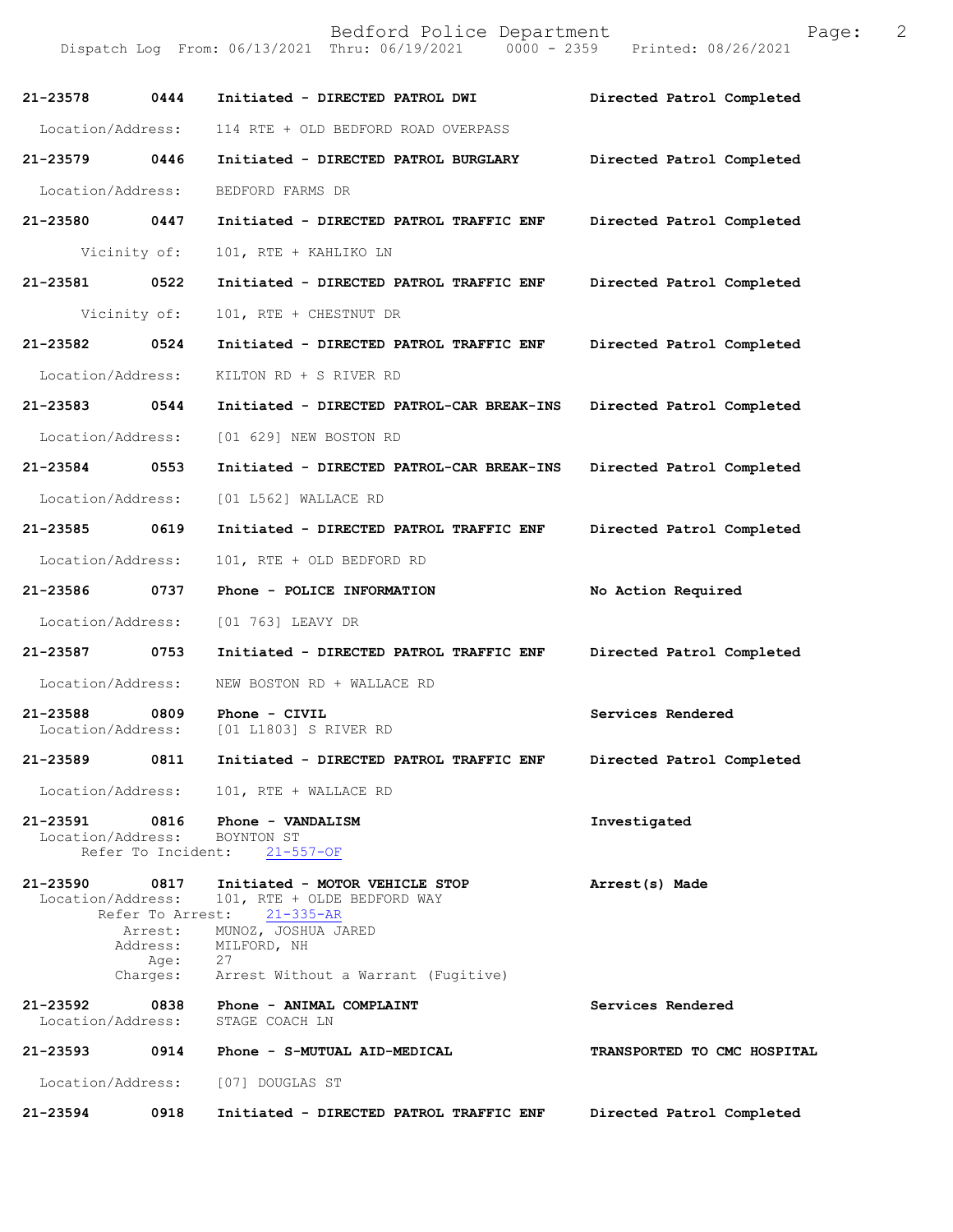|                               |                            | Bedford Police Department<br>Dispatch Log From: 06/13/2021 Thru: 06/19/2021 0000 - 2359 Printed: 08/26/2021 | 3<br>Page:                         |
|-------------------------------|----------------------------|-------------------------------------------------------------------------------------------------------------|------------------------------------|
| Location/Address:             |                            | S RIVER RD + COLBY CT                                                                                       |                                    |
| 21-23595                      | 0918                       | Initiated - DIRECTED PATROL TRAFFIC ENF                                                                     | Directed Patrol Completed          |
| Location/Address:             |                            | DONALD ST + 114 RTE                                                                                         |                                    |
| 21-23596<br>Location/Address: | 0929<br>Refer To Incident: | Phone - VANDALISM<br>BOYNTON ST<br>$21 - 557 - OF$                                                          | Services Rendered                  |
| 21-23597                      | 0945                       | Initiated - DIRECTED PATROL TRAFFIC ENF                                                                     | Directed Patrol Completed          |
| Location/Address:             |                            | MEETINGHOUSE RD + 101, RTE                                                                                  |                                    |
| 21-23598                      | 1011                       | Initiated - MOTOR VEHICLE STOP                                                                              | Summons/Warning Issued             |
| Location/Address:             |                            | 101, RTE + CONSTITUTION DR                                                                                  |                                    |
| 21-23599                      | 1013                       | Phone - ANIMAL COMPLAINT                                                                                    | No Action Required                 |
| Location/Address:             |                            | MATTHEW PATTEN DR                                                                                           |                                    |
| 21-23600                      | 1043                       | Initiated - DIRECTED PATROL TRAFFIC ENF                                                                     | Directed Patrol Completed          |
| Location/Address:             |                            | 101, RTE + 114 RTE                                                                                          |                                    |
| 21-23601<br>Location/Address: | 1058                       | 911 - S-EMERGENCY MEDICAL CALL-ALPHA<br>BEALS RD                                                            | <b>NO TRANSPORT</b>                |
| 21-23602                      | 1129                       | Phone - DOG COMPLAINT                                                                                       | No Action Required                 |
| Location/Address:             |                            | N AMHERST RD + FAIRLANE DR                                                                                  |                                    |
| 21-23603<br>Location/Address: | 1154                       | 911 - MOTOR VEHICLE ACC-SPECIAL CIR.<br>101, RTE + JENKINS RD                                               | Services Rendered                  |
| 21-23604<br>Location/Address: | 1158                       | 911 - S-ALARM-MEDICAL AID/LIFT ASST<br>KENSINGTON LN                                                        | LIFT ASSIST                        |
| 21-23605<br>Location/Address: | 1213                       | 911 - MOTOR VEHICLE COMP-IN PROGRESS<br>101, RTE + NASHUA RD                                                | Could Not Locate                   |
| 21-23606                      | 1249                       | 911 - S-EMERGENCY MEDICAL CALL-ALPHA                                                                        | <b>TRANSPORTED TO CMC HOSPITAL</b> |
| Location/Address:             |                            | [01 248] RIDGEWOOD RD                                                                                       |                                    |
| 21-23607<br>Location/Address: | 1312                       | Phone - ASSIST CITIZEN<br>[01 474] CONSTITUTION DR                                                          | Services Rendered                  |
| 21-23608                      | 1326                       | Initiated - DIRECTED PATROL-CAR BREAK-INS                                                                   | Directed Patrol Completed          |
| Location/Address:             |                            | [01 L2252] JENKINS RD + JENKINS RD                                                                          |                                    |
| 21-23609                      | 1327                       | Initiated - MOTOR VEHICLE STOP                                                                              | Summons/Warning Issued             |
| Location/Address:             |                            | 114 RTE + PLUMMER HILL RD                                                                                   |                                    |
| 21-23610<br>Location/Address: | 1349                       | Phone - RUNAWAY<br>[01 788] HARDY RD                                                                        | Investigated                       |
| 21-23611<br>Location/Address: | 1440                       | 911 - S- FIRE-BRUSH<br>S RIVER RD                                                                           | Extinquished                       |
| 21-23612<br>Location/Address: | 1517<br>Refer To Incident: | Phone - FOUND PROPERTY<br>HAWTHORNE DR<br>$21 - 559 - OF$                                                   | Investigated                       |
| 21-23613                      | 1548                       | Initiated - DIRECTED PATROL TRAFFIC ENF                                                                     | Directed Patrol Completed          |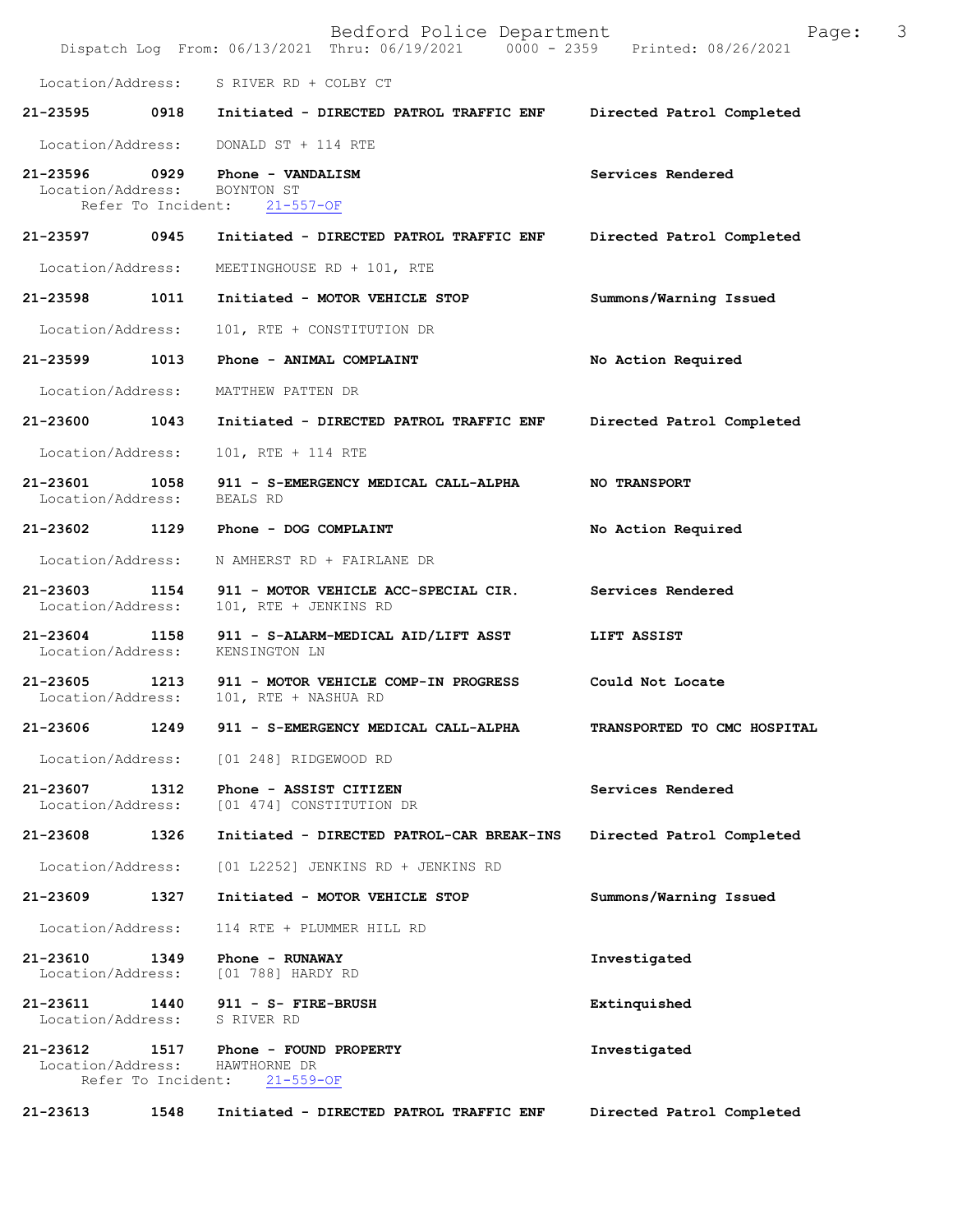|                                    |                            | Bedford Police Department<br>Dispatch Log From: 06/13/2021 Thru: 06/19/2021 0000 - 2359 Printed: 08/26/2021 | 4<br>Page:                |
|------------------------------------|----------------------------|-------------------------------------------------------------------------------------------------------------|---------------------------|
| Location/Address:                  |                            | S RIVER RD + KILTON RD                                                                                      |                           |
| 21-23614                           | 1549                       | Initiated - DIRECTED PATROL TRAFFIC ENF                                                                     | Directed Patrol Completed |
|                                    | Vicinity of:               | 114 RTE + WHITE AVE                                                                                         |                           |
| 21-23615                           | 1620                       | Initiated - DIRECTED PATROL TRAFFIC ENF                                                                     | Directed Patrol Completed |
|                                    | Vicinity of:               | 101, RTE + CONSTITUTION DR                                                                                  |                           |
| 21-23616                           | 1623                       | Initiated - DIRECTED PATROL TRAFFIC ENF                                                                     | Directed Patrol Completed |
| Location/Address:                  |                            | S RIVER RD + MEETINGHOUSE RD                                                                                |                           |
| 21-23617 1648                      |                            | Initiated - DIRECTED PATROL TRAFFIC ENF                                                                     | Directed Patrol Completed |
|                                    | Vicinity of:               | NEW BOSTON RD + WALLACE RD                                                                                  |                           |
| 21-23618                           | 1650                       | Initiated - MOTOR VEHICLE STOP                                                                              | Summons/Warning Issued    |
| Location/Address:                  |                            | S RIVER RD                                                                                                  |                           |
| 21-23619 1651<br>Location/Address: |                            | Phone - ALARM, BURGLAR<br>[01 1531] S RIVER RD                                                              | Alarm - False             |
| 21-23620 1704                      |                            | Initiated - MOTOR VEHICLE STOP                                                                              | Summons/Warning Issued    |
| Location/Address:                  |                            | 101, RTE + WALLACE RD                                                                                       |                           |
| 21-23621 1710<br>Location/Address: |                            | Phone - ALARM, BURGLAR<br>[01 L1363] SPRING HILL RD                                                         | Alarm - False             |
| 21-23622 1711<br>Location/Address: |                            | Walk-In - FOUND PROPERTY<br>MEETINGHOUSE RD + S RIVER RD<br>Refer To Incident: 21-560-OF                    | Investigated              |
| 21-23623                           | 1729                       | Initiated - DIRECTED PATROL-CAR BREAK-INS                                                                   | Directed Patrol Completed |
| Location/Address:                  |                            | [01 L1804] S RIVER RD                                                                                       |                           |
| $21 - 23624$<br>Location/Address:  | 1734                       | 911 - MOTOR VEHICLE ACCIDENT<br>[01 L380] S RIVER RD                                                        | Services Rendered         |
| 21-23625                           | 1742                       | Phone - ALARM, BURGLAR                                                                                      | Alarm- correct code/reset |
| Location/Address:                  |                            | [01 748] S RIVER RD                                                                                         |                           |
| 21-23626                           | 1754<br>Refer To Incident: | Phone - THEFT<br>Location/Address: [01 1108] LEAVY DR<br>$21 - 561 - OF$                                    | Investigated              |
| 21-23627                           | 1832                       | Initiated - DIRECTED PATROL-CAR BREAK-INS                                                                   | Directed Patrol Completed |
| Location/Address:                  |                            | [01 1050] DONALD ST                                                                                         |                           |
| 21-23628<br>Location/Address:      | 1845                       | Phone - S-MUTUAL AID-MEDICAL<br>[07] CEDAR ST                                                               | Services Rendered         |
| 21-23629                           | 1845                       | Initiated - DIRECTED PATROL TRAFFIC ENF                                                                     | Directed Patrol Completed |
| Location/Address:                  |                            | S RIVER RD + CLUB ACRE LN                                                                                   |                           |
| 21-23630                           | 1859                       | Initiated - MOTOR VEHICLE STOP                                                                              | Summons/Warning Issued    |
| Location/Address:                  |                            | S RIVER RD + PARK DR                                                                                        |                           |
| 21-23631                           | 1909                       | Initiated - MOTOR VEHICLE STOP                                                                              | Summons/Warning Issued    |
| Location/Address:                  |                            | 101, RTE + MEETINGHOUSE RD OFF RAMP                                                                         |                           |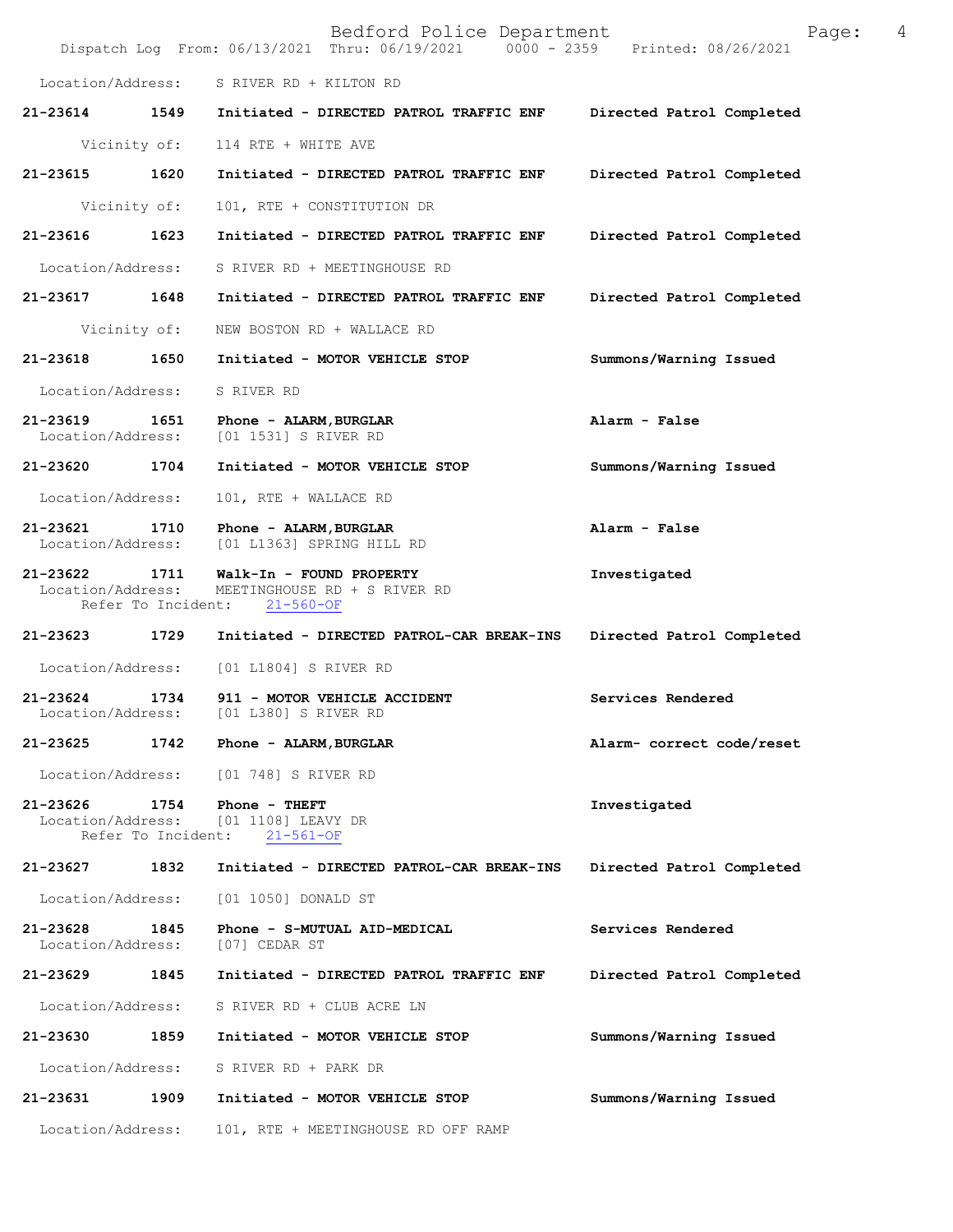| 21-23632 1915                 |              | Initiated - DIRECTED PATROL MOUNTAIN BIKE    | Directed Patrol Completed   |
|-------------------------------|--------------|----------------------------------------------|-----------------------------|
|                               | Vicinity of: | OLD BEDFORD RD + LEAVY DR                    |                             |
| 21-23633 1918                 |              | Initiated - MOTOR VEHICLE STOP               | Summons/Warning Issued      |
| Location/Address:             |              | KILTON RD + SULLIVAN DR                      |                             |
| 21-23634 1925                 |              | Initiated - DIRECTED PATROL-CAR BREAK-INS    | Directed Patrol Completed   |
| Location/Address:             |              | [01 L2252] JENKINS RD                        |                             |
| 21-23635<br>Location/Address: | 1932         | Phone - ALARM, BURGLAR<br>[01 1589] COLBY CT | Alarm - False               |
| 21-23636 1955                 |              | Initiated - DIRECTED PATROL TRAFFIC ENF      | Directed Patrol Completed   |
| Location/Address:             |              | 101, RTE + WALLACE RD                        |                             |
| 21-23637 1958                 |              | Initiated - MOTOR VEHICLE STOP               | Summons/Warning Issued      |
| Location/Address:             |              | 101, RTE                                     |                             |
| 21-23638                      | 2026         | Initiated - DIRECTED PATROL DWI              | Directed Patrol Completed   |
|                               | Vicinity of: | 114 RTE + DONALD ST                          |                             |
| 21-23639 2032                 |              | Initiated - DIRECTED PATROL BURGLARY         | Directed Patrol Completed   |
| Location/Address:             |              | NASHUA RD + WALLACE RD                       |                             |
| 21-23640 2034                 |              | Initiated - DIRECTED PATROL-CAR BREAK-INS    | Directed Patrol Completed   |
| Location/Address:             |              | COUNTY RD + LIBERTY HILL RD                  |                             |
| 21-23641 2038                 |              | Initiated - MOTOR VEHICLE STOP               | Summons/Warning Issued      |
| Location/Address:             |              | 114 RTE + OLD BEDFORD ROAD OVERPASS          |                             |
| 21-23642 2057                 |              | Initiated - MOTOR VEHICLE STOP               | Summons/Warning Issued      |
| Location/Address:             |              | 101, RTE + 114 RTE                           |                             |
| 21-23643 2112                 |              | Initiated - DIRECTED PATROL BURGLARY         | Directed Patrol Completed   |
|                               |              | Vicinity of: HAWK DR + EAGLE DR              |                             |
| 21-23644                      |              | 2117 Initiated - DIRECTED PATROL DWI         | Directed Patrol Completed   |
|                               |              | Location/Address: BOYNTON ST + PLUMMER RD    |                             |
| 21-23645 2121                 |              | Initiated - DIRECTED PATROL DWI              | Directed Patrol Completed   |
| Location/Address:             |              | 101, RTE + JENKINS RD                        |                             |
| 21-23646 2139                 |              | Initiated - DIRECTED PATROL DWI              | Directed Patrol Completed   |
|                               |              | Vicinity of: NEW BOSTON RD + WALLACE RD      |                             |
| 21-23647                      | 2155         | Initiated - DIRECTED PATROL DWI              | Directed Patrol Completed   |
| Location/Address:             |              | WALLACE RD + N AMHERST RD                    |                             |
| 21-23648                      | 2157         | 911 - S-EMERGENCY MEDICAL CALL-ECHO          | TRANSPORTED TO CMC HOSPITAL |
|                               |              | Location/Address: [01 L863] 101, RTE         |                             |
| 21-23649                      | 2324         | Initiated - DIRECTED PATROL DWI              | Directed Patrol Completed   |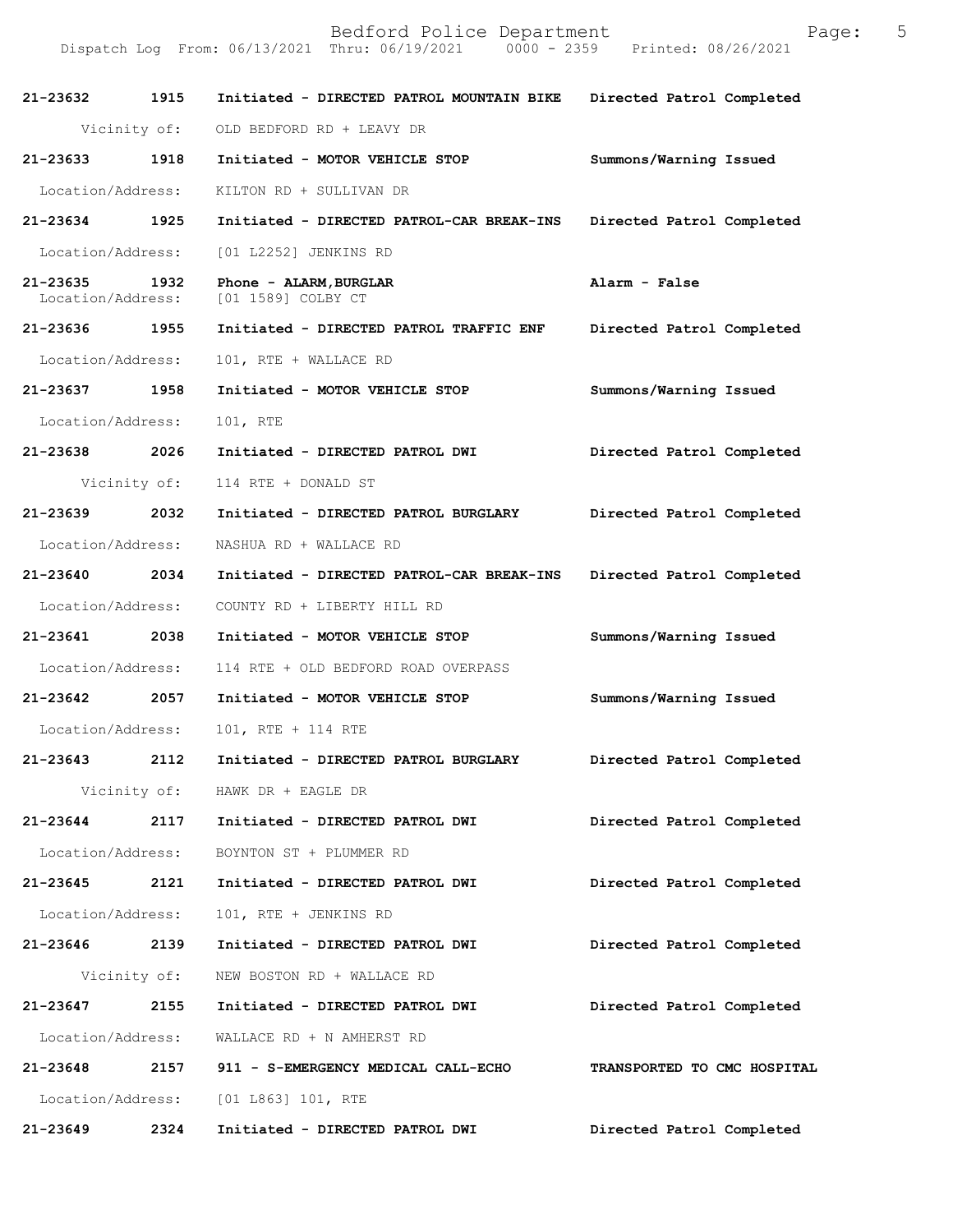|                                 |      | Location/Address: S RIVER RD + KILTON RD           |                             |
|---------------------------------|------|----------------------------------------------------|-----------------------------|
|                                 |      | 21-23650 2327 Initiated - DIRECTED PATROL DWI      | Directed Patrol Completed   |
| Location/Address:               |      | 101, RTE + 114 RTE                                 |                             |
| 21-23651 2344                   |      | Initiated - DIRECTED PATROL DWI                    | Directed Patrol Completed   |
| Location/Address:               |      | 101, RTE + KAHLIKO LN                              |                             |
| 21-23652 2346                   |      | Initiated - DIRECTED PATROL DWI                    | Directed Patrol Completed   |
|                                 |      | Location/Address: BOYNTON ST + DAVIES ST           |                             |
| 21-23653 2359                   |      | Initiated - MOTOR VEHICLE STOP                     | Summons/Warning Issued      |
|                                 |      | Location/Address: 101, RTE + OLD BEDFORD RD        |                             |
| For Date: $06/14/2021$ - Monday |      |                                                    |                             |
|                                 |      |                                                    |                             |
| 21-23654 0004                   |      | Initiated - MOTOR VEHICLE STOP                     | Summons/Warning Issued      |
|                                 |      | Location/Address: 101, RTE + HITCHING POST LN      |                             |
|                                 |      | 21-23655 0015 911 - S-EMERGENCY MEDICAL CALL-ALPHA | TRANSPORTED TO CMC HOSPITAL |
|                                 |      | Location/Address: [01 919] CORPORATE DR            |                             |
| 21-23656 0018                   |      | Initiated - MOTOR VEHICLE STOP                     | Summons/Warning Issued      |
| Location/Address:               |      | 101, RTE                                           |                             |
| 21-23657 0031                   |      | Initiated - DIRECTED PATROL DWI                    | Directed Patrol Completed   |
| Location/Address:               |      | 101, RTE + CONSTITUTION DR                         |                             |
| 21-23658 0035                   |      | Initiated - DIRECTED PATROL DWI                    | Directed Patrol Completed   |
| Location/Address:               |      | 101, RTE + JENKINS RD                              |                             |
| 21-23659 0042                   |      | Initiated - DIRECTED PATROL DWI                    | Directed Patrol Completed   |
| Location/Address:               |      | S RIVER RD + HAWTHORNE DR                          |                             |
| 21-23660                        | 0101 | Initiated - DIRECTED PATROL DWI                    | Directed Patrol Completed   |
| Location/Address:               |      | 114 RTE + DONALD ST                                |                             |
| 21-23661                        | 0113 | Initiated - DIRECTED PATROL DWI                    | Directed Patrol Completed   |
| Location/Address:               |      | 101, RTE + MEETINGHOUSE RD                         |                             |
| 21-23662                        | 0125 | Initiated - DIRECTED PATROL DWI                    | Directed Patrol Completed   |
| Location/Address:               |      | S RIVER RD + COLBY CT                              |                             |
| 21-23663                        | 0127 | Initiated - DIRECTED PATROL DWI                    | Directed Patrol Completed   |
| Location/Address:               |      | N AMHERST RD + WALLACE RD                          |                             |
| 21-23664<br>Location/Address:   | 0143 | Phone - HARRASSMENT<br>[01 1433] JENKINS RD        | Investigated                |
| 21-23665                        | 0153 | Initiated - DIRECTED PATROL-CAR BREAK-INS          | Directed Patrol Completed   |
| Location/Address:               |      | PALOMINO LN + PLUMMER RD                           |                             |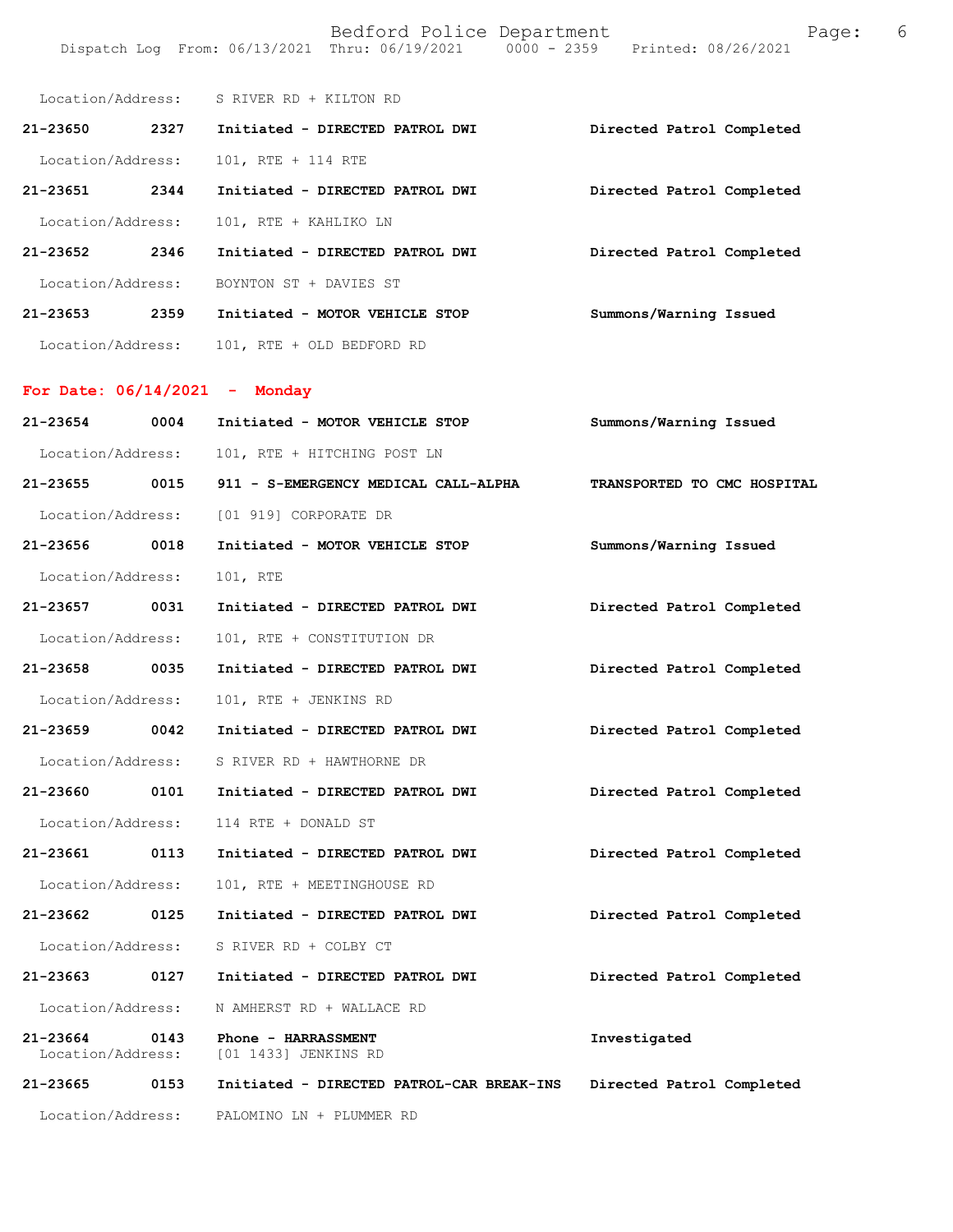| Location/Address:             |      | 101, RTE + MEETINGHOUSE RD                                                     |                             |
|-------------------------------|------|--------------------------------------------------------------------------------|-----------------------------|
| 21-23683                      | 0538 | Initiated - DIRECTED PATROL TRAFFIC ENF                                        | Directed Patrol Completed   |
| 21-23682<br>Location/Address: | 0531 | Phone - NUISANCE/NOISE COMPLIANT<br>COUNTY RD                                  | Services Rendered           |
| Location/Address:             |      | 101, RTE + KAHLIKO LN                                                          |                             |
| 21-23680                      | 0458 | Initiated - DIRECTED PATROL TRAFFIC ENF                                        | Directed Patrol Completed   |
| Location/Address:             |      | S RIVER RD + MEETINGHOUSE RD                                                   |                             |
| 21-23681                      | 0456 | Initiated - DIRECTED PATROL TRAFFIC ENF                                        | Directed Patrol Completed   |
| Location/Address:             |      | NEW BOSTON RD + PULPIT RD                                                      |                             |
| 21-23679                      | 0453 | Initiated - DIRECTED PATROL BURGLARY                                           | Directed Patrol Completed   |
| Location/Address:             |      | LEAVY DR + COOPER LN                                                           |                             |
| 21-23678                      | 0441 | Initiated - DIRECTED PATROL-CAR BREAK-INS                                      | Directed Patrol Completed   |
| Location/Address:             |      | [01 919] CORPORATE DR                                                          |                             |
| 21-23677                      | 0441 | 911 - S-EMERGENCY MEDICAL CALL-CHARL                                           | TRANSPORTED TO CMC HOSPITAL |
|                               |      | Location/Address: [01 515] S RIVER RD                                          |                             |
|                               |      | 21-23676 0434 Initiated - BUILDING CHECK                                       | Building Checked/Secured    |
| 21-23675<br>Location/Address: | 0423 | 911 - S-FIRE ALARM<br>FEDERATION RD                                            | Alarm - False               |
| Location/Address:             |      | [01 L0000794] OLDE BEDFORD WAY                                                 |                             |
| 21-23674 0415                 |      | Initiated - DIRECTED PATROL BURGLARY                                           | Directed Patrol Completed   |
| Location/Address:             |      | [01 463] NASHUA RD                                                             |                             |
| 21-23673 0415                 |      | Initiated - BUILDING CHECK                                                     | Building Checked/Secured    |
| Location/Address:             |      | [01 L1803] S RIVER RD                                                          |                             |
| 21-23672                      | 0411 | Initiated - DIRECTED PATROL BURGLARY                                           | Directed Patrol Completed   |
| Location/Address:             |      | [01 1235] S RIVER RD                                                           |                             |
| 21-23671 0236                 |      | Initiated - DIRECTED PATROL BURGLARY                                           | Directed Patrol Completed   |
| Location/Address:             |      | [01 927] BELL HILL RD                                                          |                             |
| 21-23670 0231                 |      | Initiated - DIRECTED PATROL-CAR BREAK-INS                                      | Directed Patrol Completed   |
| Location/Address:             |      | N AMHERST RD                                                                   |                             |
| 21-23669                      | 0231 | Initiated - DIRECTED PATROL BURGLARY                                           | Directed Patrol Completed   |
| Location/Address:             |      | [01 234] COUNTY RD                                                             |                             |
| 21-23668 0215                 |      | Initiated - BUILDING CHECK                                                     | Building Checked/Secured    |
| Location/Address:             |      | [01 232] LIBERTY HILL RD                                                       |                             |
| 21-23667 0209                 |      | Initiated - BUILDING CHECK                                                     | Building Checked/Secured    |
| Location/Address:             |      | [01 192] NEW BOSTON RD                                                         |                             |
| 21-23666                      | 0204 | Initiated - BUILDING CHECK                                                     | Building Checked/Secured    |
|                               |      | Dispatch Log From: 06/13/2021 Thru: 06/19/2021 0000 - 2359 Printed: 08/26/2021 |                             |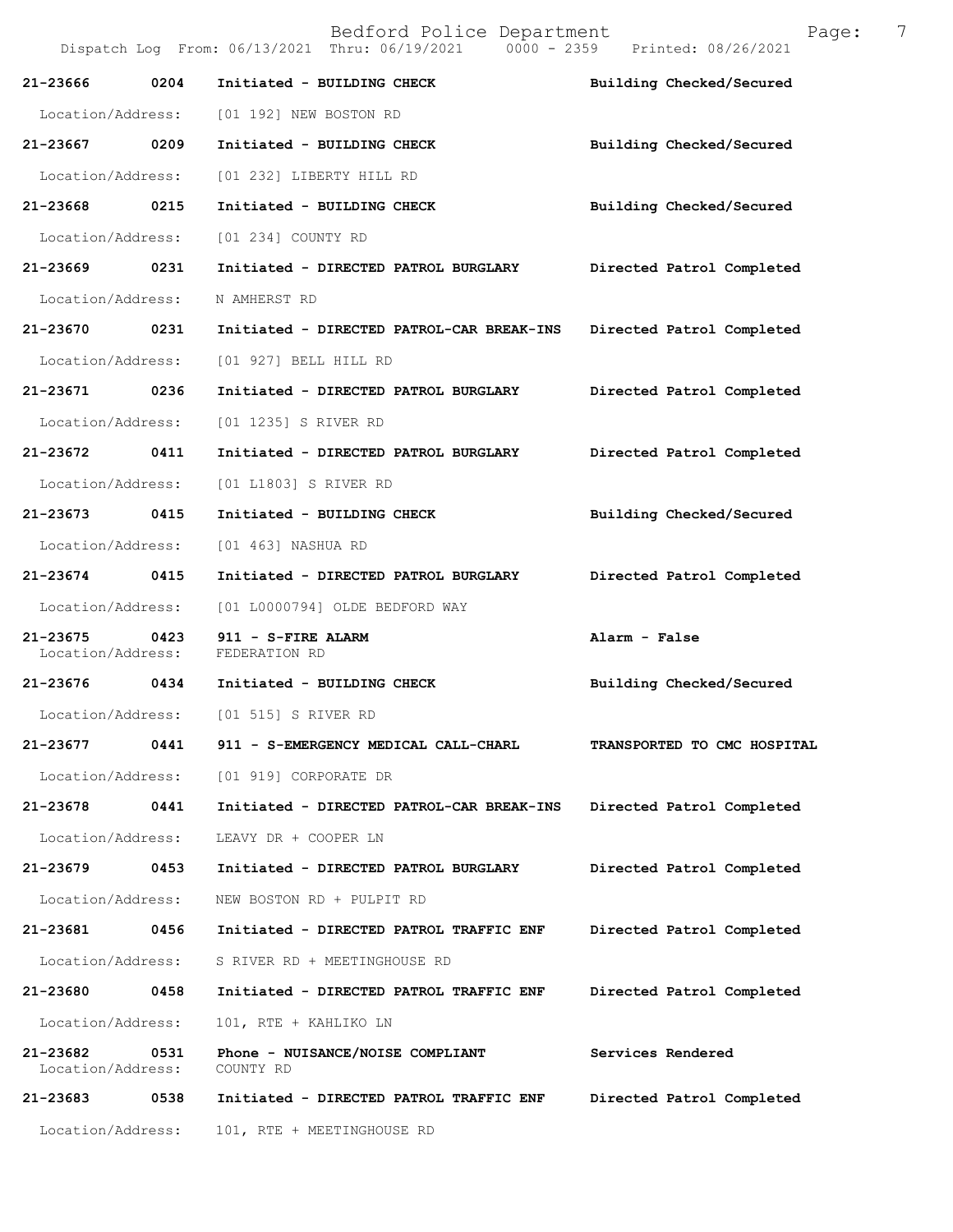| 21-23684<br>Location/Address:      | 0543                                                                | 911 - ANIMAL COMPLAINT<br>[01 L212] S RIVER RD                                                                                                                                                                   | Services Rendered              |
|------------------------------------|---------------------------------------------------------------------|------------------------------------------------------------------------------------------------------------------------------------------------------------------------------------------------------------------|--------------------------------|
| 21-23685                           | 0543                                                                | Initiated - MOTOR VEHICLE STOP                                                                                                                                                                                   | Summons/Warning Issued         |
| Location/Address:                  |                                                                     | 101, RTE + 114 RTE                                                                                                                                                                                               |                                |
| 21-23686 0551<br>Location/Address: |                                                                     | Radio - S-SERVICE CALL<br>[01 L212] S RIVER RD                                                                                                                                                                   | Services Rendered              |
| 21-23687 0559                      |                                                                     | 911 - S-EMERGENCY MEDICAL CALL-BRAVO                                                                                                                                                                             | TRANSPORTED TO CMC HOSPITAL    |
| Location/Address:                  |                                                                     | $[01 L445]$ S RIVER RD                                                                                                                                                                                           |                                |
| 21-23688                           | 0725                                                                | Other - BOLO                                                                                                                                                                                                     | Transported to Elliot Hospital |
|                                    | Location:                                                           | [209] PITTSFIELD POLICE DEPT                                                                                                                                                                                     |                                |
| 21-23689 0739                      |                                                                     | Initiated - DIRECTED PATROL TRAFFIC ENF                                                                                                                                                                          | Directed Patrol Completed      |
| Location/Address:                  |                                                                     | NEW BOSTON RD + CHESTERFIELD PL                                                                                                                                                                                  |                                |
| 21-23690                           | 0745                                                                | Initiated - DIRECTED PATROL TRAFFIC ENF                                                                                                                                                                          | Directed Patrol Completed      |
| Location/Address:                  |                                                                     | 101, RTE + WALLACE RD                                                                                                                                                                                            |                                |
| 21-23691                           | 0749                                                                | Initiated - MOTOR VEHICLE STOP                                                                                                                                                                                   | Summons/Warning Issued         |
| Location/Address:                  |                                                                     | WALLACE RD + CHUBBUCK RD                                                                                                                                                                                         |                                |
| 21-23692 0749                      |                                                                     | Initiated - DIRECTED PATROL TRAFFIC ENF                                                                                                                                                                          | Directed Patrol Completed      |
| Location/Address:                  |                                                                     | S RIVER RD + MEETINGHOUSE RD                                                                                                                                                                                     |                                |
| 21-23693 0754                      |                                                                     | Initiated - DIRECTED PATROL TRAFFIC ENF                                                                                                                                                                          | Directed Patrol Completed      |
| Location/Address:                  |                                                                     | MEETINGHOUSE RD + S RIVER RD                                                                                                                                                                                     |                                |
| 21-23694 0758                      |                                                                     | Initiated - DIRECTED PATROL TRAFFIC ENF                                                                                                                                                                          | Directed Patrol Completed      |
| Location/Address:                  |                                                                     | NEW BOSTON RD + WALLACE RD                                                                                                                                                                                       |                                |
| 21-23695                           | 0802                                                                | Initiated - DIRECTED PATROL TRAFFIC ENF                                                                                                                                                                          | Directed Patrol Completed      |
| Location/Address:                  |                                                                     | PINECREST DR + 101, RTE                                                                                                                                                                                          |                                |
| 21-23699<br>Location/Address:      | 0806<br>Refer To Arrest:<br>Arrest:<br>Address:<br>Age:<br>Charges: | Phone - SERVE WARRANT<br>[21] OFFICER JAMES ROCHE DR<br>$21 - 336 - AR$<br>BELANGER, JASON A<br>MANCHESTER, NH<br>39<br>Willful Concealment, theft; 2 prior convic<br>Willful Concealment, theft; 2 prior convic | Arrest(s) Made                 |
| 21-23696                           | 0812                                                                | Initiated - DIRECTED PATROL TRAFFIC ENF                                                                                                                                                                          | Directed Patrol Completed      |
| Location/Address:                  |                                                                     | S RIVER RD + BACK RIVER RD                                                                                                                                                                                       |                                |
| 21-23697                           | 0820                                                                | Initiated - DIRECTED PATROL TRAFFIC ENF                                                                                                                                                                          | Directed Patrol Completed      |
| Location/Address:                  |                                                                     | S RIVER RD + EASTMAN AVE                                                                                                                                                                                         |                                |
| 21-23698                           | 0822                                                                | Initiated - DIRECTED PATROL TRAFFIC ENF                                                                                                                                                                          | Directed Patrol Completed      |
| Location/Address:                  |                                                                     | JENKINS RD + 101, RTE                                                                                                                                                                                            |                                |
| 21-23700                           | 0833                                                                | Initiated - DIRECTED PATROL ACCIDENTS                                                                                                                                                                            | Directed Patrol Completed      |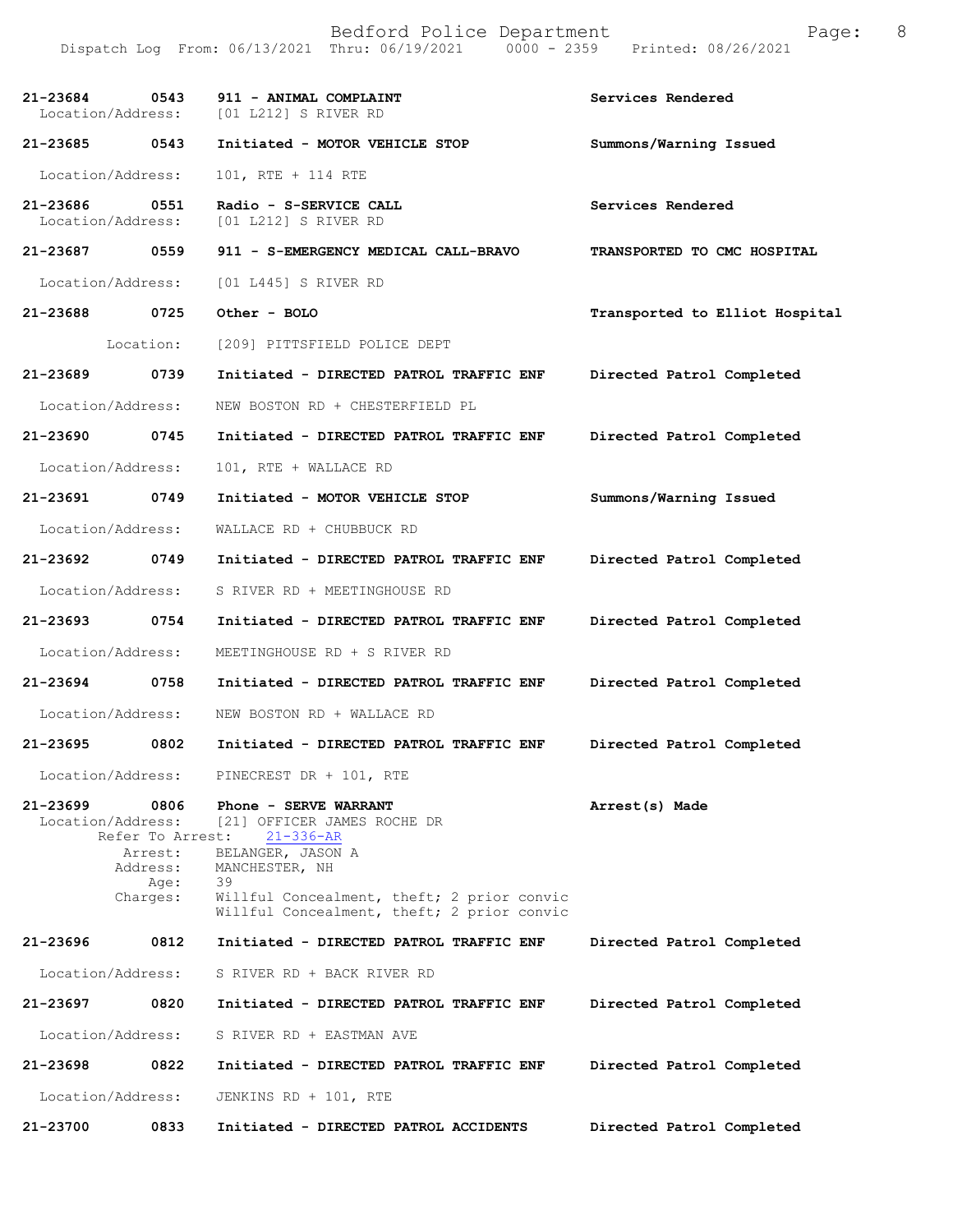| Location/Address:                                   |      | 114 RTE + NEW BOSTON RD                                                            |                                |
|-----------------------------------------------------|------|------------------------------------------------------------------------------------|--------------------------------|
| 21-23701 0836                                       |      | Initiated - MOTOR VEHICLE STOP                                                     | Summons/Warning Issued         |
| Location/Address:                                   |      | S RIVER RD + CLUB ACRE LN                                                          |                                |
| 21-23702 0914                                       |      | Initiated - DIRECTED PATROL ACCIDENTS                                              | Directed Patrol Completed      |
| Location/Address:                                   |      | BOYNTON ST + WAYSIDE DR                                                            |                                |
| 21-23703                                            | 0923 | Initiated - DIRECTED PATROL-CAR BREAK-INS<br>Location/Address: [01 694] S RIVER RD | Services Rendered              |
| 21-23704 1001                                       |      | Initiated - DIRECTED PATROL ACCIDENTS                                              | Directed Patrol Completed      |
| Location/Address:                                   |      | 101, RTE + WALLACE RD                                                              |                                |
| 21-23705                                            | 1009 | Initiated - MOTOR VEHICLE STOP                                                     | Summons/Warning Issued         |
| Location/Address:                                   |      | WASHINGTON PL                                                                      |                                |
| 21-23706                                            | 1031 | Initiated - DIRECTED PATROL-CAR BREAK-INS                                          | Directed Patrol Completed      |
| Location/Address:                                   |      | [01 1235] S RIVER RD                                                               |                                |
| 21-23707                                            | 1033 | Initiated - DIRECTED PATROL ACCIDENTS                                              | Directed Patrol Completed      |
| Location/Address:                                   |      | 101, RTE + MEETINGHOUSE RD                                                         |                                |
| 21-23708                                            | 1046 | 911 - S-MOTOR VEHICLE ACCIDENT INJ                                                 | Transported to Elliot Hospital |
| Location/Address:                                   |      | NEW BOSTON RD + PASTURE LN<br>Refer To Incident: 21-584-OF                         |                                |
| 21-23709<br>Location/Address:                       | 1051 | Initiated - DISABLED MOTOR VEHICLE<br>CLUB ACRE LN + S RIVER RD                    | Services Rendered              |
| 21-23710 1057                                       |      | Initiated - DIRECTED PATROL-CAR BREAK-INS                                          | Directed Patrol Completed      |
| Location/Address:                                   |      | [01 L1804] S RIVER RD                                                              |                                |
| 21-23713<br>Location/Address:                       | 1059 | Walk-In - FOUND PROPERTY<br>[07] S WILLOW ST                                       | Services Rendered              |
| 21-23711                                            | 1100 | Initiated - DIRECTED PATROL ACCIDENTS                                              | Directed Patrol Completed      |
|                                                     |      | Location/Address: S RIVER RD + PALOMINO LN                                         |                                |
| 21-23712                                            | 1100 | Phone - S-MUTUAL AID-MEDICAL                                                       | TRANSPORTED TO CMC HOSPITAL    |
| Location/Address:                                   |      | [07] VARNEY ST                                                                     |                                |
| 21-23714<br>Location/Address:<br>Refer To Incident: | 1112 | Initiated - INVESTIGATION-FOLLOW UP<br>BOYNTON ST<br>$21 - 557 - OF$               | Investigated                   |
| 21-23715                                            | 1147 | Initiated - DIRECTED PATROL-CAR BREAK-INS                                          | Directed Patrol Completed      |
| Location/Address:                                   |      | S RIVER RD + HAWTHORNE DR                                                          |                                |
| 21-23716                                            | 1205 | Initiated - VACANT PROPERTY CHECK                                                  | Building Checked/Secured       |
| Location/Address:                                   |      | [01 L2092] PASTURE LN                                                              |                                |
| 21-23717<br>Location/Address:                       | 1210 | Phone - ANIMAL COMPLAINT<br>BEALS RD                                               | Services Rendered              |
| 21-23718                                            | 1223 | Initiated - DIRECTED PATROL TRAFFIC ENF                                            | Directed Patrol Completed      |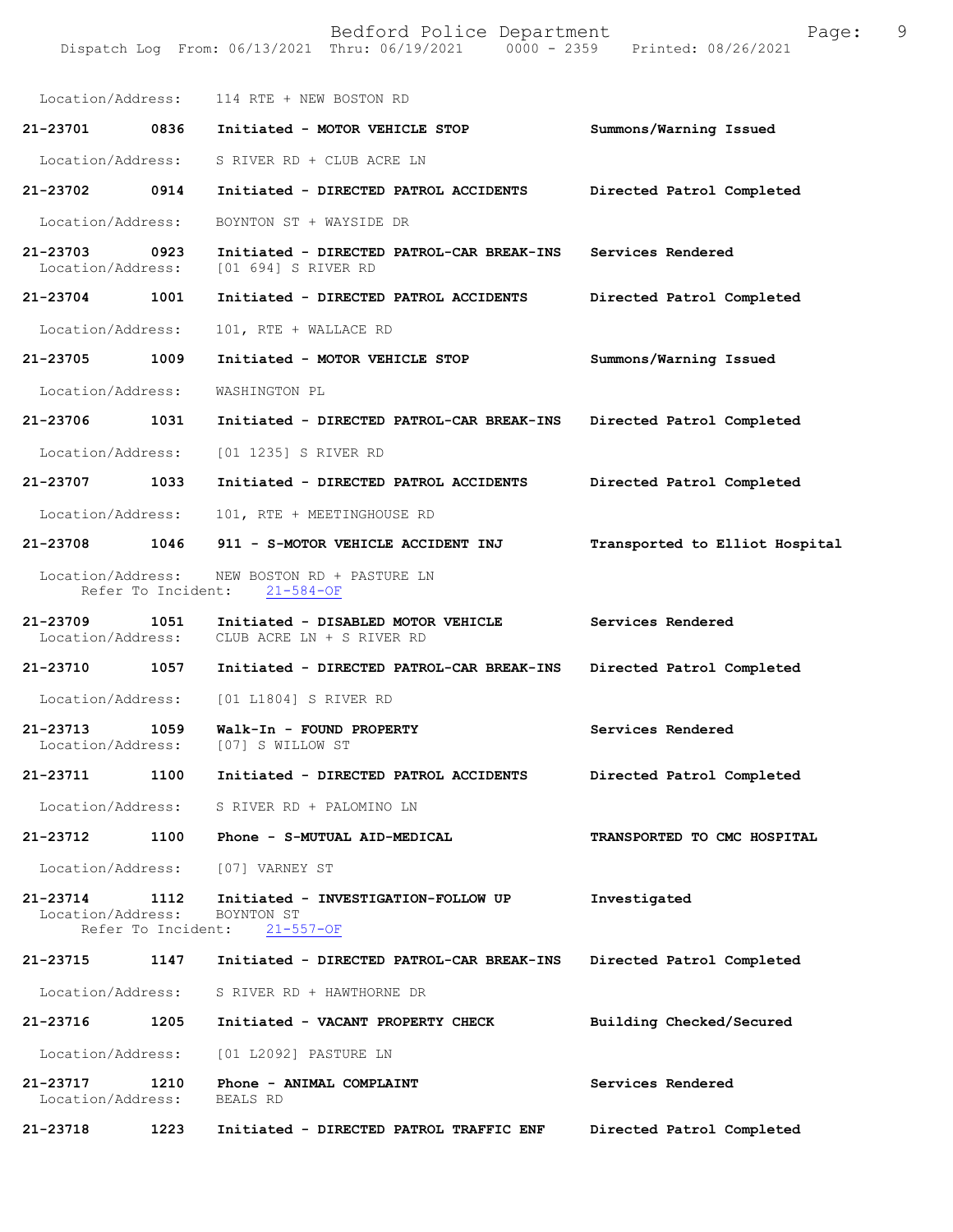|                                                     | Bedford Police Department<br>Dispatch Log From: 06/13/2021 Thru: 06/19/2021 0000 - 2359 Printed: 08/26/2021 | 10<br>Page:                    |
|-----------------------------------------------------|-------------------------------------------------------------------------------------------------------------|--------------------------------|
|                                                     | Location/Address: S RIVER RD + TECHNOLOGY DR                                                                |                                |
| 21-23719<br>Location/Address:                       | 1230<br>Walk-In - MISSING PERSON<br>LINDAHL RD                                                              | Services Rendered              |
| 21-23720                                            | 1251<br>Phone - S-MUTUAL AID-MEDICAL                                                                        | Transported to Elliot Hospital |
| Location/Address:                                   | [03] MAST RD                                                                                                |                                |
| 21-23721 1255<br>Refer To Incident:                 | Initiated - INVESTIGATION-FOLLOW UP<br>Location/Address: [01 L1094] S RIVER RD<br>$21 - 541 - OF$           | Investigated                   |
| 21-23722<br>1300                                    | Initiated - VACANT PROPERTY CHECK                                                                           | Building Checked/Secured       |
| Location/Address:                                   | PERRY RD                                                                                                    |                                |
| 21-23723 1303<br>Location/Address:                  | Initiated - VACANT PROPERTY CHECK<br>PLUMMER RD                                                             | Services Rendered              |
| 21-23724<br>1327<br>Location/Address:               | $911 - 911$ Abandoned<br>[01 2044] BACK RIVER RD                                                            | Services Rendered              |
| 1332<br>21-23725                                    | Initiated - MOTOR VEHICLE STOP                                                                              | Summons/Warning Issued         |
| Location/Address:                                   | RIDGEWOOD RD + ATWOOD LN                                                                                    |                                |
| 21-23726<br>1339                                    | Initiated - DIRECTED PATROL TRAFFIC ENF                                                                     | Directed Patrol Completed      |
| Location/Address:                                   | MEETINGHOUSE RD + KNOLL CREST DR                                                                            |                                |
| 21-23727<br>1348                                    | Initiated - DIRECTED PATROL-CAR BREAK-INS                                                                   | Directed Patrol Completed      |
| Location/Address:                                   | [01 1312] S RIVER RD                                                                                        |                                |
| 21-23728<br>Location/Address:<br>Refer To Incident: | 1351<br>911 - DOMESTIC DISTURB.-IN PROGRESS<br>HAWTHORNE DR<br>$21 - 563 - OF$                              | Investigated                   |
| 21-23729                                            | 1353<br>Initiated - DIRECTED PATROL-CAR BREAK-INS                                                           | Directed Patrol Completed      |
| Location/Address:                                   | [01 L888] 101, RTE                                                                                          |                                |
| 21-23730                                            | 1357<br>Initiated - INVESTIGATION-FOLLOW UP                                                                 | Directed Patrol Completed      |
| Location/Address:<br>Refer To Incident:             | [01 L848] TECHNOLOGY DR<br>$21 - 541 - OF$                                                                  |                                |
| 1359<br>21-23731<br>Location/Address:               | Walk-In - FOUND PROPERTY<br>GAULT RD + LIBERTY HILL RD                                                      | Services Rendered              |
| 21-23732<br>1427                                    | 911 - MOTOR VEHICLE COMP-IN PROGRESS                                                                        | Summons/Warning Issued         |
| Location/Address:                                   | 101, RTE + STOWELL RD                                                                                       |                                |
| 1432<br>21-23733                                    | 911 - S-EMERGENCY MEDICAL CALL-CHARL                                                                        | TRANSPORTED TO CMC HOSPITAL    |
| Location/Address:                                   | $[01\;334]\;101$ , RTE                                                                                      |                                |
| 21-23734<br>1439<br>Location/Address:               | 911 - 911 Abandoned<br>[01 L1804] S RIVER RD                                                                | Services Rendered              |
| 1518<br>21-23735                                    | Initiated - DIRECTED PATROL TRAFFIC ENF                                                                     | Directed Patrol Completed      |
| Location/Address:                                   | 114 RTE + 101, RTE                                                                                          |                                |
| 1530<br>21-23736                                    | Initiated - INVESTIGATION-FOLLOW UP                                                                         | Investigated                   |

Location/Address: [01 1108] LEAVY DR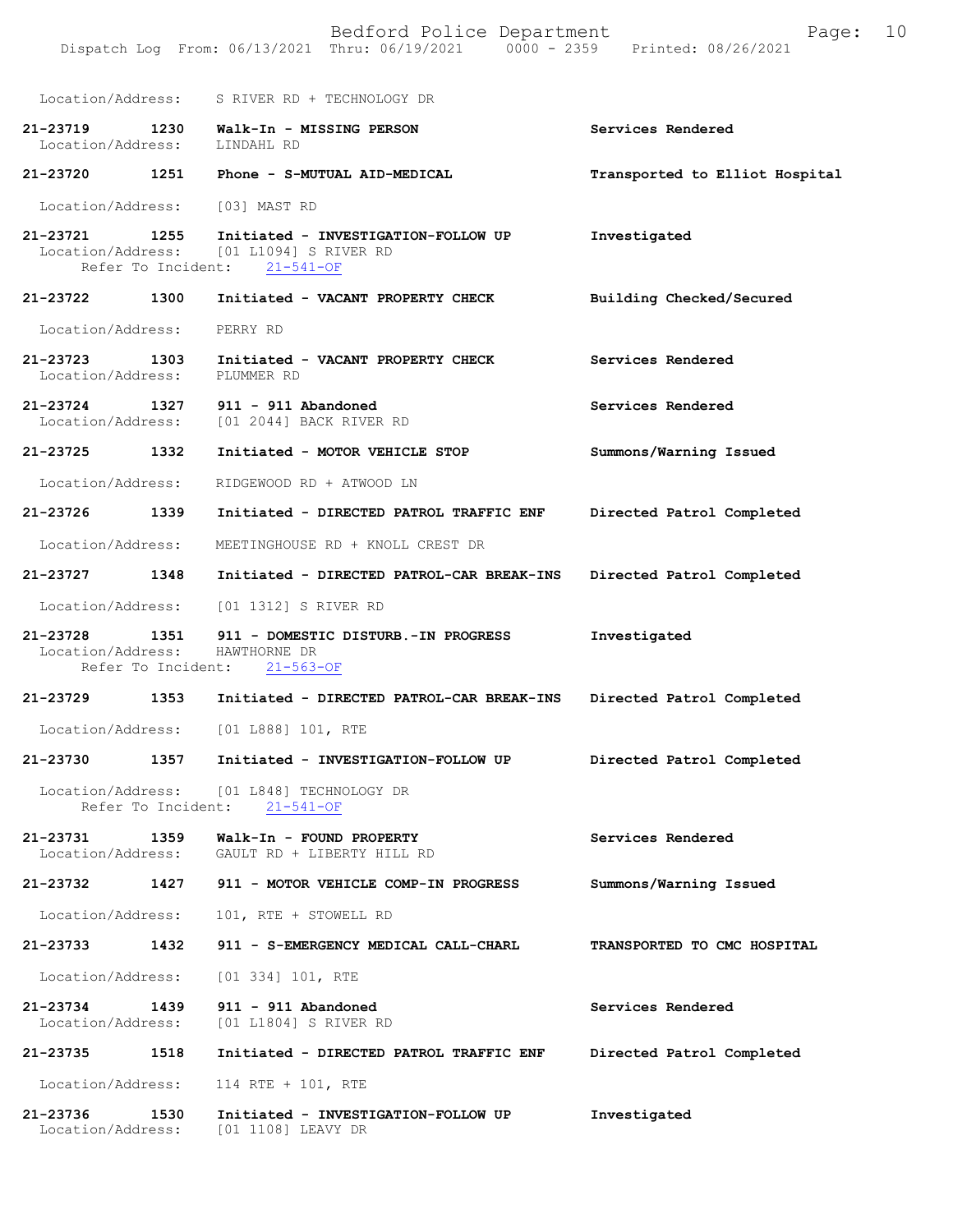|                                   |                    | Bedford Police Department<br>Dispatch Log From: 06/13/2021 Thru: 06/19/2021 0000 - 2359 | Page:<br>Printed: 08/26/2021   | 11 |
|-----------------------------------|--------------------|-----------------------------------------------------------------------------------------|--------------------------------|----|
|                                   | Refer To Incident: | $21 - 561 - OF$                                                                         |                                |    |
| 21-23737                          | 1533               | Initiated - MOTOR VEHICLE STOP                                                          | Summons/Warning Issued         |    |
| Location/Address:                 |                    | WALLACE RD + CHUBBUCK RD                                                                |                                |    |
| 21-23738                          | 1538               | Initiated - DIRECTED PATROL ACCIDENTS                                                   | Directed Patrol Completed      |    |
| Location/Address:                 |                    | KILTON RD + S RIVER RD                                                                  |                                |    |
| 21-23739                          | 1538               | Initiated - DIRECTED PATROL TRAFFIC ENF                                                 | Directed Patrol Completed      |    |
|                                   | Vicinity of:       | 101, RTE + NASHUA RD                                                                    |                                |    |
| 21-23740                          | 1600               | Initiated - DIRECTED PATROL ACCIDENTS                                                   | Directed Patrol Completed      |    |
| Location/Address:                 |                    | S RIVER RD + PALOMINO LN                                                                |                                |    |
| 21-23741                          | 1605               | 911 - S-EMERGENCY MEDICAL CALL-CHARL                                                    | TRANSPORTED TO CMC HOSPITAL    |    |
| Location/Address:                 |                    | [01 335] COLBY CT                                                                       |                                |    |
| 21-23742                          | 1609               | Initiated - DIRECTED PATROL ACCIDENTS                                                   | Directed Patrol Completed      |    |
| Location/Address:                 |                    | 101, RTE + CONSTITUTION DR                                                              |                                |    |
| 21-23743                          | 1610               | Initiated - DIRECTED PATROL ACCIDENTS                                                   | Directed Patrol Completed      |    |
|                                   | Vicinity of:       | 101, RTE + HARDY RD                                                                     |                                |    |
| 21-23744                          | 1613               | 911 - S-EMERGENCY MEDICAL CALL-CHARL                                                    | Transported to Elliot Hospital |    |
| Location/Address:                 |                    | [01 L2098] HAWTHORNE DR                                                                 |                                |    |
| 21-23745<br>Location/Address:     | 1620               | 911 - MOTOR VEHICLE COMP-IN PROGRESS<br>[01 L241] 101, RTE                              | Services Rendered              |    |
| 21-23746                          | 1629               | Initiated - DIRECTED PATROL-CAR BREAK-INS                                               | Directed Patrol Completed      |    |
| Location/Address:                 |                    | [01 L380] S RIVER RD                                                                    |                                |    |
| 21-23747<br>Location/Address:     | 1631               | 911 - MOTOR VEHICLE COMPLAINT<br>JACKSON SQ                                             | Could Not Locate               |    |
| 21-23748                          | 1639               | Initiated - DIRECTED PATROL ACCIDENTS                                                   | Directed Patrol Completed      |    |
| Location/Address:                 |                    | S RIVER RD + MEETINGHOUSE RD                                                            |                                |    |
| $21 - 23749$<br>Location/Address: | 1648               | 911 - S-MOTOR VEHICLE ACCIDENT INJ<br>I-293 SOUTH                                       | <b>NO TRANSPORT</b>            |    |
| 21-23750                          | 1650               | Initiated - DIRECTED PATROL ACCIDENTS                                                   | Directed Patrol Completed      |    |
| Location/Address:                 |                    | NEW BOSTON RD + WALLACE RD                                                              |                                |    |
| 21-23751                          | 1651               | Initiated - DIRECTED PATROL ACCIDENTS                                                   | Directed Patrol Completed      |    |
|                                   | Vicinity of:       | 101, RTE + JOPPA HILL RD                                                                |                                |    |
| 21-23752                          | 1651               | Initiated - DIRECTED PATROL ACCIDENTS                                                   | Directed Patrol Completed      |    |
| Location/Address:                 |                    | MAIN ST + MARKET ST                                                                     |                                |    |
| 21-23753                          | 1655               | Initiated - MOTOR VEHICLE STOP                                                          | Summons/Warning Issued         |    |
| Location/Address:                 |                    | MEETINGHOUSE RD + KENSINGTON LN                                                         |                                |    |
| 21-23754                          | 1709               | Initiated - DIRECTED PATROL ACCIDENTS                                                   | Directed Patrol Completed      |    |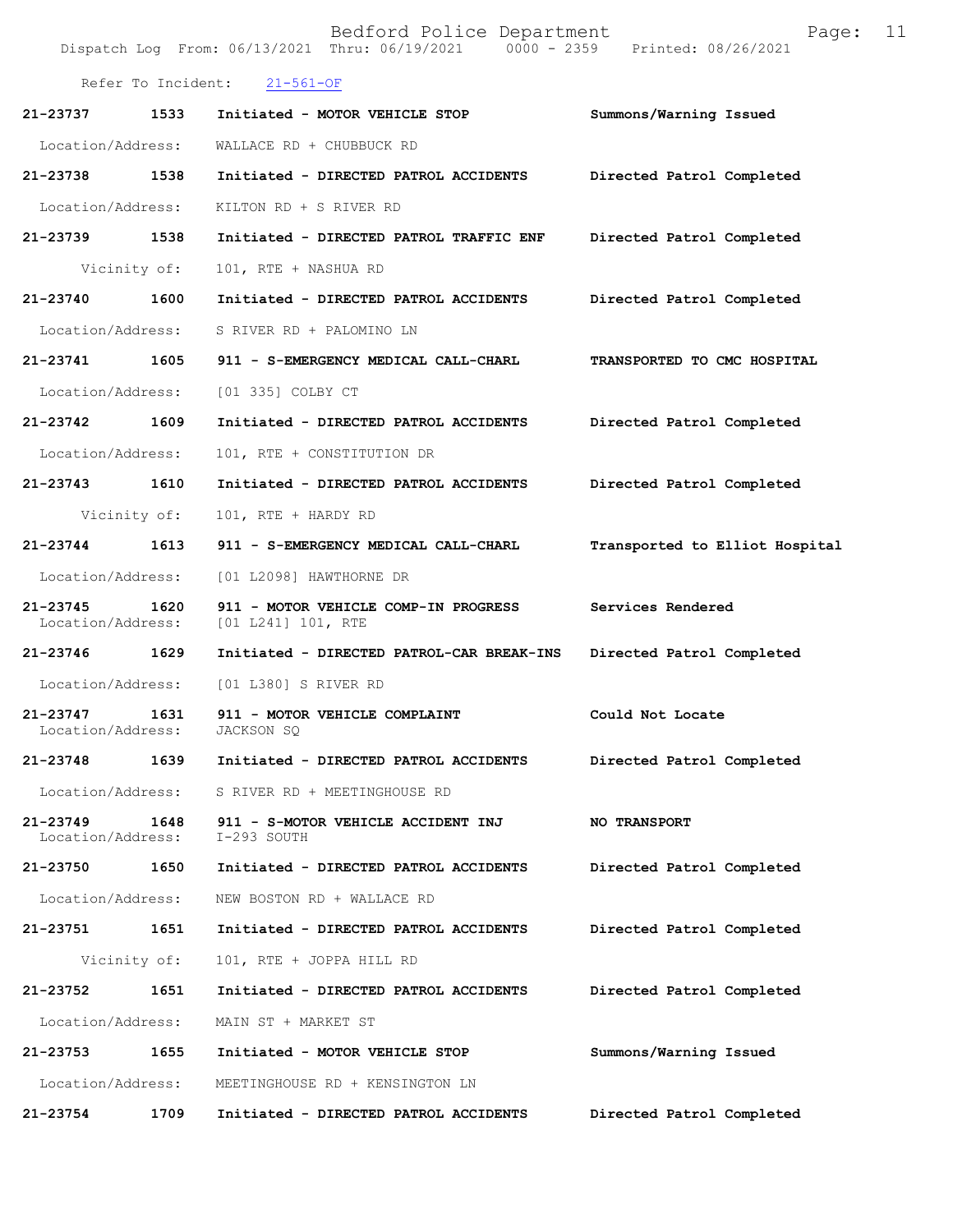|                               |                          |                                                                                                | Bedford Police Department<br>Dispatch Log From: $06/13/2021$ Thru: $06/19/2021$ 0000 - 2359 |                           | Printed: 08/26/2021 | Page: | 12 |
|-------------------------------|--------------------------|------------------------------------------------------------------------------------------------|---------------------------------------------------------------------------------------------|---------------------------|---------------------|-------|----|
|                               |                          | Location/Address: BACK RIVER RD + ST. ANDREWS DR                                               |                                                                                             |                           |                     |       |    |
| 21-23755                      | 1725                     |                                                                                                | Initiated - DIRECTED PATROL-CAR BREAK-INS                                                   | Directed Patrol Completed |                     |       |    |
| Location/Address:             |                          | [01 1589] COLBY CT                                                                             |                                                                                             |                           |                     |       |    |
| 21-23756                      | 1726                     | Initiated - DIRECTED PATROL ACCIDENTS                                                          |                                                                                             | Directed Patrol Completed |                     |       |    |
|                               |                          | Location/Address: 114 RTE + DONALD ST                                                          |                                                                                             |                           |                     |       |    |
| 21-23757                      | 1732                     | Initiated - DIRECTED PATROL ACCIDENTS                                                          |                                                                                             | Directed Patrol Completed |                     |       |    |
| Vicinity of:                  |                          | 101, RTE + WALLACE RD                                                                          |                                                                                             |                           |                     |       |    |
| 21-23758<br>Location/Address: | 1736                     | 911 - DOMESTIC DISTURB.-IN PROGRESS<br>WENDOVER WAY                                            |                                                                                             | Investigated              |                     |       |    |
| 21-23759                      | 1745<br>Refer To Arrest: | Phone - SUSP ACTIVITIES-IN PROGRESS<br>Location/Address: [01 1108] LEAVY DR<br>$21 - 337 - AR$ |                                                                                             | Arrest(s) Made            |                     |       |    |

| 21-23818                           |           | 1800 Phone - FOUND PROPERTY<br>Vicinity of: [01 474] CONSTITUTION DR<br>Refer To Incident: 21-566-OF | Investigated                   |
|------------------------------------|-----------|------------------------------------------------------------------------------------------------------|--------------------------------|
| 21-23760 1801                      |           | Phone - ALARM, BURGLAR<br>Location/Address: [01 L1085] S RIVER RD                                    | Alarm - False                  |
| 21-23761 1802                      |           | Phone - ALARM, BURGLAR<br>Location/Address: [01 L146] WASHINGTON PL                                  | Alarm - False                  |
| $21 - 23762$                       |           | 1807 911 - S-EMERGENCY MEDICAL CALL-CHARL                                                            | Transported to Elliot Hospital |
|                                    |           | Location/Address: [01 248] RIDGEWOOD RD                                                              |                                |
| 21-23763 1849<br>Location/Address: |           | $911 - 911$ Abandoned<br>BACK RIVER RD                                                               | Services Rendered              |
| 21-23764 1906<br>Location:         | GOFFSTOWN | Other - BOLO                                                                                         | Removed Hazard                 |
| 21-23765                           | 1908      | Initiated - DIRECTED PATROL-CAR BREAK-INS                                                            | Directed Patrol Completed      |
| Location/Address:                  |           | BACK RIVER RD + COUNTY RD                                                                            |                                |
| 21-23766 1909                      |           | Initiated - DIRECTED PATROL-CAR BREAK-INS                                                            | Directed Patrol Completed      |
| Location/Address:                  |           | BACK RIVER RD + COUNTY RD                                                                            |                                |
| $21 - 23767$                       | 1914      | 911 - ASSIST OTHER AGENCY                                                                            | Taken/Refered to Other Agency  |
|                                    |           | Location: [04] MERRIMACK OUTLETS                                                                     |                                |
| 21-23768                           | 1926      | 911 - S-EMERGENCY MEDICAL CALL-DELTA                                                                 | Transported to Elliot Hospital |
| Location/Address:                  | DALTON RD |                                                                                                      |                                |
| $21 - 23769$                       | 1941      | Initiated - DIRECTED PATROL-CAR BREAK-INS                                                            | Directed Patrol Completed      |
| Location/Address:                  |           | $[01 174] 101$ , RTE                                                                                 |                                |
| 21-23770                           | 1943      | Initiated - DIRECTED PATROL-CAR BREAK-INS                                                            | Directed Patrol Completed      |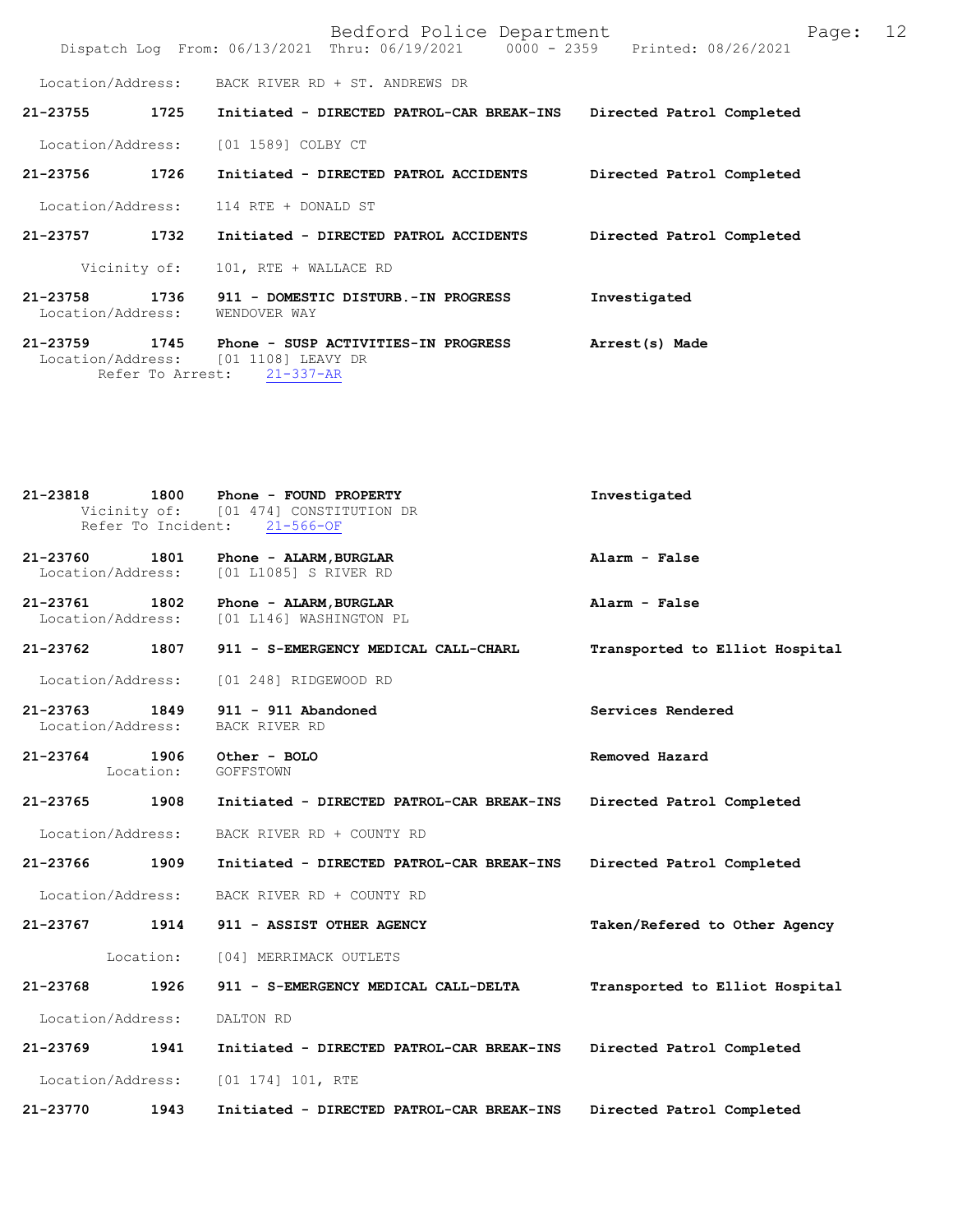|                                   |                            | Bedford Police Department<br>Dispatch Log From: 06/13/2021 Thru: 06/19/2021 0000 - 2359 Printed: 08/26/2021 | Page:                       | 13 |
|-----------------------------------|----------------------------|-------------------------------------------------------------------------------------------------------------|-----------------------------|----|
| Location/Address:                 |                            | UPJOHN ST + S RIVER RD                                                                                      |                             |    |
| 21-23771                          | 1951                       | Initiated - DIRECTED PATROL-CAR BREAK-INS                                                                   | Directed Patrol Completed   |    |
| Location/Address:                 |                            | HAWTHORNE DR + METEA LN                                                                                     |                             |    |
| 21-23772                          | 2007                       | Initiated - DIRECTED PATROL BURGLARY                                                                        | Directed Patrol Completed   |    |
| Location/Address:                 |                            | S RIVER RD + MEETINGHOUSE RD                                                                                |                             |    |
| $21 - 23773$<br>Location/Address: | 2015                       | Initiated - MOTOR VEHICLE ACCIDENT<br>101, RTE + MEETINGHOUSE RD                                            | Services Rendered           |    |
| 21-23774                          | 2024                       | Initiated - MOTOR VEHICLE STOP                                                                              | Summons/Warning Issued      |    |
| Location/Address:                 |                            | [01 L360] 101, RTE                                                                                          |                             |    |
| 21-23775                          | 2034                       | Initiated - DIRECTED PATROL TRAFFIC ENF                                                                     | Directed Patrol Completed   |    |
|                                   | Vicinity of:               | JENKINS RD + BEALS RD                                                                                       |                             |    |
| 21-23776<br>Location/Address:     | 2041<br>Refer To Incident: | Initiated - INVESTIGATION-FOLLOW UP<br>[07 M2] ELLIOT WAY<br>$21 - 565 - OF$                                | Investigated                |    |
| 21-23777<br>Location/Address:     | 2043                       | Phone - SOLICITING<br>WOBURN ABBEY DR                                                                       | Could Not Locate            |    |
| $21 - 23778$<br>Location/Address: | 2051                       | 911 - MOTOR VEHICLE ACC-SPECIAL CIR.<br>101, RTE + 114 RTE                                                  | Investigated                |    |
| 21-23779<br>Location/Address:     | 2054                       | 911 - MOTOR VEHICLE COMPLAINT<br>114 RTE                                                                    | Services Rendered           |    |
| 21-23780<br>Location/Address:     | 2056                       | Phone - S-MOTOR VEHICLE ACCIDENT INJ<br>101, RTE + 114 RTE                                                  | Investigated                |    |
| 21-23781 2210                     |                            | Phone - POLICE INFORMATION                                                                                  | No Action Required          |    |
| Location/Address:                 |                            | S RIVER RD                                                                                                  |                             |    |
| 21-23782                          | 2304                       | 911 - S-EMERGENCY MEDICAL CALL-DELTA                                                                        | TRANSPORTED TO CMC HOSPITAL |    |
| Location/Address:                 |                            | MCQUADE BROOK RD                                                                                            |                             |    |
| 21-23783                          | 2332                       | Initiated - DIRECTED PATROL DWI                                                                             | Directed Patrol Completed   |    |
| Location/Address:                 |                            | S RIVER RD + KILTON RD                                                                                      |                             |    |
| 21-23784                          | 2333                       | Initiated - DIRECTED PATROL DWI                                                                             | Directed Patrol Completed   |    |
| Location/Address:                 |                            | 101, RTE + PINECREST DR                                                                                     |                             |    |
| 21-23785                          | 2335                       | Initiated - DIRECTED PATROL DWI                                                                             | Directed Patrol Completed   |    |
| Location/Address:                 |                            | S RIVER RD + MEETINGHOUSE RD                                                                                |                             |    |
|                                   |                            | For Date: $06/15/2021$ - Tuesday                                                                            |                             |    |

**21-23786 0011 Initiated - MOTOR VEHICLE STOP Summons/Warning Issued**  Location/Address: 114 RTE + WHITE AVE **21-23787 0012 Initiated - MOTOR VEHICLE STOP Summons/Warning Issued**  Location/Address: 101, RTE + 114 RTE **21-23788 0015 Initiated - MOTOR VEHICLE STOP Summons/Warning Issued**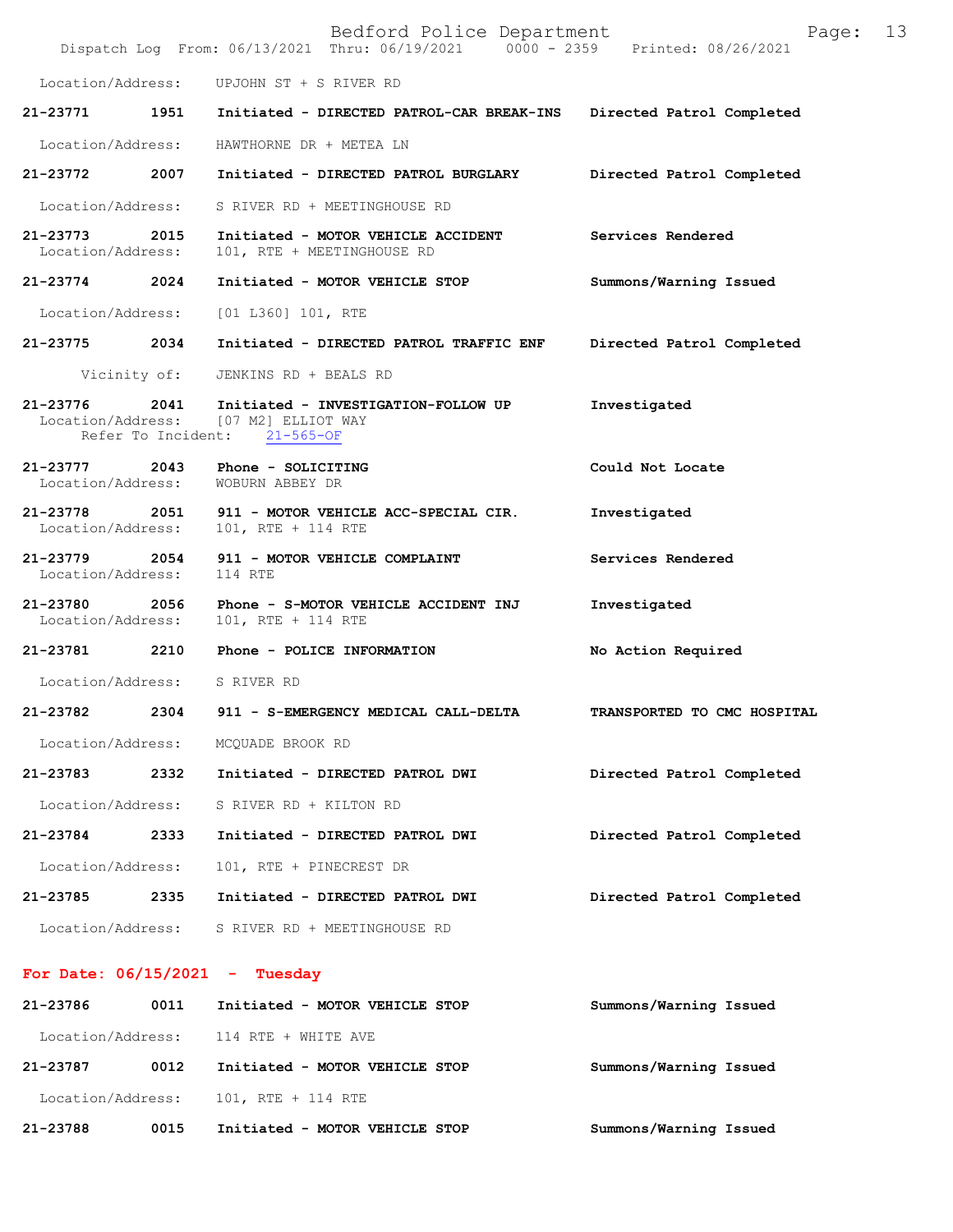|                              |      | Location/Address: 101, RTE + BEAVER LN                              |                           |
|------------------------------|------|---------------------------------------------------------------------|---------------------------|
|                              |      | 21-23789 0027 Initiated - MOTOR VEHICLE STOP                        | Summons/Warning Issued    |
| Location/Address: S RIVER RD |      |                                                                     |                           |
| 21-23790 0036                |      | Initiated - DIRECTED PATROL DWI                                     | Directed Patrol Completed |
| Location/Address:            |      | S RIVER RD + HAWTHORNE DR                                           |                           |
| 21-23791 0039                |      | Initiated - DIRECTED PATROL DWI                                     | Directed Patrol Completed |
| Location/Address:            |      | S RIVER RD + COLBY CT                                               |                           |
| 21-23792 0040                |      | Initiated - DIRECTED PATROL DWI                                     | Directed Patrol Completed |
| Location/Address:            |      | 101, RTE + BEAVER LN                                                |                           |
| 21-23793 0117                |      | Initiated - DIRECTED PATROL DWI                                     | Directed Patrol Completed |
| Location/Address:            |      | S RIVER RD + SOMERVILLE DR                                          |                           |
| 21-23794 0131                |      | Initiated - DIRECTED PATROL DWI                                     | Directed Patrol Completed |
| Location/Address:            |      | BOYNTON ST                                                          |                           |
| 21-23795 0148                |      | Initiated - DIRECTED PATROL DWI                                     | Directed Patrol Completed |
| Location/Address:            |      | 101, RTE + NASHUA RD                                                |                           |
| 21-23796 0202                |      | Initiated - DIRECTED PATROL BURGLARY                                | Directed Patrol Completed |
| Location/Address:            |      | [01 1113] WASHINGTON PL                                             |                           |
| 21-23797 0202                |      | Initiated - BUILDING CHECK                                          | Building Checked/Secured  |
| Location/Address:            |      | NASHUA RD + COUNTY RD                                               |                           |
| 21-23798 0220                |      | Initiated - DIRECTED PATROL-CAR BREAK-INS Directed Patrol Completed |                           |
|                              |      | Location/Address: [01 L2271] S RIVER RD                             |                           |
| 21-23799 0222                |      | Initiated - DIRECTED PATROL BURGLARY                                | Directed Patrol Completed |
| Location/Address:            |      | [01 376] KILTON RD                                                  |                           |
| 21-23800                     | 0235 | Initiated - DIRECTED PATROL-CAR BREAK-INS                           | Directed Patrol Completed |
| Location/Address:            |      | [01 324] HAWTHORNE DR                                               |                           |
| 21-23801                     | 0242 | Initiated - DIRECTED PATROL BURGLARY                                | Directed Patrol Completed |
| Location/Address:            |      | 101, RTE + CHESTNUT DR                                              |                           |
| 21-23802                     | 0415 | Initiated - DIRECTED PATROL BURGLARY                                | Directed Patrol Completed |
| Location/Address:            |      | OAK DR + MEETINGHOUSE RD                                            |                           |
| 21-23803                     | 0428 | Initiated - DIRECTED PATROL BURGLARY                                | Directed Patrol Completed |
| Location/Address:            |      | JOHN GOFFE DR + MATTHEW PATTEN DR                                   |                           |
| 21-23804                     | 0522 | Initiated - DIRECTED PATROL TRAFFIC ENF                             | Directed Patrol Completed |
| Location/Address:            |      | S RIVER RD + MEETINGHOUSE RD                                        |                           |
| 21-23805                     | 0522 | Initiated - DIRECTED PATROL TRAFFIC ENF                             | Directed Patrol Completed |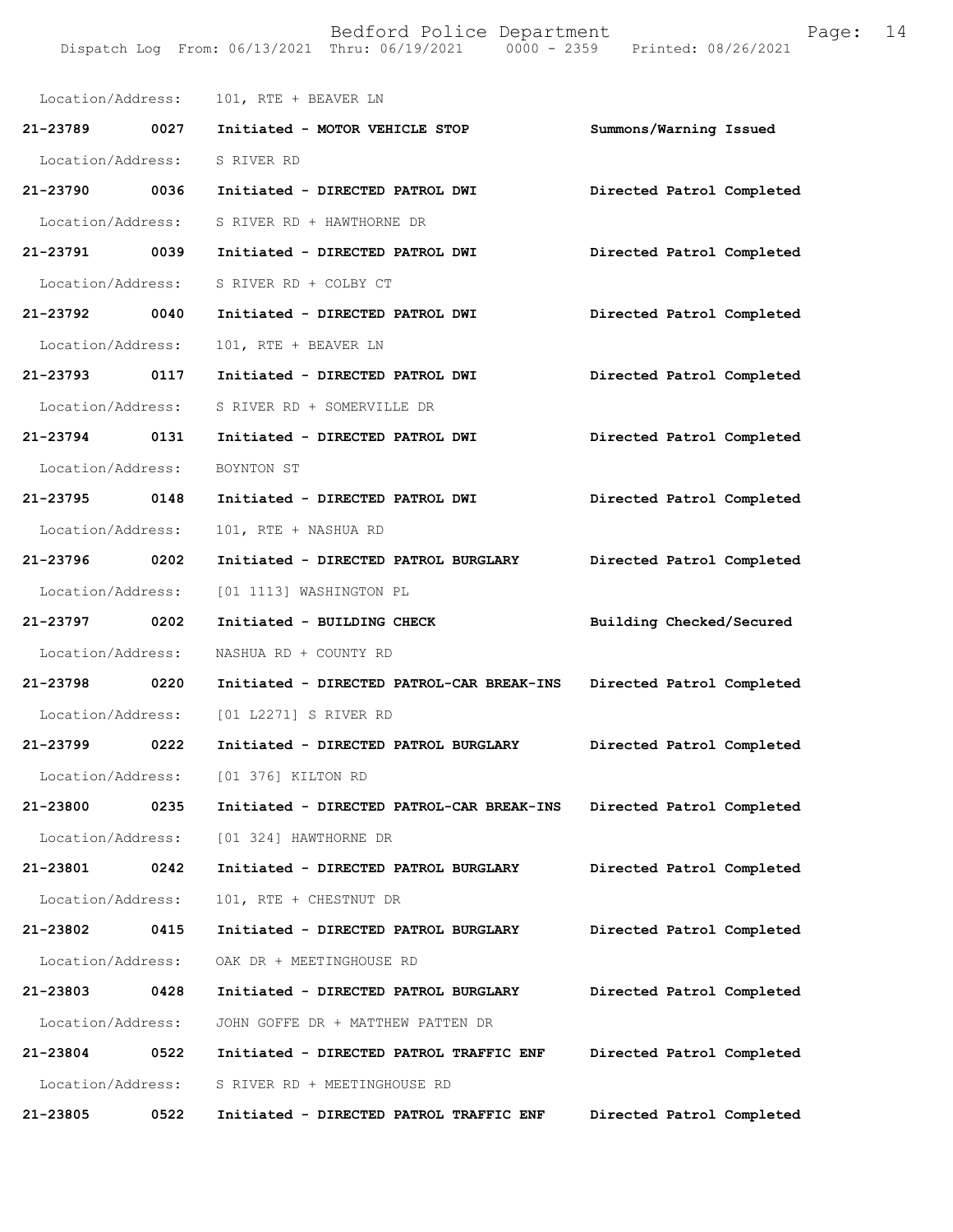|                               |                      | Bedford Police Department<br>Dispatch Log From: 06/13/2021 Thru: 06/19/2021 0000 - 2359 | 15<br>Page:<br>Printed: 08/26/2021 |
|-------------------------------|----------------------|-----------------------------------------------------------------------------------------|------------------------------------|
| Location/Address:             |                      | 101, RTE + KAHLIKO LN                                                                   |                                    |
| 21-23806                      | 0524                 | Initiated - DIRECTED PATROL TRAFFIC ENF                                                 | Directed Patrol Completed          |
| Location/Address:             |                      | S RIVER RD + UPJOHN ST                                                                  |                                    |
| 21-23807                      | 0528                 | Initiated - DIRECTED PATROL TRAFFIC ENF                                                 | Directed Patrol Completed          |
| Location/Address:             |                      | NEW BOSTON RD + WALLACE RD                                                              |                                    |
| 21-23808<br>Location/Address: | 0616                 | Phone - DISABLED MOTOR VEHICLE<br>S RIVER RD                                            | Services Rendered                  |
| 21-23809                      | 0724                 | Initiated - DIRECTED PATROL TRAFFIC ENF                                                 | Directed Patrol Completed          |
| Location/Address:             |                      | 101, RTE + 114 RTE                                                                      |                                    |
| 21-23810                      | 0729                 | Initiated - MOTOR VEHICLE STOP                                                          | Summons/Warning Issued             |
| Location/Address:             |                      | 101, RTE + PLUMMER ROAD OVERPASS                                                        |                                    |
| 21-23811<br>Location/Address: | 0736                 | Phone - ALARM, HOLD UP/PANIC<br>[01 644] 101, RTE                                       | Alarm - False                      |
| 21-23812                      | 0737                 | Initiated - DIRECTED PATROL TRAFFIC ENF                                                 | Directed Patrol Completed          |
| Vicinity of:                  |                      | HAWTHORNE DR + S RIVER RD                                                               |                                    |
| 21-23813                      | 0738                 | Initiated - DIRECTED PATROL TRAFFIC ENF                                                 | Directed Patrol Completed          |
| Location/Address:             |                      | NEW BOSTON RD + WALLACE RD                                                              |                                    |
| 21-23814                      | 0745                 | Initiated - DIRECTED PATROL TRAFFIC ENF                                                 | Directed Patrol Completed          |
| Location/Address:             |                      | S RIVER RD + MEETINGHOUSE RD                                                            |                                    |
| 21-23815<br>Location/Address: | 0752                 | 911 - S-EMERGENCY MEDICAL CALL-ALPHA<br>KENSINGTON LN                                   | LIFT ASSIST                        |
| 21-23816                      | 0752<br>Vicinity of: | Initiated - DIRECTED PATROL TRAFFIC ENF<br>JENKINS RD                                   | Services Rendered                  |
| 21-23817                      | 0754                 | Initiated - MOTOR VEHICLE STOP                                                          | Summons/Warning Issued             |
| Location/Address:             |                      | WALLACE RD + ROYAL ST                                                                   |                                    |
| 21-23819<br>Location/Address: | 0802                 | Phone - ALARM, BURGLAR<br>[01 1761] CIDERMILL RD                                        | Alarm - False                      |
| 21-23820                      | 0822                 | Initiated - DIRECTED PATROL TRAFFIC ENF                                                 | Directed Patrol Completed          |
| Vicinity of:                  |                      | S RIVER RD + TECHNOLOGY DR                                                              |                                    |
| 21-23821                      | 0848                 | Initiated - DIRECTED PATROL TRAFFIC ENF                                                 | Directed Patrol Completed          |
| Location/Address:             |                      | 101, RTE + CONSTITUTION DR                                                              |                                    |
| 21-23822                      | 0900                 | Initiated - DIRECTED PATROL-CAR BREAK-INS                                               | Directed Patrol Completed          |
| Location/Address:             |                      | [01 1235] S RIVER RD                                                                    |                                    |
| 21-23823                      | 0913                 | Phone - S-ALARM-MEDICAL AID/LIFT ASST                                                   | Alarm- correct code/reset          |
| Location/Address:             |                      | COUNTY RD                                                                               |                                    |
| 21-23824                      | 0916                 | Initiated - DIRECTED PATROL-CAR BREAK-INS                                               | Directed Patrol Completed          |
| Location/Address:             |                      | [01 1050] DONALD ST                                                                     |                                    |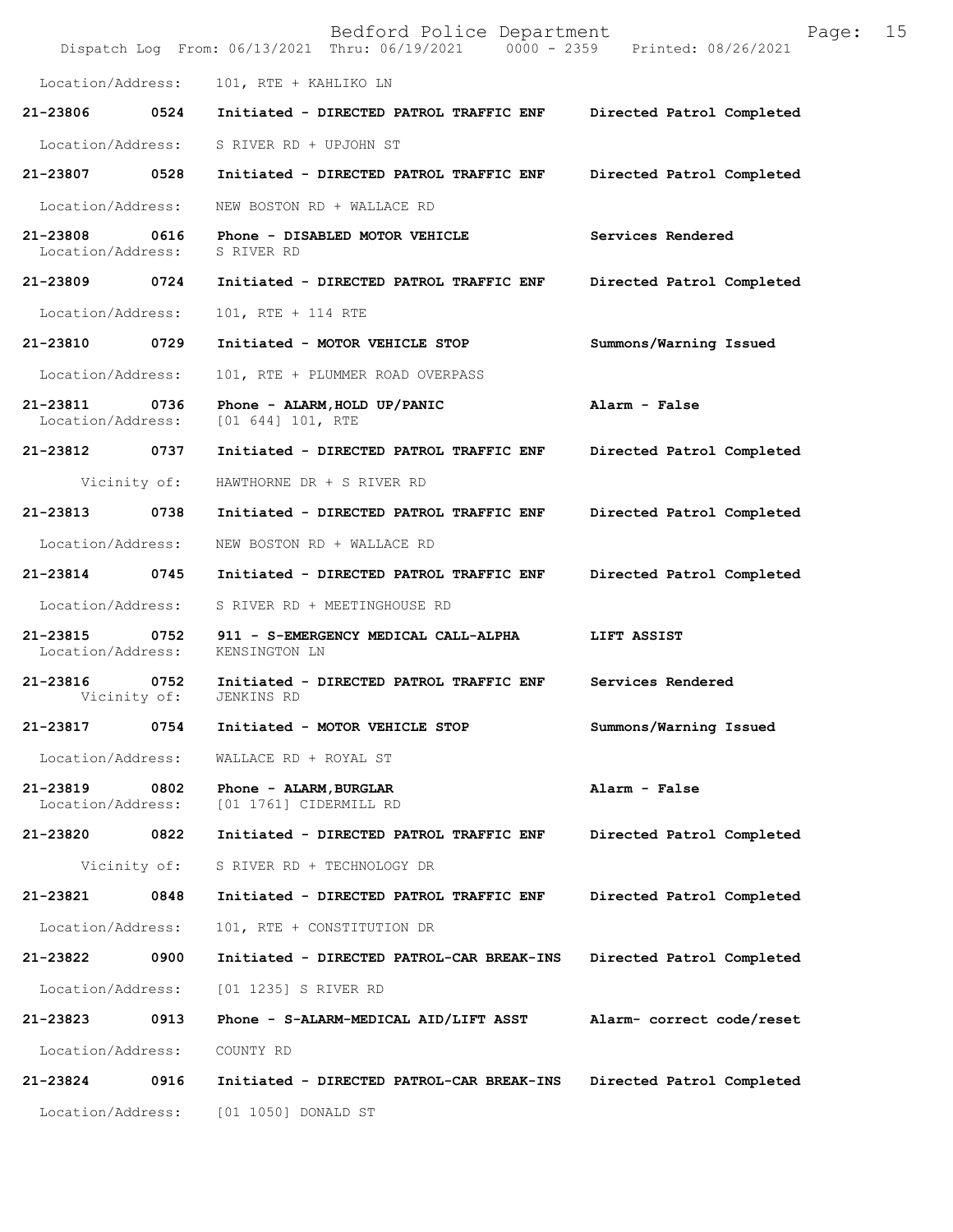|                                               |                    | Bedford Police Department<br>Dispatch Log From: 06/13/2021 Thru: 06/19/2021 0000 - 2359 Printed: 08/26/2021    | 16<br>Page:                   |
|-----------------------------------------------|--------------------|----------------------------------------------------------------------------------------------------------------|-------------------------------|
| 21-23825                                      | 0921               | 911 - S-EMERGENCY MEDICAL CALL<br>Location/Address: [01 L2098] HAWTHORNE DR                                    | Investigated                  |
| 21-23826 0922                                 |                    | Initiated - DIRECTED PATROL BURGLARY<br>Vicinity of: BEALS RD                                                  | Services Rendered             |
|                                               |                    | 21-23827 0932 Phone - ASSIST CITIZEN<br>Location/Address: [01 L1671] BEDFORD CENTER RD                         | Services Rendered             |
|                                               | Refer To Incident: | 21-23828 0957 Radio - INVESTIGATION-FOLLOW UP<br>Location/Address: [01 474] CONSTITUTION DR<br>$21 - 541 - OF$ | Investigated                  |
| 21-23829                                      | 1005               | Initiated - VACANT PROPERTY CHECK                                                                              | Directed Patrol Completed     |
| Location/Address:                             |                    | PERRY RD                                                                                                       |                               |
| 21-23830                                      | 1017               | Initiated - DIRECTED PATROL TRAFFIC ENF                                                                        | Directed Patrol Completed     |
| Location/Address:                             |                    | JOPPA HILL RD + PERRY RD                                                                                       |                               |
| 21-23831 1029                                 |                    | $911 - 911$ Abandoned<br>Location/Address: [01 L1182] CONSTANCE ST                                             | Unfounded                     |
| 21-23832 1105                                 |                    | Phone - S-FIRE ALARM<br>Location/Address: [01 1250] 101, RTE                                                   | Services Rendered             |
| 21-23833 1125                                 |                    | Phone - BOLO                                                                                                   | No Action Required            |
| Location/Address:                             |                    | $[03]$ ELM ST                                                                                                  |                               |
| 21-23834                                      | 1127               | Phone - ALARM, BURGLAR                                                                                         | Alarm- correct code/reset     |
| Location/Address:                             |                    | [01 L1857] HARVEY RD                                                                                           |                               |
| 21-23835                                      | 1132               | Initiated - DIRECTED PATROL ANIMAL CONTROL Directed Patrol Completed                                           |                               |
| Location/Address:                             |                    | [01 L562] WALLACE RD                                                                                           |                               |
| 21-23836                                      | 1137               | Walk-In - COMMUNITY POLICING<br>Location/Address: [01 474] CONSTITUTION DR                                     | Services Rendered             |
| 21-23837                                      | 1208               | Initiated - DIRECTED PATROL-CAR BREAK-INS                                                                      | Directed Patrol Completed     |
|                                               |                    | Location/Address: [01 L1705] N AMHERST RD                                                                      |                               |
| 21-23838 1239<br>Location/Address:            |                    | Phone - MOTOR VEHICLE COMPLAINT<br>BOYNTON ST + 101, RTE                                                       | Could Not Locate              |
| 21-23839 1245                                 |                    | Phone - ANIMAL COMPLAINT<br>Location/Address: [01 224] ORIOLE DR                                               | Services Rendered             |
| 21-23840 1247<br>Location/Address: STOWELL RD |                    | Phone - ASSIST CITIZEN                                                                                         | Services Rendered             |
| 21-23841                                      |                    | 1251 Phone - ANIMAL COMPLAINT                                                                                  | Taken/Refered to Other Agency |
| Location/Address:                             |                    | NEW BOSTON RD                                                                                                  |                               |
| 21-23842 1310                                 |                    | Phone - DOG COMPLAINT<br>Location/Address: [01 L1562] KILTON RD                                                | Could Not Locate              |
| 21-23843 1313<br>Location/Address:            |                    | Phone - ANIMAL COMPLAINT<br>114 RTE + WHITE AVE                                                                | Could Not Locate              |
| 21-23844 1327<br>Location/Address: LINDAHL RD |                    | Phone - ASSIST CITIZEN                                                                                         | Services Rendered             |
|                                               |                    | 21-23845 1348 911 - S-EMERGENCY MEDICAL CALL-CHARL                                                             | TRANSPORTED TO CMC HOSPITAL   |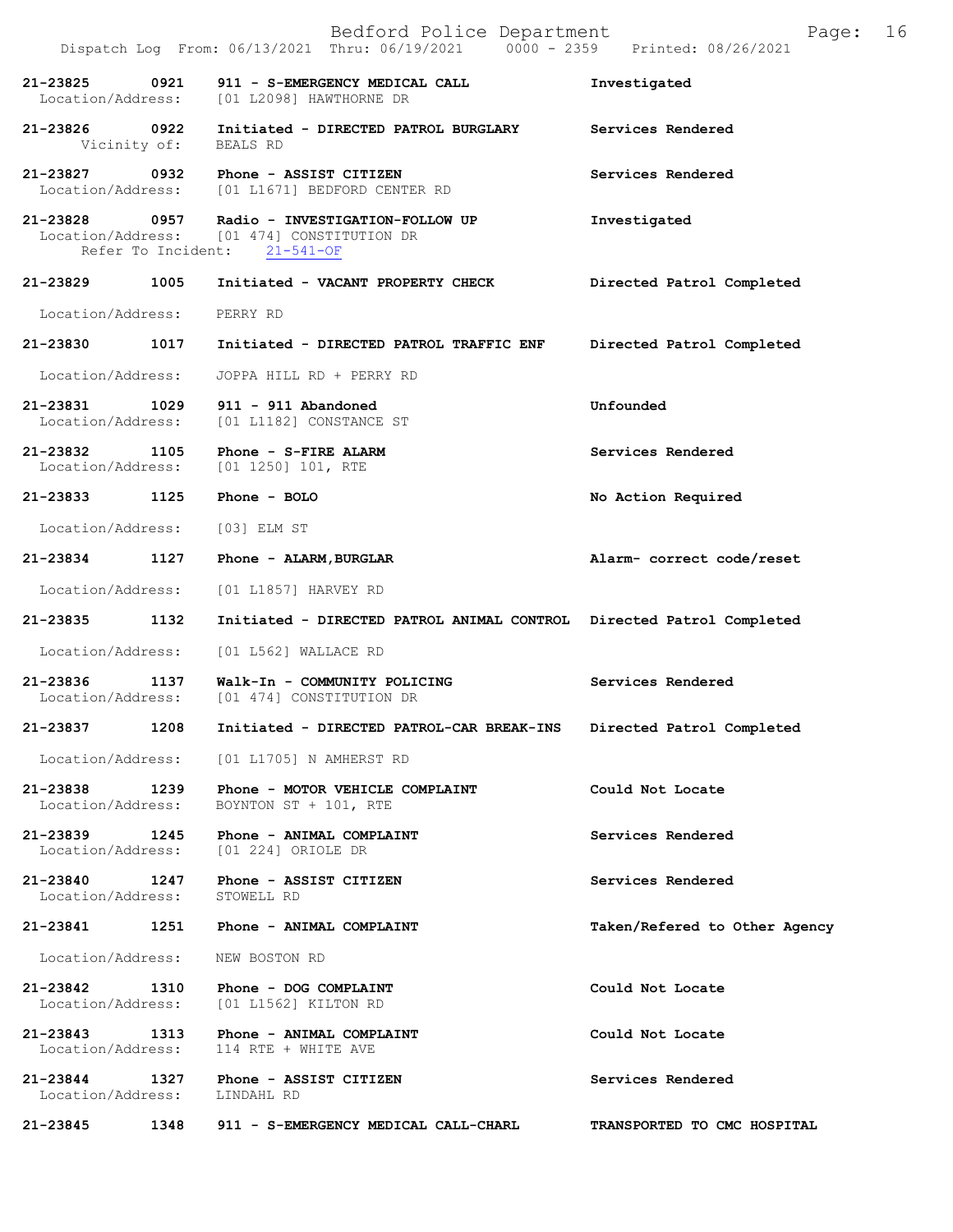Location/Address: [01 248] RIDGEWOOD RD **21-23846 1352 Phone - ALARM,BURGLAR Alarm - False**  Location/Address: [01 L1741] MINISTERIAL RD **21-23847 1401 Phone - ANIMAL COMPLAINT Services Rendered**  Location/Address: [01 1555] PASTURE LN **21-23848 1404 Phone - SCAMS (PHONE,EMAIL ETC) Services Rendered**  Location/Address: [01 1777] IRON HORSE DR **21-23849 1410 Initiated - MOTOR VEHICLE STOP Summons/Warning Issued**  Location/Address: 101, RTE + COLONIAL DR **21-23850 1448 Phone - MOTOR VEHICLE COMPLAINT Services Rendered**  Location/Address: OAK DR **21-23851 1453 Phone - S-MUTUAL AID-MEDICAL No Action Required**  Location/Address: [07] KELLEY ST **21-23852 1515 Phone - ALARM,BURGLAR Alarm- correct code/reset**  Location/Address: [01 235] BRICK MILL RD **21-23853 1527 Initiated - DIRECTED PATROL TRAFFIC ENF Directed Patrol Completed**  Location/Address: 101, RTE + WALLACE RD **21-23854 1537 Initiated - MOTOR VEHICLE STOP Summons/Warning Issued**  Location/Address: S RIVER RD **21-23855 1538 Initiated - DIRECTED PATROL TRAFFIC ENF Directed Patrol Completed**  Vicinity of: S RIVER RD + BACK RIVER RD **21-23856 1543 Phone - SUSP ACTIVITIES Services Rendered**  Location/Address: MCQUADE BROOK RD **21-23857 1552 Initiated - DIRECTED PATROL TRAFFIC ENF Directed Patrol Completed**  Vicinity of: S RIVER RD + KILTON RD **21-23858 1554 Initiated - MOTOR VEHICLE STOP Summons/Warning Issued**  Location/Address: S RIVER RD + PALOMINO LN **21-23859 1559 Initiated - DIRECTED PATROL TRAFFIC ENF Directed Patrol Completed**  Location/Address: JOPPA HILL RD + N AMHERST RD **21-23860 1612 Phone - INVESTIGATION-FOLLOW UP Services Rendered**  Location/Address: [01 L2098] HAWTHORNE DR **21-23861 1620 Initiated - DIRECTED PATROL ACCIDENTS Directed Patrol Completed**  Location/Address: 101, RTE + JENKINS RD **21-23862 1621 Phone - MOTOR VEHICLE COMPLAINT Investigated**  Location/Address: S RIVER RD **21-23863 1632 Initiated - DIRECTED PATROL TRAFFIC ENF Directed Patrol Completed**  Location/Address: N AMHERST RD

**21-23864 1636 Initiated - MOTOR VEHICLE STOP Summons/Warning Issued**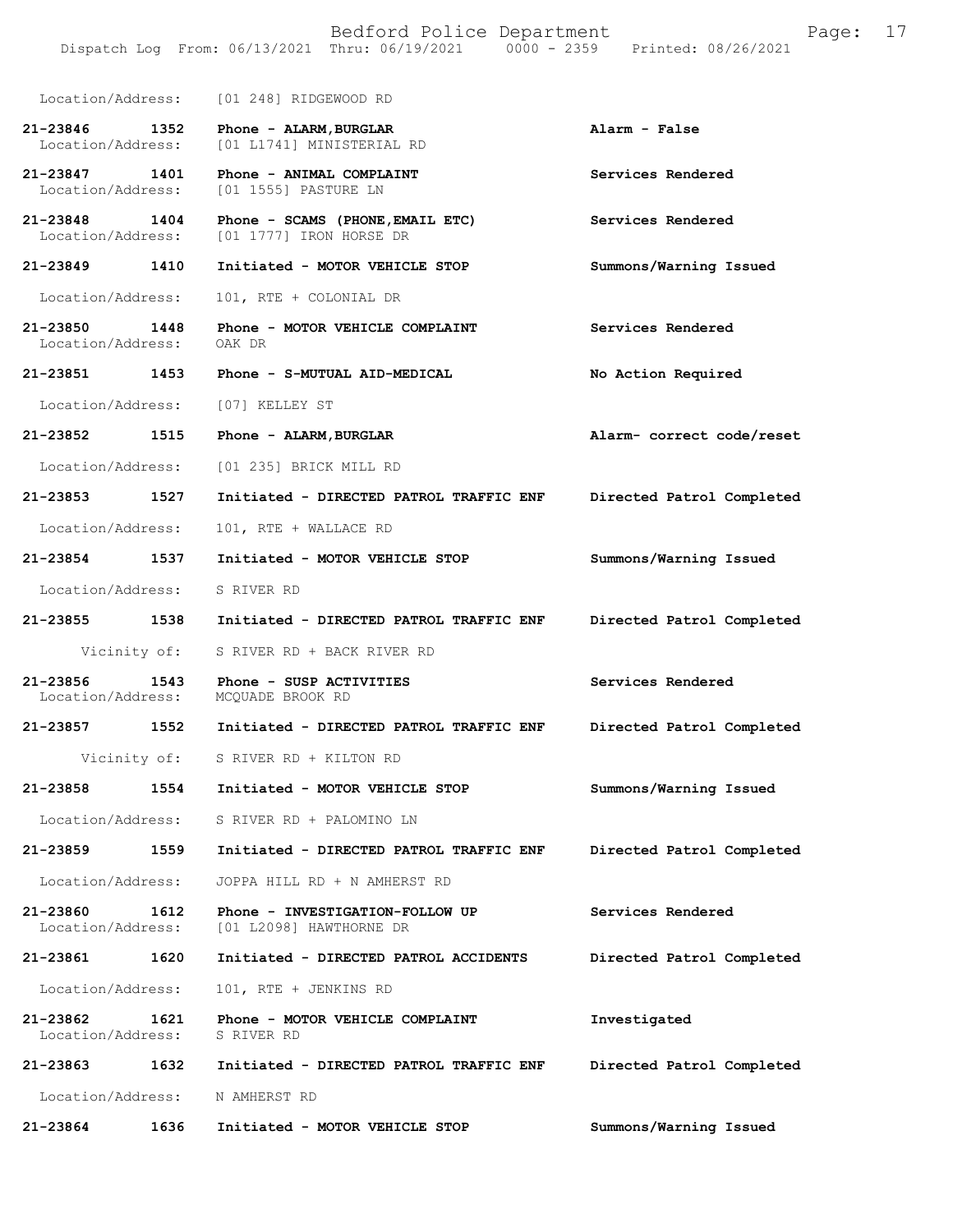Location/Address: S RIVER RD **21-23865 1638 Initiated - DIRECTED PATROL TRAFFIC ENF Directed Patrol Completed**  Vicinity of: S RIVER RD + PALOMINO LN **21-23866 1641 Initiated - DIRECTED PATROL TRAFFIC ENF Directed Patrol Completed**  Location/Address: 101, RTE + KAHLIKO LN **21-23867 1653 Initiated - MOTOR VEHICLE STOP Summons/Warning Issued**  Location/Address: 101, RTE + HITCHING POST LN **21-23868 1704 Initiated - DIRECTED PATROL TRAFFIC ENF Directed Patrol Completed**  Vicinity of: S RIVER RD + MOORES CROSSING RD **21-23869 1705 Initiated - MOTOR VEHICLE STOP Summons/Warning Issued**  Location/Address: S RIVER RD + COMMERCE DR **21-23870 1715 Initiated - MOTOR VEHICLE STOP Summons/Warning Issued**  Location/Address: 101, RTE + F.E. EVERETT SOUTH TPKE **21-23871 1723 Phone - ALARM,BURGLAR Alarm - False**  [01 182] CHUBBUCK RD **21-23872 1725 Phone - ASSIST UTILITY Services Rendered**  Location/Address: [01 L0000793] SANDSTONE DR **21-23873 1727 Phone - SUSP ACTIVITIES Services Rendered**  Location/Address: BEDFORD CENTER RD + 101, RTE **21-23874 1734 Initiated - MOTOR VEHICLE STOP Summons/Warning Issued**  Location/Address: S RIVER RD + COMMERCE DR **21-23875 1736 Phone - SUSP ACTIVITIES Services Rendered**  Location/Address: [01 L560] S RIVER RD **21-23876 1752 Initiated - DIRECTED PATROL BURGLARY Directed Patrol Completed**  Location/Address: [01 1108] LEAVY DR **21-23877 1800 Phone - MOTOR VEHICLE ACCIDENT Services Rendered**  Location/Address: [01 L1804] S RIVER RD **21-23878 1804 Initiated - MOTOR VEHICLE STOP Summons/Warning Issued**  Location/Address: MEETINGHOUSE RD OFF RAMP + 101, RTE **21-23879 1818 Initiated - MOTOR VEHICLE STOP NO PAPERWORK**  Location/Address: S RIVER RD + PALOMINO LN **21-23880 1820 Initiated - DIRECTED PATROL TRAFFIC ENF Directed Patrol Completed**  Location/Address: 101, RTE + COVENANT WAY **21-23881 1827 Initiated - MOTOR VEHICLE STOP Summons/Warning Issued**  Location/Address: 114 RTE + 101, RTE **21-23882 1827 Initiated - MOTOR VEHICLE STOP Summons/Warning Issued**  Location/Address: BOYNTON ST + PAULINE ST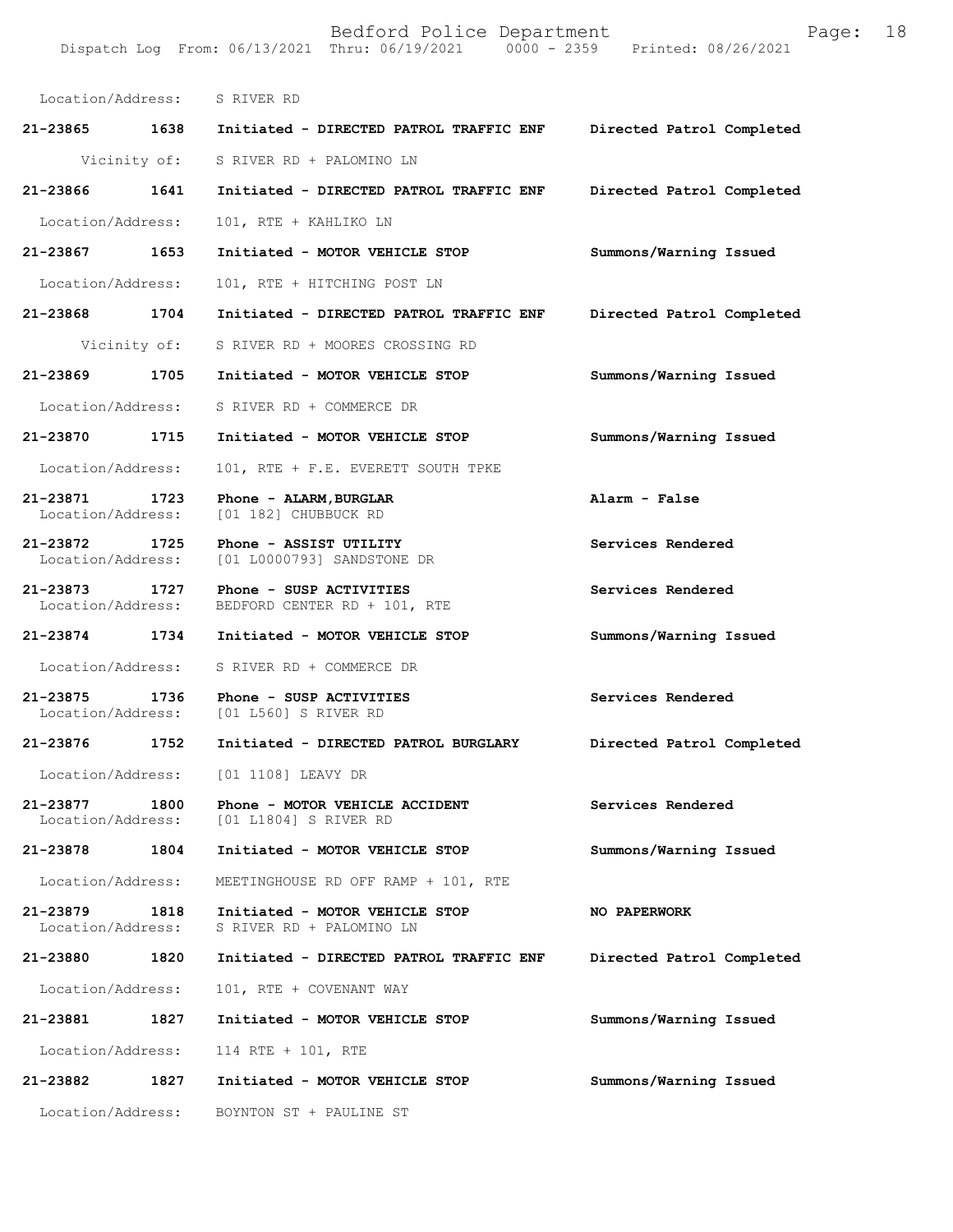| Bedford Police Department<br>Page:<br>Dispatch Log From: 06/13/2021 Thru: 06/19/2021 0000 - 2359 Printed: 08/26/2021 |              |                                                               |                                |
|----------------------------------------------------------------------------------------------------------------------|--------------|---------------------------------------------------------------|--------------------------------|
| 21-23883                                                                                                             | 1832         | Initiated - MOTOR VEHICLE STOP                                | Summons/Warning Issued         |
| Location/Address:                                                                                                    |              | 101, RTE + WALLACE RD                                         |                                |
| 21-23884<br>Location/Address:                                                                                        | 1834         | Phone - DOG COMPLAINT<br>BEAVER BROOK RD                      | Services Rendered              |
| 21-23885<br>Location/Address:                                                                                        | 1837         | Radio - ANIMAL COMPLAINT<br>CHURCH RD + BEDFORD CENTER RD     | Services Rendered              |
| 21-23886 1842                                                                                                        |              | Initiated - DIRECTED PATROL MOUNTAIN BIKE                     | Directed Patrol Completed      |
|                                                                                                                      | Vicinity of: | S RIVER RD + KILTON RD                                        |                                |
| 21-23887                                                                                                             | 1913         | Initiated - DIRECTED PATROL-CAR BREAK-INS                     | Directed Patrol Completed      |
| Location/Address:                                                                                                    |              | [01 1050] DONALD ST                                           |                                |
| 21-23888                                                                                                             | 1942         | Initiated - DIRECTED PATROL-CAR BREAK-INS                     | Directed Patrol Completed      |
| Location/Address:                                                                                                    |              | [01 L562] WALLACE RD                                          |                                |
| 21-23889                                                                                                             | 1959         | Initiated - DIRECTED PATROL-CAR BREAK-INS                     | Directed Patrol Completed      |
| Location/Address:                                                                                                    |              | [01 L1094] S RIVER RD                                         |                                |
| 21-23890                                                                                                             | 2013         | Initiated - DIRECTED PATROL BURGLARY                          | Directed Patrol Completed      |
| Vicinity of:                                                                                                         |              | WORTHLEY RD                                                   |                                |
| 21-23891                                                                                                             | 2035         | Initiated - DIRECTED PATROL-CAR BREAK-INS                     | Directed Patrol Completed      |
| Location/Address:                                                                                                    |              | [01 L1804] S RIVER RD                                         |                                |
| 21-23892                                                                                                             | 2044         | Initiated - DIRECTED PATROL BURGLARY                          | Directed Patrol Completed      |
|                                                                                                                      | Vicinity of: | KING RD                                                       |                                |
| 21-23893                                                                                                             | 2055         | Initiated - DIRECTED PATROL BURGLARY                          | Directed Patrol Completed      |
| Location/Address:                                                                                                    |              | RICE LN + BLANFORD PL                                         |                                |
| 21-23894                                                                                                             | 2106         | Initiated - DIRECTED PATROL DWI                               | Directed Patrol Completed      |
| Vicinity of:                                                                                                         |              | S RIVER RD + MEETINGHOUSE RD                                  |                                |
| 21-23895<br>Location/Address:                                                                                        | 2122         | 911 - DISORDERLY CONDUCT-IN PROGRESS<br>[01 435] HAWTHORNE DR | Services Rendered              |
| 21-23896                                                                                                             | 2122         | Initiated - MOTOR VEHICLE STOP                                | Summons/Warning Issued         |
| Location/Address:                                                                                                    |              | MEETINGHOUSE RD OFF RAMP + 101, RTE                           |                                |
| 21-23897                                                                                                             | 2129         | Phone - S-EMERGENCY MEDICAL CALL                              | Transported to Elliot Hospital |
| Location/Address:                                                                                                    |              | [01 435] HAWTHORNE DR                                         |                                |
| 21-23898                                                                                                             | 2135         | Initiated - DIRECTED PATROL BURGLARY                          | Directed Patrol Completed      |
| Location/Address:                                                                                                    |              | WHITE AVE + BELLEMORE DR                                      |                                |
| 21-23899                                                                                                             | 2142         | Initiated - DIRECTED PATROL-CAR BREAK-INS                     | Directed Patrol Completed      |
| Location/Address:                                                                                                    |              | COUNTY RD + LIBERTY HILL RD                                   |                                |
| 21-23900<br>Location/Address:                                                                                        | 2157         | Phone - ANIMAL COMPLAINT<br>[01 950] BALDWIN LN               | Services Rendered              |
| 21-23901                                                                                                             | 2212         | Initiated - MOTOR VEHICLE STOP                                | Summons/Warning Issued         |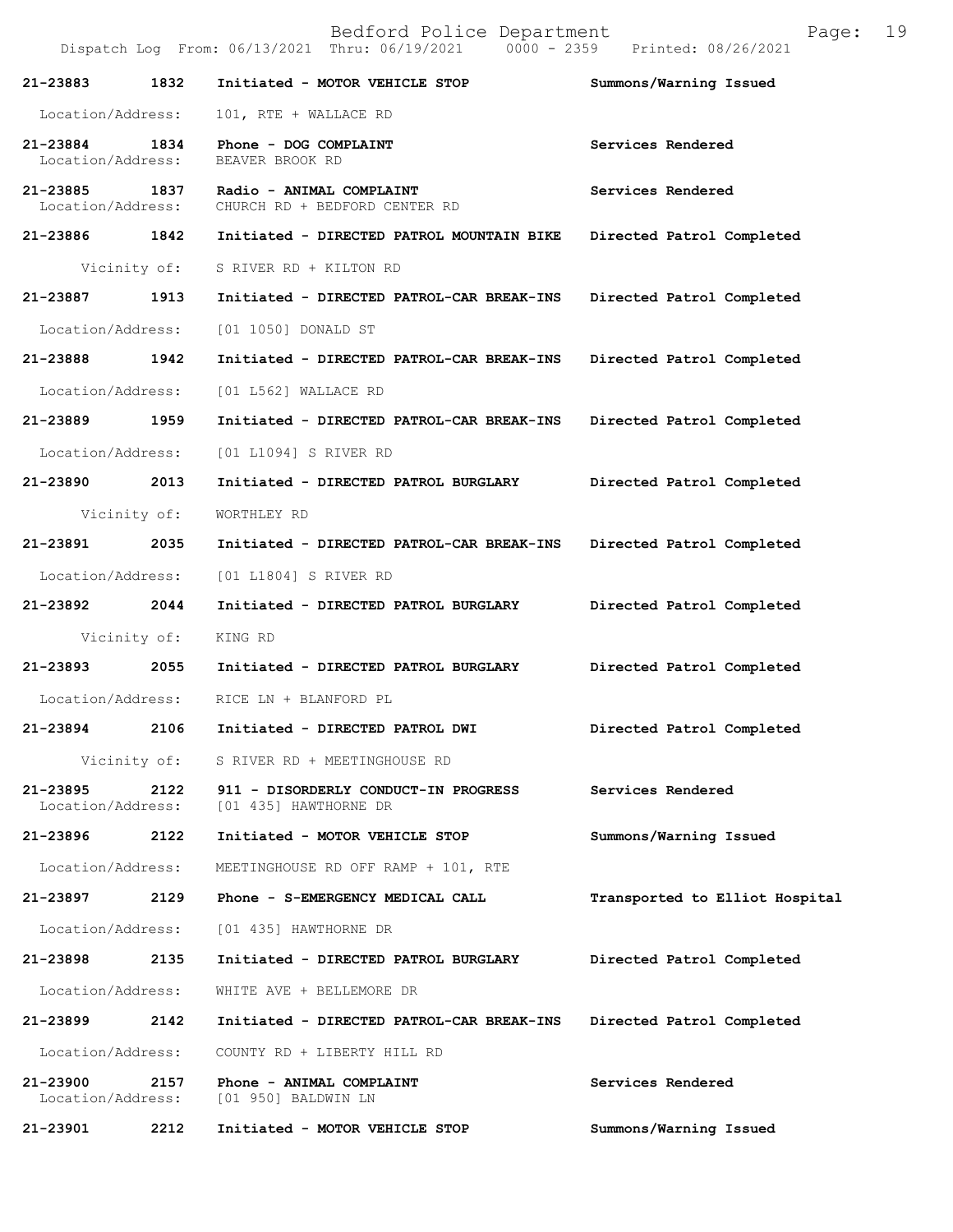Location/Address: S RIVER RD

| 21-23902 | 2321     | 911 - MOTOR VEHICLE COMP-IN PROGRESS    | Arrest(s) Made |                           |
|----------|----------|-----------------------------------------|----------------|---------------------------|
|          |          | Location/Address: BOYNTON ST + 101, RTE |                |                           |
|          |          | Refer To Arrest: 21-338-AR              |                |                           |
|          |          | Arrest: HALCARZ, ALEXANDRIA L           |                |                           |
|          | Address: | HAMPTON, NH                             |                |                           |
|          | Age:     | 24                                      |                |                           |
|          | Charges: | DUI - impairment                        |                |                           |
| 21-23903 | 2339     | Initiated - DIRECTED PATROL DWI         |                | Directed Patrol Completed |

Location/Address: BOYNTON ST + PLUMMER RD

## **For Date: 06/16/2021 - Wednesday**

| 21-23905                           | 0005 | Initiated - DIRECTED PATROL DWI                                            | Directed Patrol Completed     |
|------------------------------------|------|----------------------------------------------------------------------------|-------------------------------|
| Vicinity of:                       |      | 101, RTE + KAHLIKO LN                                                      |                               |
| 21-23904 0006                      |      | Initiated - DIRECTED PATROL DWI                                            | Directed Patrol Completed     |
| Location/Address:                  |      | S RIVER RD + KILTON RD                                                     |                               |
| Location/Address:                  |      | 21-23906 0020 Initiated - DISABLED MOTOR VEHICLE<br>S RIVER RD + KILTON RD | Services Rendered             |
|                                    |      | 21-23907 0037 Initiated - DIRECTED PATROL DWI                              | Directed Patrol Completed     |
| Location/Address:                  |      | S RIVER RD + TECHNOLOGY DR                                                 |                               |
| 21-23908 0045                      |      | Initiated - DIRECTED PATROL DWI                                            | Directed Patrol Completed     |
| Vicinity of:                       |      | 101, RTE + CHESTNUT DR                                                     |                               |
| 21-23909 0056                      |      | Initiated - MOTOR VEHICLE STOP                                             | Summons/Warning Issued        |
| Location/Address:                  |      | 101, RTE + JENKINS RD                                                      |                               |
| 21-23910 0113                      |      | Initiated - DIRECTED PATROL DWI                                            | Directed Patrol Completed     |
| Location/Address:                  |      | S RIVER RD + COLBY CT                                                      |                               |
| 21-23911 0127                      |      | Initiated - DIRECTED PATROL DWI                                            | Directed Patrol Completed     |
| Vicinity of:                       |      | 101, RTE + WALLACE RD                                                      |                               |
| 21-23912 0127                      |      | Initiated - DIRECTED PATROL DWI                                            | Directed Patrol Completed     |
| Location/Address:                  |      | NEW BOSTON RD + WALLACE RD                                                 |                               |
| 21-23913 0145                      |      | 911 - ASSIST OTHER AGENCY                                                  | Taken/Refered to Other Agency |
| Location/Address:                  |      | [03] POLLARD RD                                                            |                               |
| 21-23914 0201<br>Location/Address: |      | 911 - BURGLARY-IN PROGRESS<br>[01 L2221] DOROTHY'S WAY                     | Services Rendered             |
| 21-23915 0237                      |      | Initiated - SUSP ACTIVITIES                                                | Building Checked/Secured      |
| Location/Address:                  |      | $[01 1250] 101$ , RTE                                                      |                               |
| 21-23916 0240                      |      | Initiated - DIRECTED PATROL BURGLARY Directed Patrol Completed             |                               |
|                                    |      | Location/Address: [01 1235] S RIVER RD                                     |                               |
| 21-23917 0416                      |      | Initiated - BUILDING CHECK                                                 | Building Checked/Secured      |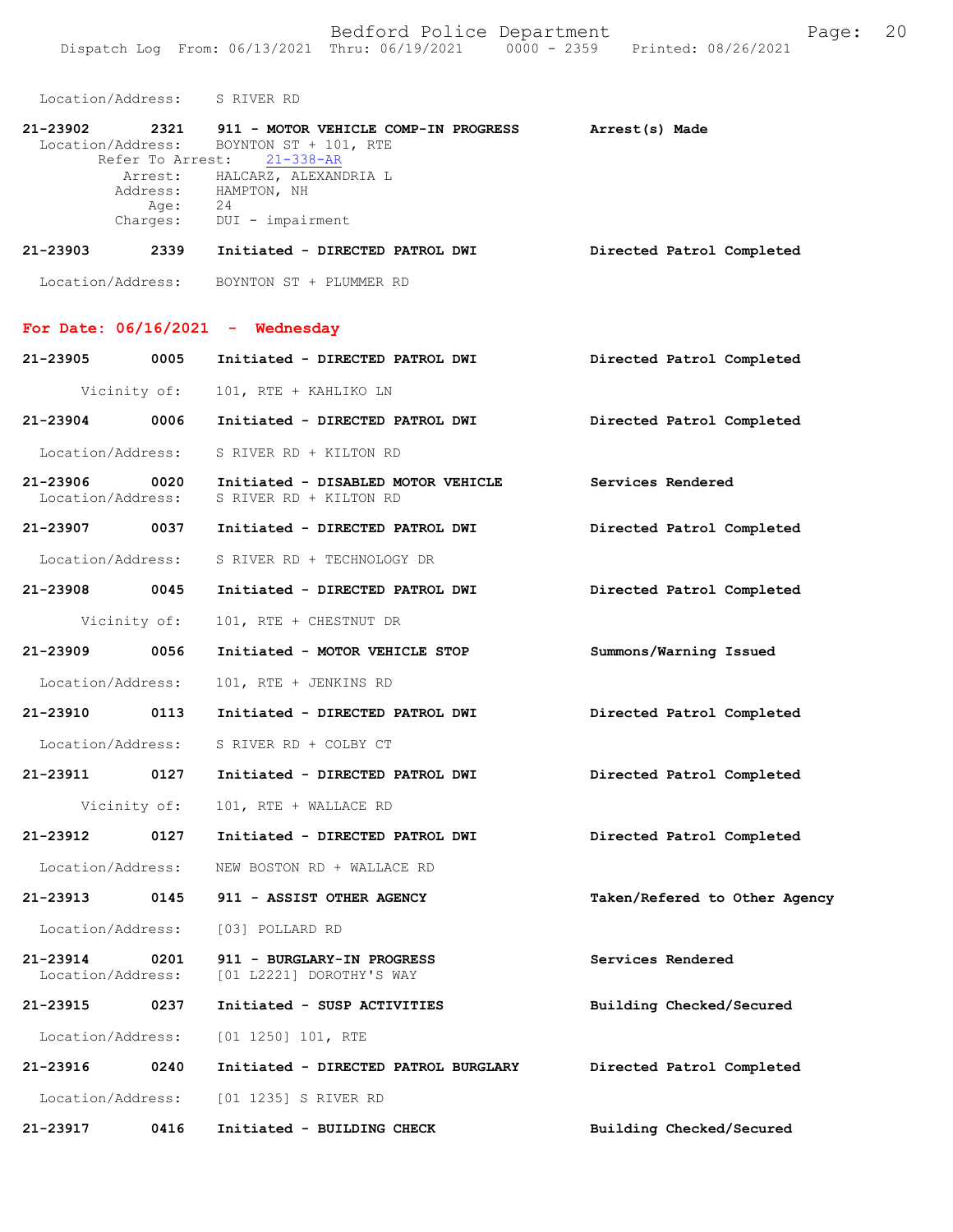|                                    |                    | Location/Address: [01 234] COUNTY RD                                                      |                                |
|------------------------------------|--------------------|-------------------------------------------------------------------------------------------|--------------------------------|
| 21-23918                           | 0417               | Initiated - DIRECTED PATROL-CAR BREAK-INS                                                 | Directed Patrol Completed      |
|                                    | Vicinity of:       | COUNTY RD + NASHUA RD                                                                     |                                |
| 21-23919                           | 0448               | Initiated - BUILDING CHECK                                                                | Building Checked/Secured       |
| Location/Address:                  |                    | [01 422] 101, RTE                                                                         |                                |
| 21-23920<br>Location/Address:      | 0511               | Phone - S-ALARM-MEDICAL AID/LIFT ASST<br>OLD FARM RD                                      | Alarm - False                  |
| 21-23921                           | 0511               | Initiated - DIRECTED PATROL TRAFFIC ENF                                                   | Directed Patrol Completed      |
|                                    | Vicinity of:       | 101, RTE + HITCHING POST LN                                                               |                                |
| 21-23922                           | 0514               | Initiated - DIRECTED PATROL TRAFFIC ENF                                                   | Directed Patrol Completed      |
| Location/Address:                  |                    | S RIVER RD + HARVEY RD                                                                    |                                |
| Location/Address:                  | Refer To Incident: | 21-23923 0522 Phone - ANIMAL COMPLAINT<br>OLD BEDFORD RD + GARRISON DR<br>$21 - 568 - OF$ | Services Rendered              |
| 21-23924 0533                      |                    | Initiated - MOTOR VEHICLE STOP                                                            | Summons/Warning Issued         |
| Location/Address:                  |                    | 101, RTE + CHESTNUT DR                                                                    |                                |
| 21-23925 0547<br>Location/Address: |                    | 911 - ANIMAL COMPLAINT<br>FIRST ST                                                        | Could Not Locate               |
| 21-23926 0623<br>Location/Address: |                    | Phone - ALARM, BURGLAR<br>CHESTERFIELD PL                                                 | Alarm - False                  |
| 21-23927<br>Location/Address:      | 0720               | Phone - MOTOR VEHICLE COMPLAINT<br>101, RTE                                               | Could Not Locate               |
| 21-23928                           | 0733               | Initiated - DIRECTED PATROL TRAFFIC ENF                                                   | Directed Patrol Completed      |
|                                    | Vicinity of:       | 101, RTE + NASHUA RD                                                                      |                                |
| 21-23929                           | 0735               | Initiated - DIRECTED PATROL TRAFFIC ENF                                                   | Directed Patrol Completed      |
|                                    | Vicinity of:       | S RIVER RD                                                                                |                                |
| 21-23930                           | 0735               | 911 - S-EMERGENCY MEDICAL CALL-BRAVO                                                      | Transported to Elliot Hospital |
|                                    |                    | Location/Address: [01 335] COLBY CT                                                       |                                |
| 21-23931                           | 0800               | Initiated - DIRECTED PATROL TRAFFIC ENF                                                   | Directed Patrol Completed      |
| Location/Address:                  |                    | 101, RTE + MEETINGHOUSE RD                                                                |                                |
| 21-23932                           | 0800               | Initiated - DIRECTED PATROL TRAFFIC ENF                                                   | Directed Patrol Completed      |
|                                    | Vicinity of:       | 101, RTE + HARDY RD                                                                       |                                |
| 21-23933                           | 0813               | 911 - S-EMERGENCY MEDICAL CALL-ALPHA                                                      | TRANSPORTED TO CMC HOSPITAL    |
|                                    |                    | Location/Address: [01 L2098] HAWTHORNE DR                                                 |                                |
| 21-23934                           | 0824               | Other - BOLO                                                                              | No Action Required             |
|                                    |                    | Location: [19] LONDONDERRY PD                                                             |                                |
| 21-23935                           | 0840               | Initiated - DIRECTED PATROL TRAFFIC ENF                                                   | Directed Patrol Completed      |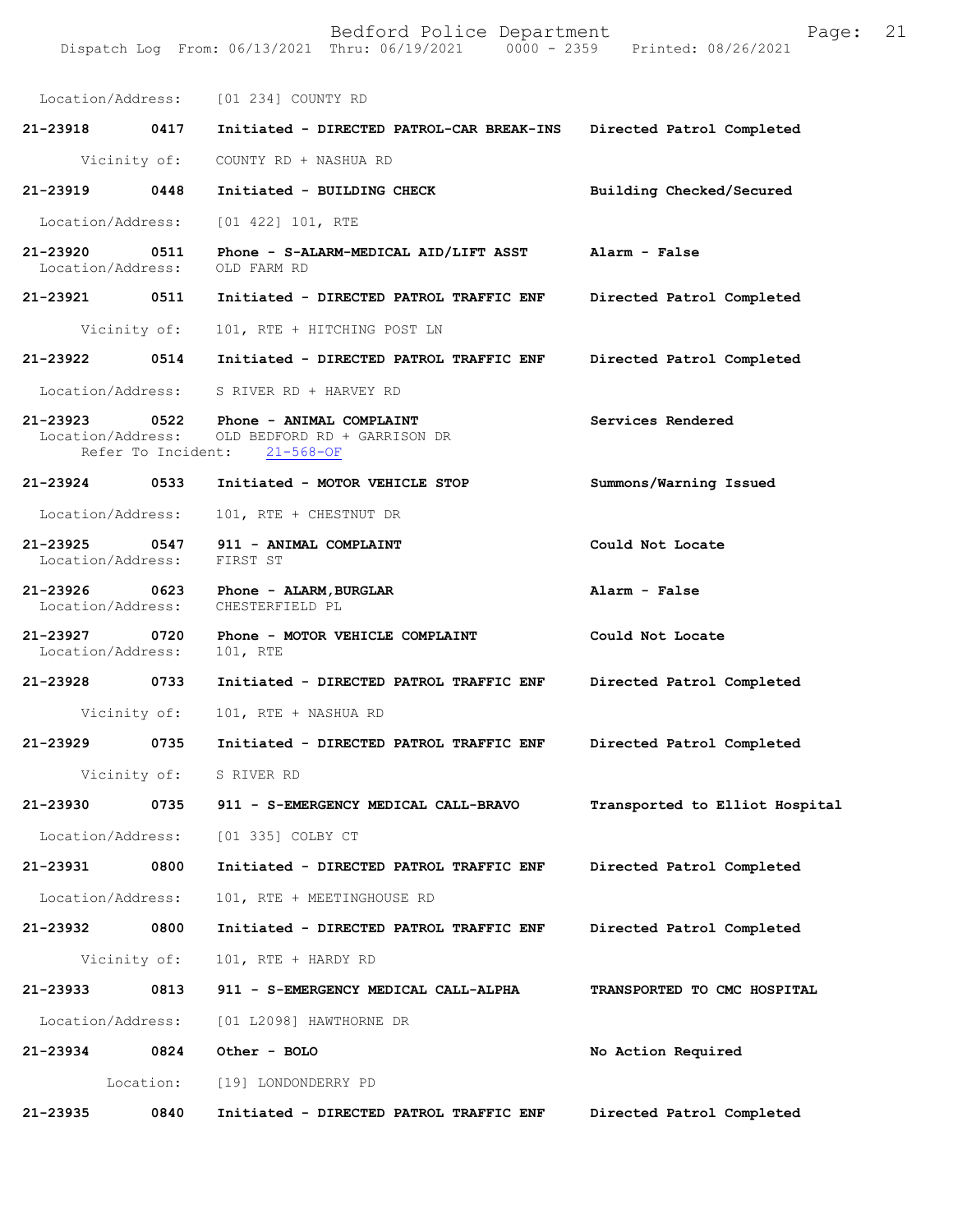| 21-23953<br>Location/Address: | 1113 | 911 - MOTOR VEHICLE ACCIDENT<br>WASHINGTON PL                                                               | Services Rendered              |    |
|-------------------------------|------|-------------------------------------------------------------------------------------------------------------|--------------------------------|----|
| Location/Address:             |      | S RIVER RD                                                                                                  |                                |    |
| 21-23952                      | 1104 | Initiated - MOTOR VEHICLE STOP                                                                              | Summons/Warning Issued         |    |
| Location/Address:             |      | 101, RTE + WALLACE RD                                                                                       |                                |    |
| 21-23951                      | 1055 | Initiated - MOTOR VEHICLE STOP                                                                              | Summons/Warning Issued         |    |
| 21-23950<br>Vicinity of:      | 1041 | Initiated - DIRECTED PATROL-CAR BREAK-INS<br>[01 L1803] S RIVER RD                                          | Services Rendered              |    |
| Location/Address:             |      | [01 L2252] JENKINS RD                                                                                       |                                |    |
| 21-23949                      | 1034 | Initiated - DIRECTED PATROL-CAR BREAK-INS                                                                   | Directed Patrol Completed      |    |
| 21-23948<br>Location/Address: | 1028 | Phone - ASSIST CITIZEN<br>N AMHERST RD                                                                      | Services Rendered              |    |
| 21-23947<br>Location/Address: | 1025 | Phone - ALARM, BURGLAR<br>[01 L1328] PALOMINO LN                                                            | Alarm - False                  |    |
| Location/Address:             |      | SOUTH HILLS DR                                                                                              |                                |    |
| 21-23946                      | 1012 | Initiated - VACANT PROPERTY CHECK                                                                           | Building Checked/Secured       |    |
| Location/Address:             |      | [01 L1706] NEW BOSTON RD                                                                                    |                                |    |
| 21-23945                      | 1005 | Initiated - DIRECTED PATROL ANIMAL CONTROL                                                                  | Directed Patrol Completed      |    |
| 21-23943<br>Vicinity of:      | 0955 | Initiated - DIRECTED PATROL BURGLARY<br>BACK RIVER RD                                                       | Services Rendered              |    |
| Location/Address:             |      | SETON DR                                                                                                    |                                |    |
| 21-23944                      | 0954 | Phone - SERVE WARRANT                                                                                       | No Action Required             |    |
| Location/Address:             |      | 101, RTE + MEETINGHOUSE RD                                                                                  |                                |    |
| 21-23942 0948                 |      | Initiated - MOTOR VEHICLE STOP                                                                              | Summons/Warning Issued         |    |
| Location/Address:             |      | [01 1870] S RIVER RD                                                                                        |                                |    |
| 21-23941 0942                 |      | 911 - S-EMERGENCY MEDICAL CALL-CHARL                                                                        | Transported to Elliot Hospital |    |
| Location/Address:             |      | [01 L1562] KILTON RD                                                                                        |                                |    |
| 21-23940                      | 0928 | Initiated - MOTOR VEHICLE STOP                                                                              | Summons/Warning Issued         |    |
| Location/Address:             |      | S RIVER RD + KILTON RD                                                                                      |                                |    |
| 21-23939 0926                 |      | Initiated - DIRECTED PATROL TRAFFIC ENF                                                                     | Directed Patrol Completed      |    |
| Location/Address:             |      | [01 L819] 101, RTE                                                                                          |                                |    |
| 21-23938 0924                 |      | Initiated - MOTOR VEHICLE STOP                                                                              | Summons/Warning Issued         |    |
| Location/Address:             |      | [07] AMORY ST                                                                                               |                                |    |
| 21-23937                      | 0903 | Phone - S-MUTUAL AID-MEDICAL                                                                                | No Action Required             |    |
| Vicinity of:                  |      | WALLACE RD + BEALS RD                                                                                       |                                |    |
| 21-23936                      | 0857 | Initiated - DIRECTED PATROL TRAFFIC ENF                                                                     | Directed Patrol Completed      |    |
| Location/Address:             |      | COLBY CT + S RIVER RD                                                                                       |                                |    |
|                               |      | Bedford Police Department<br>Dispatch Log From: 06/13/2021 Thru: 06/19/2021 0000 - 2359 Printed: 08/26/2021 | Page:                          | 22 |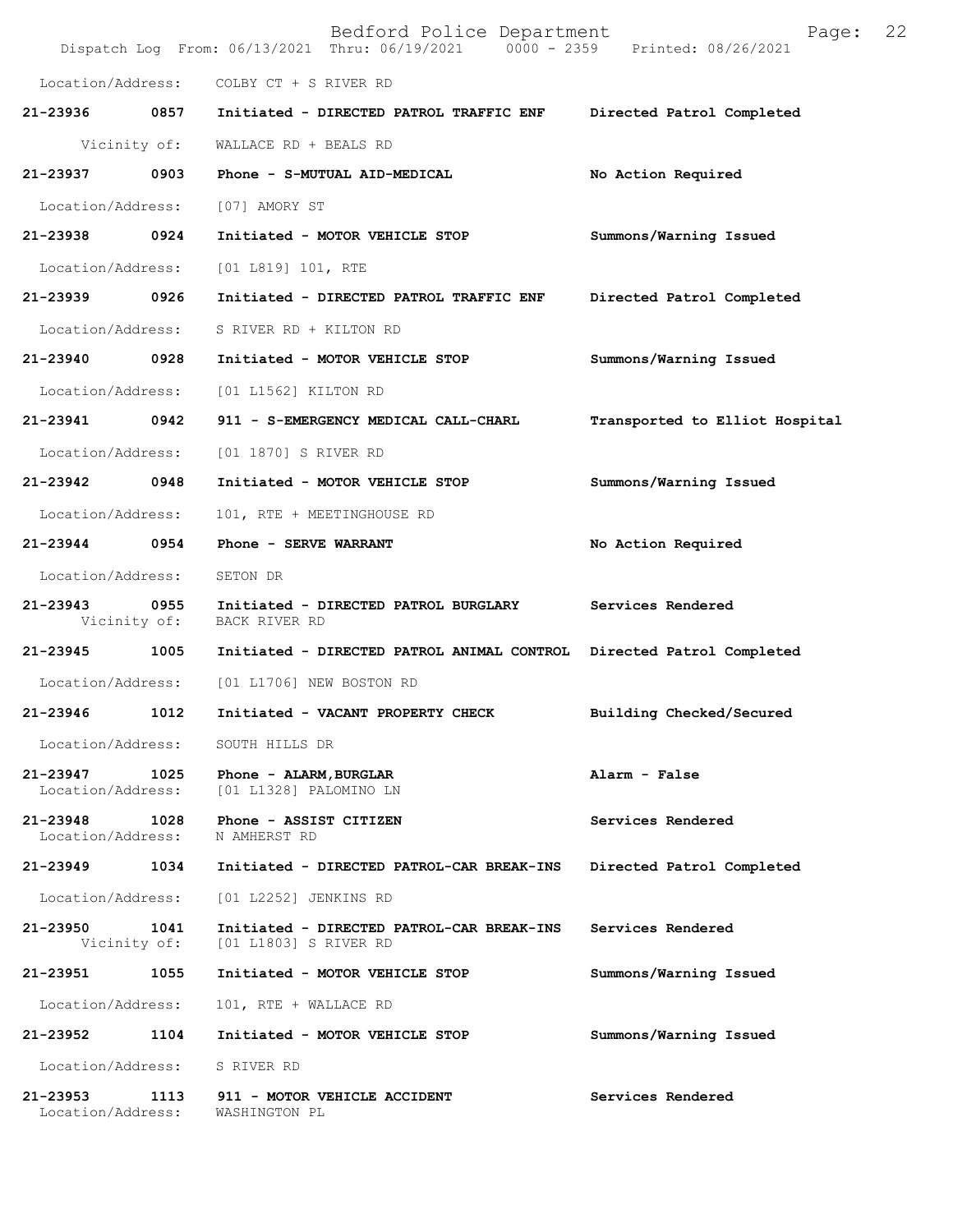Bedford Police Department Page: 23 Dispatch Log From: 06/13/2021 Thru: 06/19/2021 **21-23954 1113 Initiated - MOTOR VEHICLE STOP Summons/Warning Issued**  Location/Address: [01 515] S RIVER RD **21-23955 1117 911 - S-EMERGENCY MEDICAL CALL-CHARL Transported to Elliot Hospital** Location/Address: WILLIAMSBURG LN **21-23956 1121 Initiated - DIRECTED PATROL MOUNTAIN BIKE Directed Patrol Completed**  Vicinity of: NASHUA RD + 101, RTE **21-23957 1123 Phone - POLICE INFORMATION No Action Required**  Location/Address: [01 709] 101, RTE **21-23958 1142 Initiated - DIRECTED PATROL-CAR BREAK-INS Directed Patrol Completed**  Location/Address: [01 1235] S RIVER RD **21-23959 1146 Phone - SEX OFFENDER REGISTRATION Investigated**  [01 474] CONSTITUTION DR **21-23960 1147 Phone - S-MUTUAL AID-MEDICAL No Action Required**  Location/Address: [07] SECOND ST **21-23961 1212 Initiated - MOTOR VEHICLE STOP Summons/Warning Issued**  Location/Address: S RIVER RD **21-23962 1217 Phone - MOTOR VEHICLE COMP-IN PROGRESS Summons/Warning Issued**  Location/Address: 101, RTE + JENKINS RD **21-23963 1222 Phone - MOTOR VEHICLE ACCIDENT Services Rendered**  Location/Address: [01 L1804] S RIVER RD **21-23964 1227 911 - S-MOTOR VEHICLE ACCIDENT INJ Transported to Elliot Hospital** Location/Address: 101, RTE + BEDFORD CENTER RD **21-23965 1235 Initiated - DIRECTED PATROL TRAFFIC ENF Directed Patrol Completed**  Vicinity of: MEETINGHOUSE RD + S RIVER RD 21-23966 1303 Phone - ASSIST CITIZEN Services Rendered Location/Address: [01 474] CONSTITUTION DR [01 474] CONSTITUTION DR **21-23967 1359 Initiated - DIRECTED PATROL-CAR BREAK-INS Directed Patrol Completed**  Location/Address: [01 L863] 101, RTE **21-23968 1404 Phone - S-MUTUAL AID-MEDICAL No Action Required**  Location/Address: [07] I-293 **21-23969 1412 Phone - ASSIST CITIZEN Services Rendered**  Location/Address: MAPLE DR **21-23970 1502 Phone - ALARM,BURGLAR Alarm- correct code/reset**  Location/Address: [01 L147] NEWFANE RD **21-23971 1504 Phone - VANDALISM Services Rendered**  Location/Address: [01 L1803] S RIVER RD

**21-23972 1511 911 - S-EMERGENCY MEDICAL CALL-CHARL TRANSPORTED TO CMC HOSPITAL**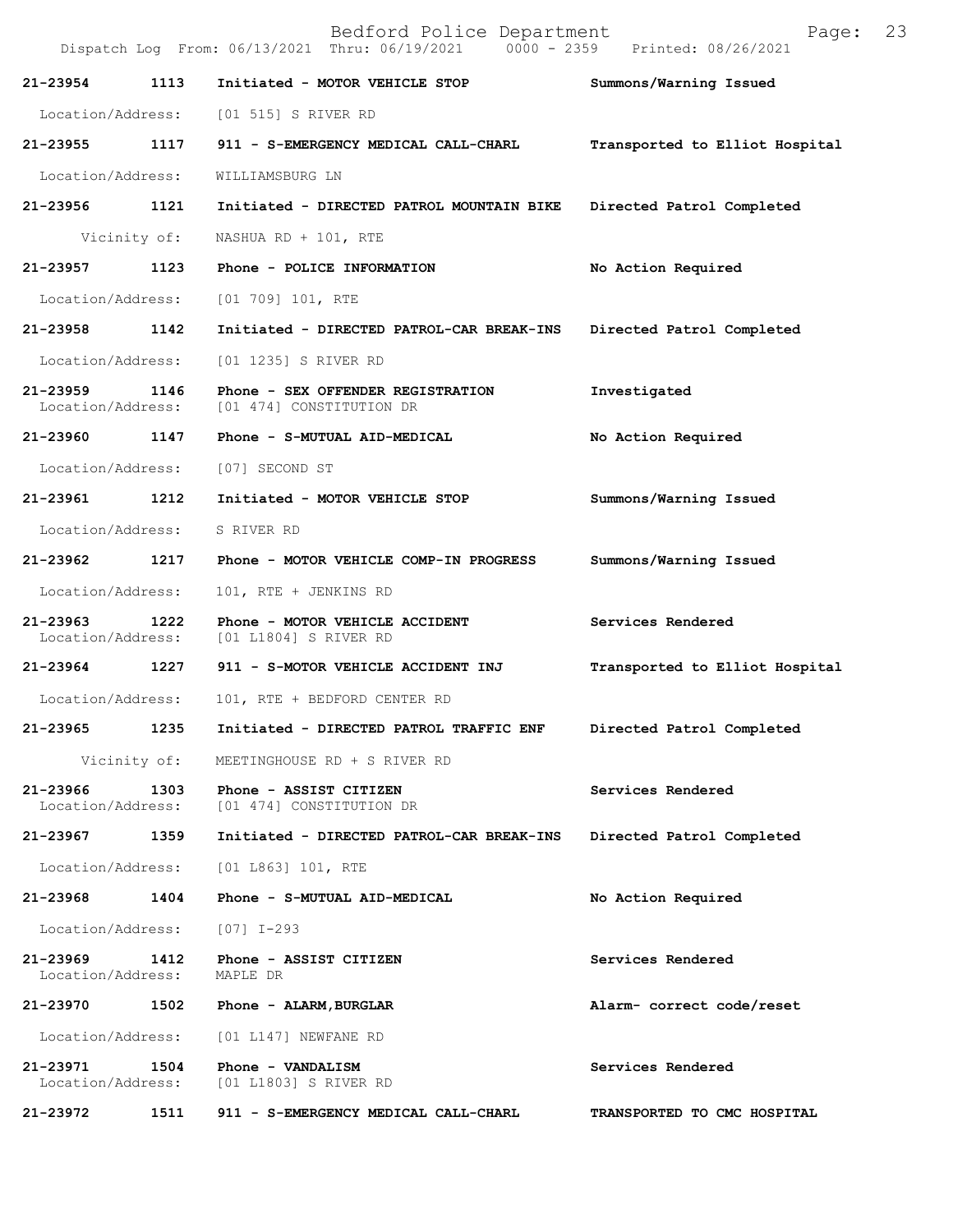|                                    |              | Bedford Police Department<br>Dispatch Log From: 06/13/2021 Thru: 06/19/2021 0000 - 2359 Printed: 08/26/2021 | Page:                     | 24 |
|------------------------------------|--------------|-------------------------------------------------------------------------------------------------------------|---------------------------|----|
|                                    |              | Location/Address: [01 248] RIDGEWOOD RD                                                                     |                           |    |
| 21-23973                           | 1529         | Initiated - MOTOR VEHICLE STOP                                                                              | Summons/Warning Issued    |    |
| Location/Address:                  |              | [01 L1864] S RIVER RD                                                                                       |                           |    |
| 21-23974 1529<br>Location/Address: |              | 911 - ENDANGERMENT<br>WALLACE RD                                                                            | Services Rendered         |    |
| 21-23975 1533                      |              | Initiated - DIRECTED PATROL TRAFFIC ENF                                                                     | Directed Patrol Completed |    |
|                                    | Vicinity of: | 101, RTE + CONSTITUTION DR                                                                                  |                           |    |
| 21-23976                           | 1537         | Initiated - DIRECTED PATROL TRAFFIC ENF                                                                     | Directed Patrol Completed |    |
| Location/Address:                  |              | S RIVER RD + RIDGEWOOD RD                                                                                   |                           |    |
| 21-23977 1540                      |              | Initiated - MOTOR VEHICLE STOP                                                                              | Summons/Warning Issued    |    |
| Location/Address:                  |              | S RIVER RD                                                                                                  |                           |    |
| 21-23978 1551                      |              | Initiated - MOTOR VEHICLE STOP                                                                              | Summons/Warning Issued    |    |
|                                    | Location:    | S MAIN AND HALE ST OVER MANCHESTER LINE                                                                     |                           |    |
| 21-23979 1557<br>Location/Address: |              | Initiated - MOTOR VEHICLE STOP<br>S RIVER RD + MEETINGHOUSE RD                                              | <b>NO PAPERWORK</b>       |    |
| 21-23980 1601                      |              | Initiated - DIRECTED PATROL TRAFFIC ENF                                                                     | Directed Patrol Completed |    |
|                                    | Vicinity of: | N AMHERST RD                                                                                                |                           |    |
| 21-23981 1603                      |              | Initiated - DIRECTED PATROL TRAFFIC ENF                                                                     | Directed Patrol Completed |    |
|                                    | Vicinity of: | 114 RTE + WHITE AVE                                                                                         |                           |    |
| 21-23982                           | 1608         | Initiated - MOTOR VEHICLE STOP                                                                              | Summons/Warning Issued    |    |
| Location/Address:                  |              | 114 RTE + OLD BEDFORD ROAD OVERPASS                                                                         |                           |    |
| 21-23983                           | 1608         | Initiated - DIRECTED PATROL TRAFFIC ENF                                                                     | Directed Patrol Completed |    |
| Location/Address:                  |              | S RIVER RD + MEETINGHOUSE RD                                                                                |                           |    |
| 21-23984<br>Location/Address:      | 1611         | Phone - PRISONER RELEASE<br>[07 1] WILLOW ST                                                                | Services Rendered         |    |
| 21-23985                           | 1621         | Initiated - MOTOR VEHICLE STOP                                                                              | Summons/Warning Issued    |    |
| Location/Address:                  |              | S RIVER RD                                                                                                  |                           |    |
| 21-23986                           | 1622         | Initiated - MOTOR VEHICLE STOP                                                                              | Summons/Warning Issued    |    |
|                                    | Location:    | SUPER CUTS BACK LOT                                                                                         |                           |    |
| 21-23987                           | 1624         | Initiated - DIRECTED PATROL TRAFFIC ENF                                                                     | Directed Patrol Completed |    |
|                                    | Vicinity of: | NEW BOSTON RD + TIRRELL HILL RD                                                                             |                           |    |
| 21-23988                           | 1628         | Initiated - MOTOR VEHICLE STOP                                                                              | Summons/Warning Issued    |    |
| Location/Address:                  |              | 114 RTE + OLD BEDFORD ROAD OVERPASS                                                                         |                           |    |
| 21-23989                           | 1633         | Initiated - MOTOR VEHICLE STOP                                                                              | Summons/Warning Issued    |    |
| Location/Address:                  |              | S RIVER RD + KILTON RD                                                                                      |                           |    |
| 21-23990<br>Location/Address:      | 1638         | Phone - LOST PROPERTY<br>101, RTE                                                                           | Could Not Locate          |    |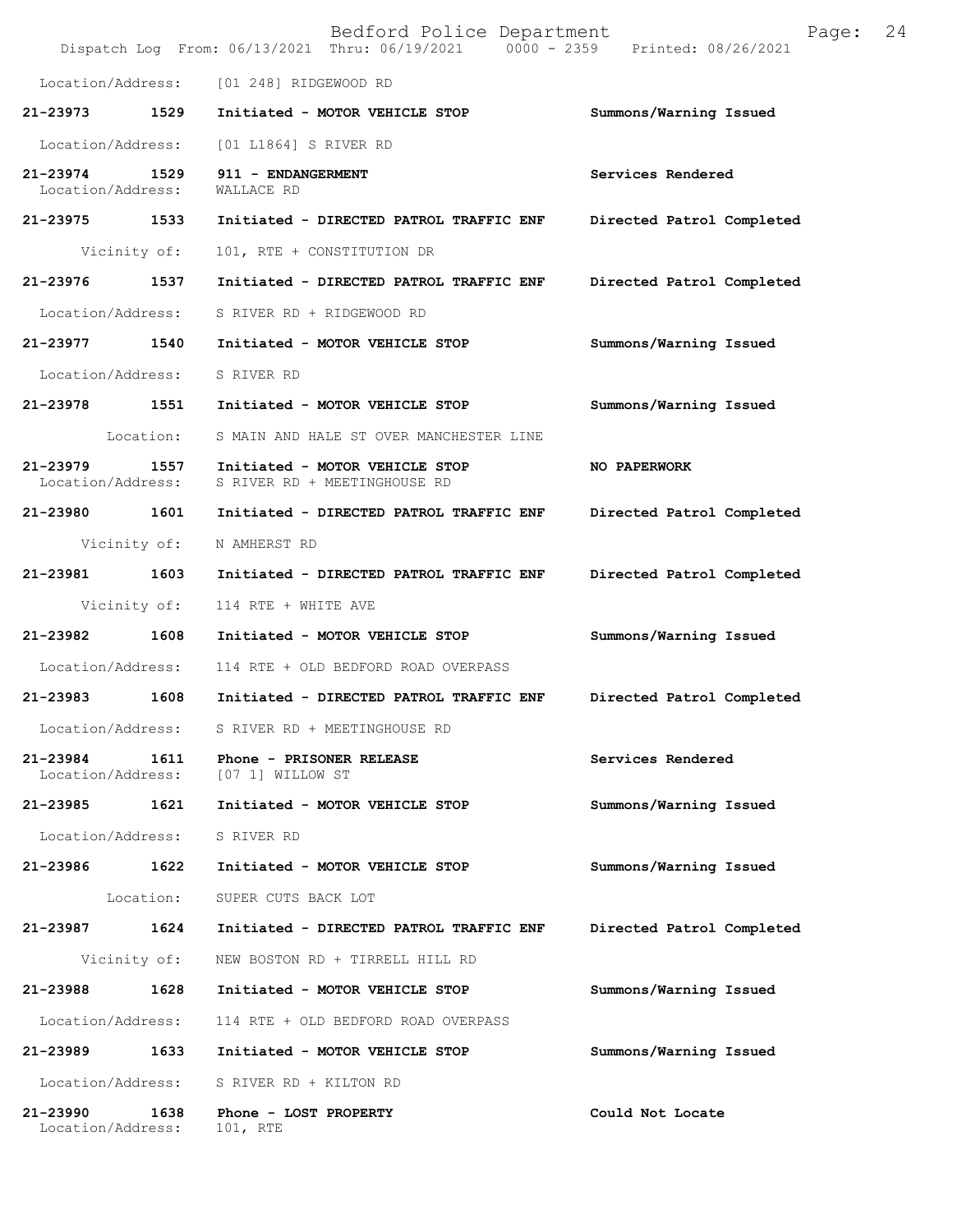Dispatch Log From: 06/13/2021 Thru: 06/19/2021 0000 - 2359 Printed: 08/26/2021

|                                    |              | 21-23991 1648 Phone - DISORDERLY CONDUCT<br>Location/Address: [01 1312] S RIVER RD<br>Refer To Incident: 21-570-OF | Investigated                |
|------------------------------------|--------------|--------------------------------------------------------------------------------------------------------------------|-----------------------------|
| 21-23992 1703                      |              | Initiated - DIRECTED PATROL TRAFFIC ENF                                                                            | Directed Patrol Completed   |
|                                    |              | Location/Address: NASHUA RD + COUNTY RD                                                                            |                             |
| 21-23993 1713                      |              | Initiated - DIRECTED PATROL BURGLARY                                                                               | Directed Patrol Completed   |
| Location/Address:                  |              | [01 1108] LEAVY DR                                                                                                 |                             |
| 21-23994 1728                      |              | Initiated - MOTOR VEHICLE STOP                                                                                     | Summons/Warning Issued      |
| Location/Address:                  |              | 101, RTE                                                                                                           |                             |
| 21-23995 1729                      |              | Initiated - MOTOR VEHICLE STOP                                                                                     | Summons/Warning Issued      |
| Location/Address:                  |              | S RIVER RD + BACK RIVER RD                                                                                         |                             |
| 21-23996 1732<br>Location/Address: |              | Phone - ANIMAL COMPLAINT<br>NEW BOSTON RD                                                                          | Services Rendered           |
|                                    |              | 21-23997 1751 Initiated - MOTOR VEHICLE STOP                                                                       | Summons/Warning Issued      |
| Location/Address: S RIVER RD       |              |                                                                                                                    |                             |
| 21-23998 1804                      |              | Initiated - MOTOR VEHICLE STOP                                                                                     | Summons/Warning Issued      |
| Location/Address:                  |              | NATHAN CUTLER DR                                                                                                   |                             |
| 21-23999 1805                      |              | Initiated - MOTOR VEHICLE STOP                                                                                     | Summons/Warning Issued      |
| Location/Address: S RIVER RD       |              |                                                                                                                    |                             |
| 21-24000                           |              | 1808 911 - S-MOTOR VEHICLE ACCIDENT INJ<br>Location/Address: HAWTHORNE DR + S RIVER RD                             | Investigated                |
|                                    |              | 21-24001 1815 911 - S-EMERGENCY MEDICAL CALL-DELTA                                                                 | TRANSPORTED TO CMC HOSPITAL |
|                                    |              | Location/Address: [01 248] RIDGEWOOD RD                                                                            |                             |
| 21-24002 1824                      |              | Phone - ALARM, BURGLAR                                                                                             | Alarm- correct code/reset   |
|                                    |              | Location/Address: [01 L1816] PASTURE LN                                                                            |                             |
| 21-24003                           | 1850         | Initiated - DIRECTED PATROL-CAR BREAK-INS                                                                          | Directed Patrol Completed   |
| Location/Address:                  |              | $[01 L0000553] 101$ , RTE                                                                                          |                             |
| 21-24004                           | 1853         | Initiated - DIRECTED PATROL MOUNTAIN BIKE                                                                          | Directed Patrol Completed   |
| Vicinity of:                       |              | KILTON RD + S RIVER RD                                                                                             |                             |
| 21-24005                           | 1854         | Initiated - MOTOR VEHICLE STOP                                                                                     | Summons/Warning Issued      |
| Location/Address:                  |              | S RIVER RD + EASTMAN AVE                                                                                           |                             |
| 21-24006<br>Location/Address:      | 1907 - 190   | 911 - MOTOR VEHICLE ACCIDENT<br>S RIVER RD                                                                         | Investigated                |
| 21-24007                           | 1916         | Initiated - MOTOR VEHICLE STOP                                                                                     | Summons/Warning Issued      |
| Location/Address:                  |              | S RIVER RD + EASTMAN AVE                                                                                           |                             |
| 21-24008                           | 1919         | Initiated - DIRECTED PATROL BURGLARY                                                                               | Directed Patrol Completed   |
|                                    | Vicinity of: | LIBERTY HILL RD                                                                                                    |                             |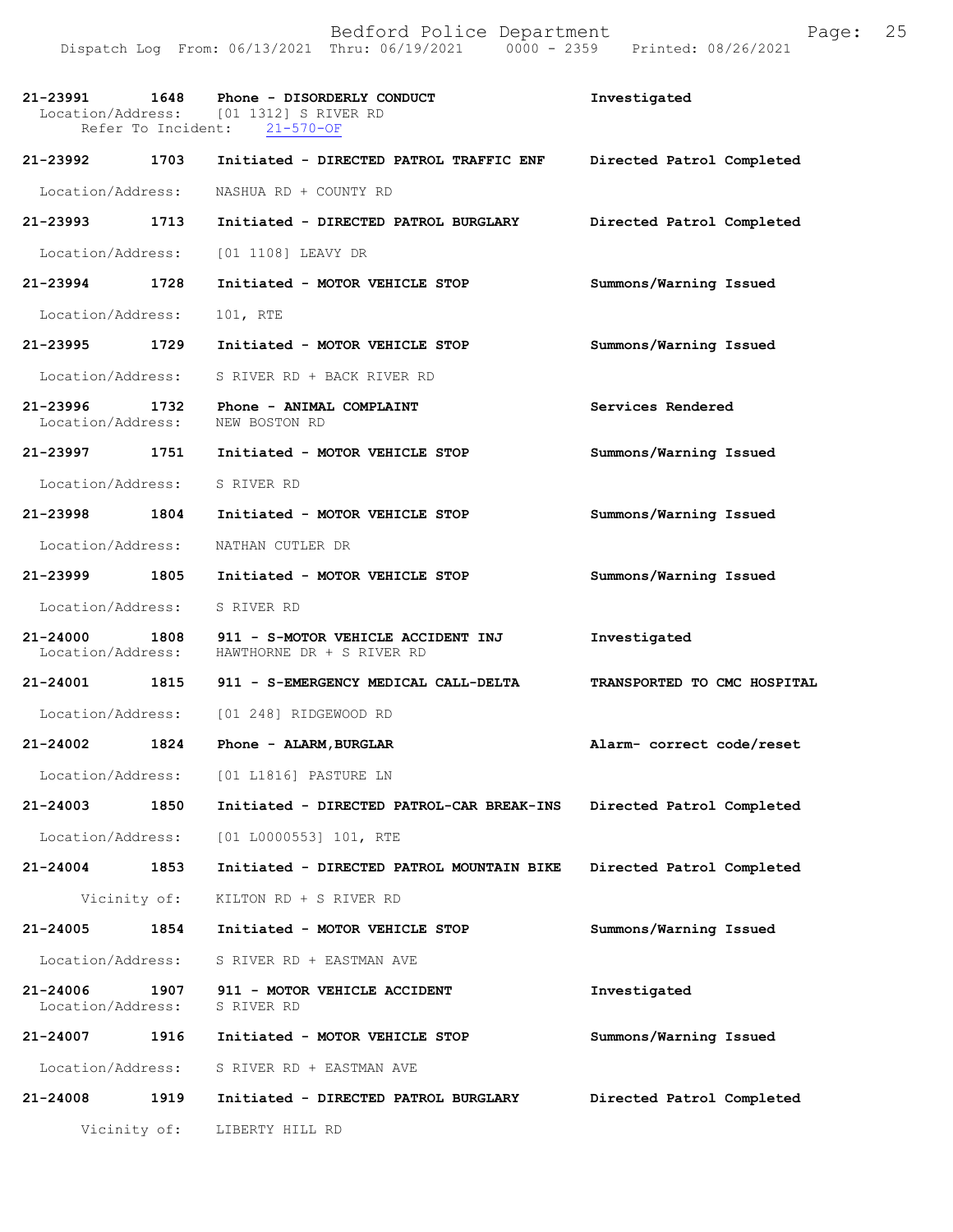| 21-24009          | 1925         | 911 - S-MOTOR VEHICLE ACCIDENT INJ        | Transported to Elliot Hospital |
|-------------------|--------------|-------------------------------------------|--------------------------------|
|                   |              | Location/Address: F.E. EVERETT SOUTH TPKE |                                |
| 21-24010          | 1938         | Initiated - MOTOR VEHICLE STOP            | Summons/Warning Issued         |
| Location/Address: |              | S RIVER RD + BACK RIVER RD                |                                |
| 21-24011          | 1944         | Initiated - BUILDING CHECK                | Building Checked/Secured       |
|                   |              | Location/Address: [01 L0000587] 101, RTE  |                                |
| $21 - 24012$      | 2013         | Initiated - DIRECTED PATROL BURGLARY      | Directed Patrol Completed      |
| Location/Address: |              | GREENFIELD PKWY                           |                                |
| $21 - 24013$      | 2019         | 911 - S-EMERGENCY MEDICAL CALL-CHARL      | Transported to Elliot Hospital |
| Location/Address: |              | [01 248] RIDGEWOOD RD                     |                                |
| 21-24014 2029     |              | Initiated - DIRECTED PATROL-CAR BREAK-INS | Directed Patrol Completed      |
| Location/Address: |              | [01 1050] DONALD ST                       |                                |
| 21-24015 2034     |              | Initiated - DIRECTED PATROL-CAR BREAK-INS | Directed Patrol Completed      |
| Location/Address: |              | [01 L2252] JENKINS RD                     |                                |
| 21-24016          | 2059         | Initiated - DIRECTED PATROL DWI           | Directed Patrol Completed      |
|                   | Vicinity of: | 101, RTE + CONSTITUTION DR                |                                |
| 21-24017          | 2100         | Initiated - BUILDING CHECK                | Directed Patrol Completed      |
| Location/Address: |              | [01 463] NASHUA RD                        |                                |
| 21-24018 2112     |              | Other - BOLO                              | No Action Required             |
| Location/Address: |              | [02] THE FLUME RD                         |                                |
| 21-24019 2122     |              | Initiated - DIRECTED PATROL BURGLARY      | Directed Patrol Completed      |
| Location/Address: |              | FAIRLANE DR + N AMHERST RD                |                                |
| 21-24020          | 2131         | Initiated - BUILDING CHECK                | Building Checked/Secured       |
| Location/Address: |              | [01 L357] WHITE AVE                       |                                |
| 21-24021          | 2141         | Initiated - DIRECTED PATROL BURGLARY      | Directed Patrol Completed      |
| Location/Address: |              | $[01 L2447] 101$ , RTE                    |                                |
| 21-24022          | 2146         | Initiated - DIRECTED PATROL DWI           | Directed Patrol Completed      |
|                   | Vicinity of: | NEW BOSTON RD + WALLACE RD                |                                |
| 21-24023          | 2152         | Initiated - MOTOR VEHICLE STOP            | Summons/Warning Issued         |
| Location/Address: |              | S RIVER RD + RIVERWAY PL                  |                                |
| 21-24024          | 2154         | Initiated - MOTOR VEHICLE STOP            | Summons/Warning Issued         |
| Location/Address: |              | WALLACE RD + MINISTERIAL RD               |                                |
| 21-24025          | 2207         | Phone - POLICE INFORMATION                | No Action Required             |
| Location/Address: |              | S RIVER RD                                |                                |
|                   |              |                                           |                                |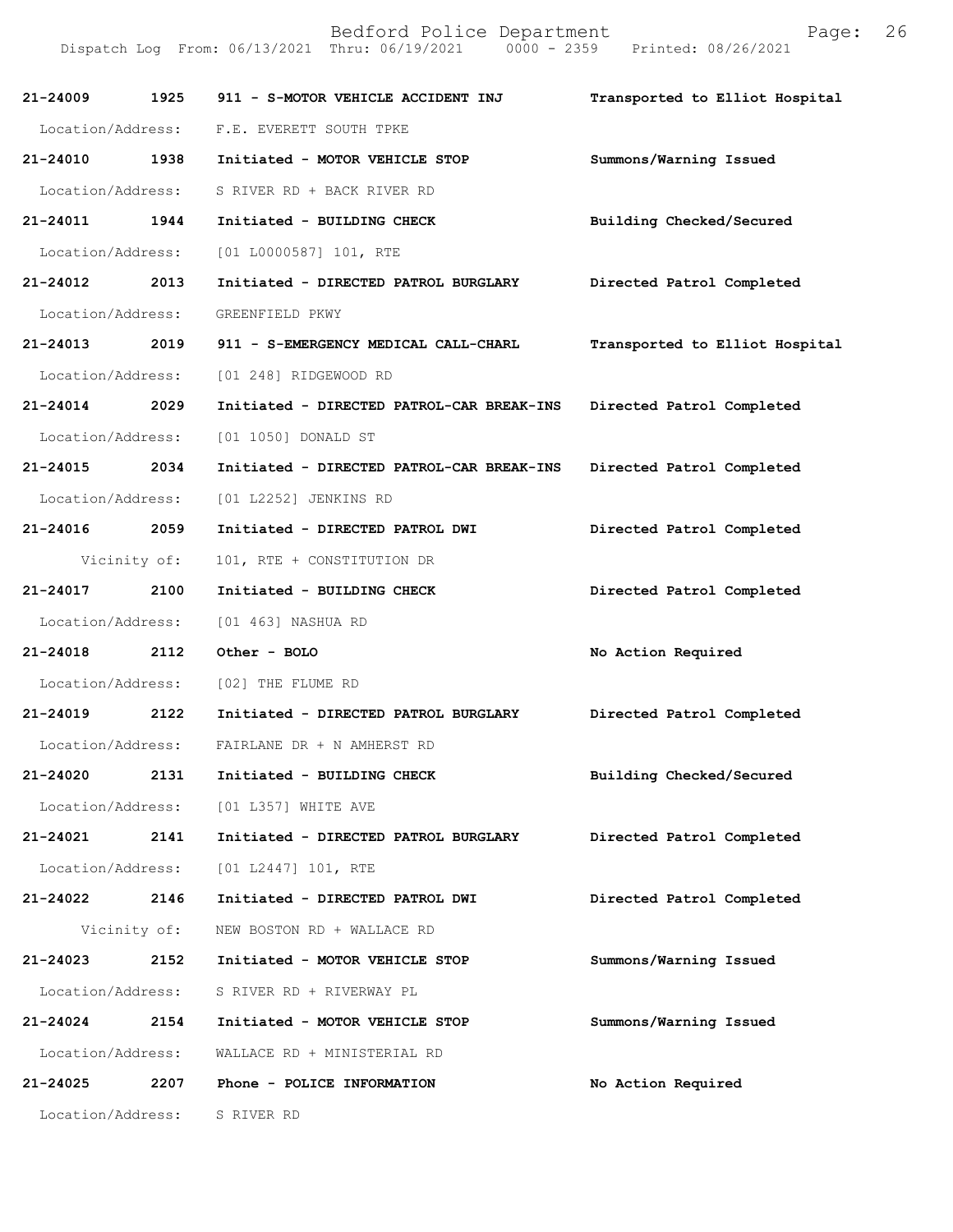|                               |              | Bedford Police Department<br>Dispatch Log From: 06/13/2021 Thru: 06/19/2021 0000 - 2359 Printed: 08/26/2021 | Page: 27                  |  |
|-------------------------------|--------------|-------------------------------------------------------------------------------------------------------------|---------------------------|--|
| 21-24026<br>Location/Address: | 2225         | Phone - MOTOR VEHICLE COMPLAINT The Could Not Locate<br>101, RTE                                            |                           |  |
|                               |              | 21-24027  2230    Initiated - MOTOR VEHICLE STOP<br>Location/Address: S RIVER RD + BACK RIVER RD            | <b>NO PAPERWORK</b>       |  |
|                               |              | 21-24028 2252 911 - S-EMERGENCY MEDICAL CALL-CHARL TRANSPORTED TO CMC HOSPITAL                              |                           |  |
| Location/Address:             |              | PURITAN DR                                                                                                  |                           |  |
|                               |              | 21-24029 2307 Phone - CHECK THE WELFARE<br>Location/Address: [01 L2271] S RIVER RD                          | Services Rendered         |  |
|                               |              | 21-24030 2342 Initiated - DIRECTED PATROL DWI Directed Patrol Completed                                     |                           |  |
|                               |              | Location/Address: 101, RTE + MEETINGHOUSE RD                                                                |                           |  |
|                               |              | For Date: $06/17/2021$ - Thursday                                                                           |                           |  |
|                               |              | 21-24031 0000 Initiated - DIRECTED PATROL DWI Directed Patrol Completed                                     |                           |  |
|                               |              | Vicinity of: S RIVER RD + KILTON RD                                                                         |                           |  |
|                               |              | 21-24032 0002 Initiated - DIRECTED PATROL DWI                                                               | Directed Patrol Completed |  |
| Location/Address:             |              | 114 RTE + NEW BOSTON RD                                                                                     |                           |  |
| 21-24033 0002                 |              | Initiated - DIRECTED PATROL DWI                                                                             | Directed Patrol Completed |  |
| Location/Address:             |              | 101, RTE + COVENANT WAY                                                                                     |                           |  |
| 21-24034 0006                 |              | Initiated - MOTOR VEHICLE STOP                                                                              | Summons/Warning Issued    |  |
| Location/Address:             |              | 101, RTE + LIBERTY HILL RD                                                                                  |                           |  |
|                               |              | 21-24035 0007 Initiated - MOTOR VEHICLE STOP                                                                | Summons/Warning Issued    |  |
| Location/Address:             |              | 114 RTE + WHITE AVE                                                                                         |                           |  |
| 21-24036 0009                 |              | Phone - SUSP ACTIVITIES-IN PROGRESS<br>Location/Address: [01 L2271] S RIVER RD                              | Could Not Locate          |  |
| 21-24037                      | 0031         | Initiated - DIRECTED PATROL DWI                                                                             | Directed Patrol Completed |  |
| Location/Address:             |              | NEW BOSTON RD + WALLACE RD                                                                                  |                           |  |
| 21-24038 0036                 |              | Initiated - DIRECTED PATROL DWI                                                                             | Directed Patrol Completed |  |
|                               | Vicinity of: | S RIVER RD + MEETINGHOUSE RD                                                                                |                           |  |
| 21-24039                      | 0039         | Initiated - DIRECTED PATROL DWI                                                                             | Directed Patrol Completed |  |
| Location/Address:             |              | 101, RTE + WALLACE RD                                                                                       |                           |  |
| 21-24040                      | 0105         | Initiated - DIRECTED PATROL DWI                                                                             | Directed Patrol Completed |  |

Location/Address: DONALD ST + 114 RTE

**21-24041 0112 Initiated - DIRECTED PATROL DWI Directed Patrol Completed**  Vicinity of: S RIVER RD + BACK RIVER RD **21-24042 0117 Initiated - DIRECTED PATROL DWI Directed Patrol Completed**  Location/Address: 101, RTE + GREY ROCK RD

**21-24043 0155 Initiated - SUSP ACTIVITIES No Action Required**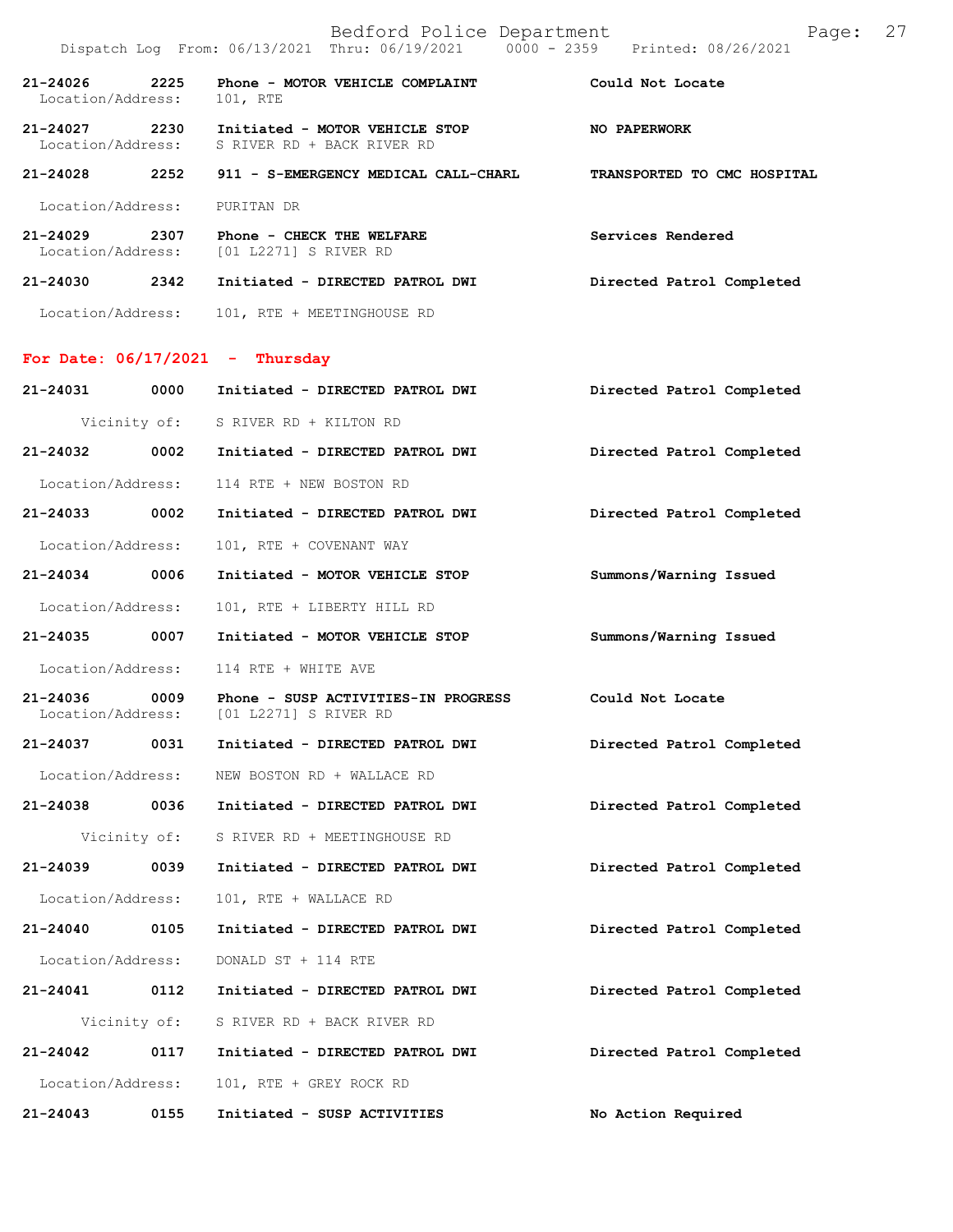|                               |              | Bedford Police Department<br>Dispatch Log From: 06/13/2021 Thru: 06/19/2021 0000 - 2359 Printed: 08/26/2021 | Page:                     | 28 |
|-------------------------------|--------------|-------------------------------------------------------------------------------------------------------------|---------------------------|----|
| Location/Address:             |              | JOPPA HILL RD                                                                                               |                           |    |
| 21-24044                      | 0202         | Initiated - BUILDING CHECK                                                                                  | Building Checked/Secured  |    |
| Location/Address:             |              | [01 L1731] WALLACE RD                                                                                       |                           |    |
| 21-24045                      | 0204         | Initiated - SUSP ACTIVITIES                                                                                 | No Action Required        |    |
| Location/Address:             |              | [01 515] S RIVER RD                                                                                         |                           |    |
| 21-24046 0214                 |              | Initiated - DIRECTED PATROL-CAR BREAK-INS                                                                   | Directed Patrol Completed |    |
|                               | Vicinity of: | BACK RIVER RD + COUNTY RD                                                                                   |                           |    |
| 21-24047                      | 0215         | Initiated - DIRECTED PATROL BURGLARY                                                                        | Directed Patrol Completed |    |
| Location/Address:             |              | WALLACE RD + GREENFIELD PKWY                                                                                |                           |    |
| 21-24048                      | 0224         | Initiated - DIRECTED PATROL-CAR BREAK-INS                                                                   | Directed Patrol Completed |    |
| Location/Address:             |              | BEDFORD CENTER RD + MINISTERIAL RD                                                                          |                           |    |
| 21-24049 0238                 |              | Initiated - DIRECTED PATROL-CAR BREAK-INS                                                                   | Directed Patrol Completed |    |
|                               | Vicinity of: | PALOMINO LN + PLUMMER RD                                                                                    |                           |    |
| 21-24050                      | 0412         | Initiated - BUILDING CHECK                                                                                  | Building Checked/Secured  |    |
| Location/Address:             |              | [01 231] OLD BEDFORD RD                                                                                     |                           |    |
| 21-24051                      | 0414         | Initiated - DIRECTED PATROL-CAR BREAK-INS                                                                   | Directed Patrol Completed |    |
| Vicinity of:                  |              | TECHNOLOGY DR + REED DR                                                                                     |                           |    |
| 21-24052                      | 0425         | Initiated - DIRECTED PATROL BURGLARY                                                                        | Directed Patrol Completed |    |
| Location/Address:             |              | NASHUA RD + COUNTY RD                                                                                       |                           |    |
| 21-24053 0426                 |              | Initiated - DIRECTED PATROL BURGLARY                                                                        | Directed Patrol Completed |    |
| Location/Address:             |              | OLD BEDFORD RD + DONALD ST                                                                                  |                           |    |
| 21-24054                      | 0453         | Initiated - BUILDING CHECK                                                                                  | Building Checked/Secured  |    |
| Location/Address:             |              | [01 L1178] ATWOOD LN                                                                                        |                           |    |
| 21-24055                      | 0503         | Initiated - DIRECTED PATROL TRAFFIC ENF                                                                     | Directed Patrol Completed |    |
| Location/Address:             |              | 114 RTE + WHITE AVE                                                                                         |                           |    |
| 21-24056                      | 0503         | Initiated - DIRECTED PATROL TRAFFIC ENF                                                                     | Directed Patrol Completed |    |
| Location/Address:             |              | 101, RTE + HITCHING POST LN                                                                                 |                           |    |
| 21-24057                      | 0510         | Initiated - DIRECTED PATROL TRAFFIC ENF                                                                     | Directed Patrol Completed |    |
|                               | Vicinity of: | S RIVER RD + MEETINGHOUSE RD                                                                                |                           |    |
| 21-24058<br>Location/Address: | 0515         | 911 - 911 Abandoned<br>MAPLE DR                                                                             | Unfounded                 |    |
| 21-24059                      | 0516         | Initiated - MOTOR VEHICLE STOP                                                                              | Summons/Warning Issued    |    |
| Location/Address:             |              | 101, RTE + HITCHING POST LN                                                                                 |                           |    |
| 21-24060                      | 0534         | Initiated - DIRECTED PATROL TRAFFIC ENF                                                                     | Directed Patrol Completed |    |
| Location/Address:             |              | S RIVER RD + MOORES CROSSING RD                                                                             |                           |    |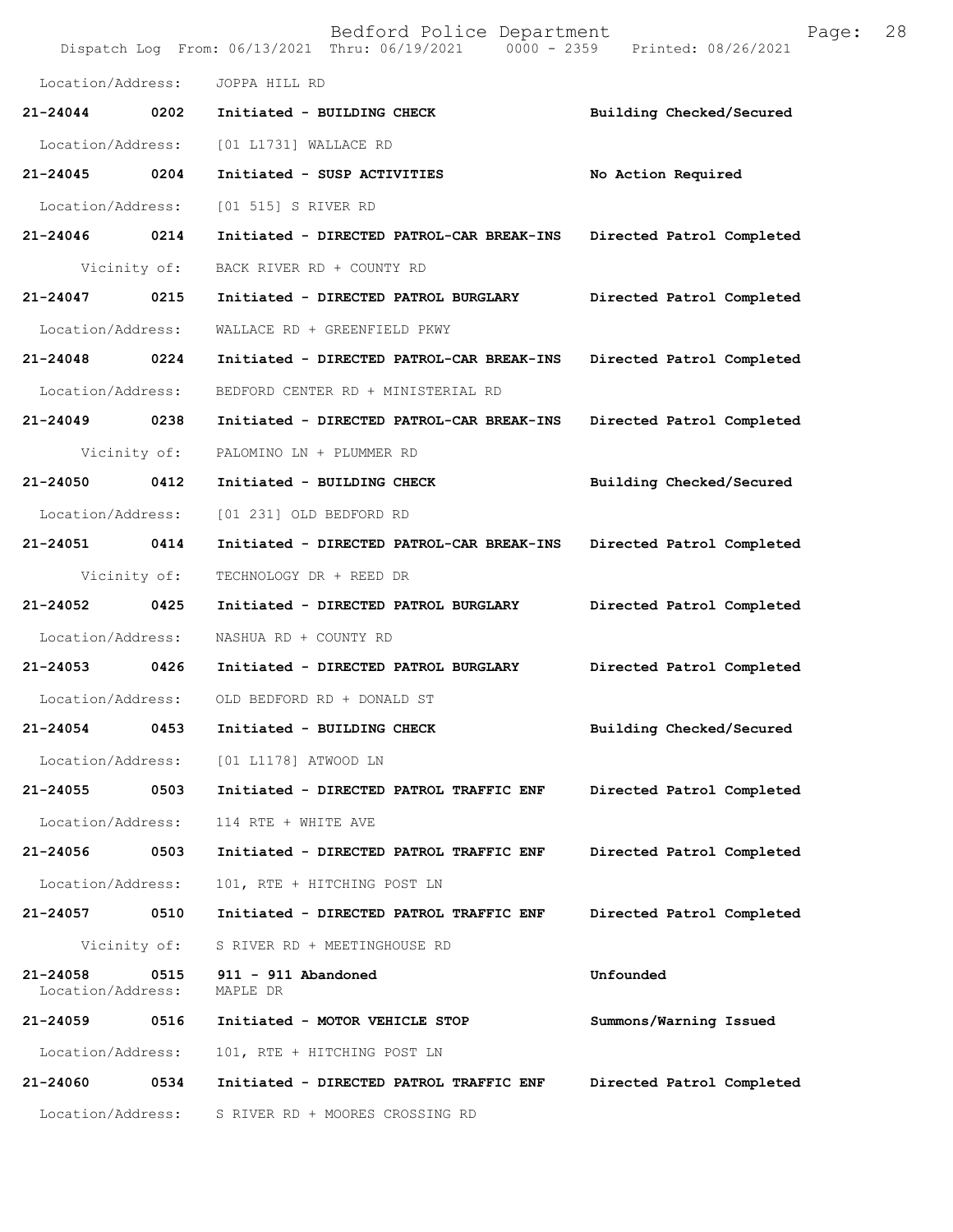|                                              | Dispatch Log From: 06/13/2021 Thru: 06/19/2021 0000 - 2359 Printed: 08/26/2021 |                           |
|----------------------------------------------|--------------------------------------------------------------------------------|---------------------------|
| 21-24061 0542<br>Location/Address:           | Initiated - DISORDERLY CONDUCT-IN PROGRESS<br>101, RTE + MEETINGHOUSE RD       | Services Rendered         |
| 21-24062<br>0608                             | Phone - FOUND PROPERTY<br>Location/Address: [01 232] LIBERTY HILL RD           | Services Rendered         |
| 21-24063 0621<br>Location/Address:           | Phone - DISABLED MOTOR VEHICLE<br>101, RTE + 114 RTE                           | Services Rendered         |
| 21-24064 0723<br>Location/Address:           | Phone - CHECK THE WELFARE<br>[01 1312] S RIVER RD                              | Services Rendered         |
| 21-24065 0740                                | Initiated - DIRECTED PATROL TRAFFIC ENF                                        | Directed Patrol Completed |
| Location/Address:                            | 101, RTE + 114 RTE                                                             |                           |
| 21-24066 0743                                | Initiated - DIRECTED PATROL TRAFFIC ENF                                        | Directed Patrol Completed |
| Location/Address:                            | 101, RTE + JENKINS RD                                                          |                           |
| 21-24067 0750                                | Initiated - DIRECTED PATROL TRAFFIC ENF                                        | Directed Patrol Completed |
| Location/Address:                            | S RIVER RD + CLUB ACRE LN                                                      |                           |
| 21-24068<br>0806<br>Vicinity of: PALOMINO LN | Initiated - DIRECTED PATROL TRAFFIC ENF                                        | Services Rendered         |
| 21-24069 0821                                | Initiated - DIRECTED PATROL TRAFFIC ENF                                        | Directed Patrol Completed |
| Location/Address:                            | NEW BOSTON RD + WALLACE RD                                                     |                           |
| 21-24070 0830                                | Initiated - MOTOR VEHICLE STOP                                                 | Summons/Warning Issued    |
| Location/Address:                            | S RIVER RD + CLUB ACRE LN                                                      |                           |
| 21-24071 0834                                | Initiated - DIRECTED PATROL TRAFFIC ENF                                        | Directed Patrol Completed |
|                                              | Location/Address: S RIVER RD + BACK RIVER RD                                   |                           |
| 21-24072                                     | 0838 Initiated - MOTOR VEHICLE STOP                                            | Summons/Warning Issued    |
|                                              | Location/Address: S RIVER RD + HAWTHORNE DR                                    |                           |
| 21-24073                                     | 0840 Initiated - DIRECTED PATROL TRAFFIC ENF                                   | Directed Patrol Completed |
| Location/Address:                            | 101, RTE + COVENANT WAY                                                        |                           |
| 21-24074<br>0840                             | 911 - S-CHECK AN ODOR<br>Location/Address: [01 786] S RIVER RD                 | Services Rendered         |
| 21-24075<br>0844                             | Initiated - MOTOR VEHICLE STOP                                                 | Summons/Warning Issued    |
| Location/Address:                            | 101, RTE + COVENANT WAY                                                        |                           |
| 21-24076<br>0847                             | Initiated - MOTOR VEHICLE STOP                                                 | Summons/Warning Issued    |
| Location/Address:                            | S RIVER RD                                                                     |                           |
| 21-24077 0856                                | Initiated - DIRECTED PATROL TRAFFIC ENF                                        | Directed Patrol Completed |
| Location/Address:                            | 101, RTE + WALLACE RD                                                          |                           |
| 21-24078<br>0908                             | Initiated - MOTOR VEHICLE STOP                                                 | Summons/Warning Issued    |
| Location/Address:                            | 101, RTE + PLUMMER ROAD OVERPASS                                               |                           |
| 21-24079<br>0911                             | Initiated - MOTOR VEHICLE STOP                                                 | Summons/Warning Issued    |
| Location/Address:                            | 101, RTE                                                                       |                           |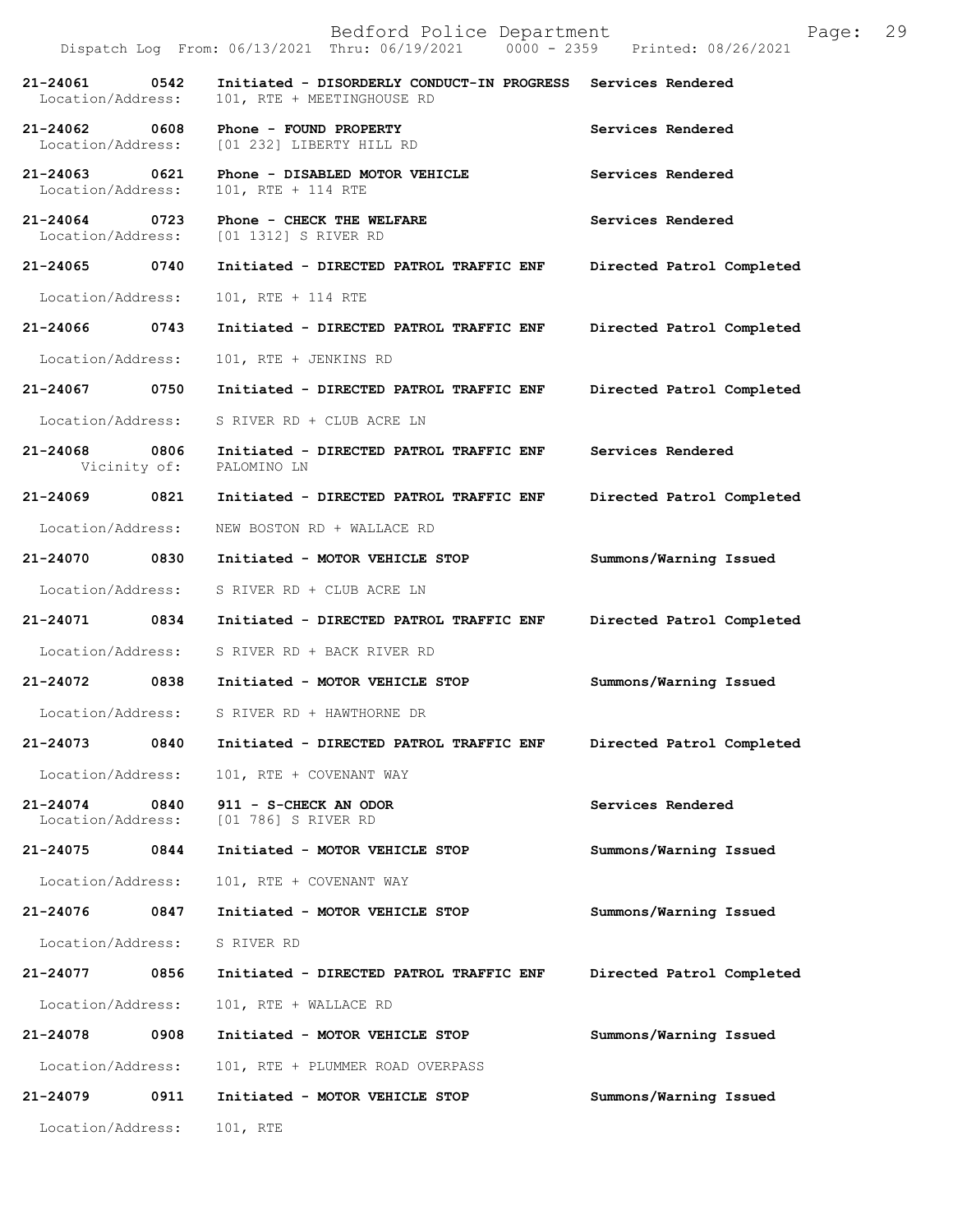| 21-24080 0919                      |                            | Initiated - DIRECTED PATROL TRAFFIC ENF                         | Directed Patrol Completed |
|------------------------------------|----------------------------|-----------------------------------------------------------------|---------------------------|
| Location/Address:                  |                            | 101, RTE + OLD BEDFORD RD                                       |                           |
| 21-24081 0939                      |                            | Initiated - MOTOR VEHICLE STOP                                  | Summons/Warning Issued    |
| Location/Address:                  |                            | N AMHERST RD + WALLACE RD                                       |                           |
| 21-24082 0943<br>Location/Address: |                            | Initiated - ASSIST CITIZEN<br>S RIVER RD + MOORES CROSSING RD   | Services Rendered         |
|                                    |                            | 21-24083 0952 Initiated - DIRECTED PATROL-CAR BREAK-INS         | Directed Patrol Completed |
|                                    | Vicinity of:               | S RIVER RD                                                      |                           |
| 21-24084 0957<br>Location/Address: |                            | Phone - ASSIST CITIZEN<br>JOPPA HILL RD                         | Services Rendered         |
| 21-24085 0958                      |                            | Initiated - MOTOR VEHICLE STOP                                  | Summons/Warning Issued    |
| Location/Address:                  |                            | PARK DR + S RIVER RD                                            |                           |
| 21-24086 1006<br>Location/Address: |                            | Phone - ALARM, HOLD UP/PANIC<br>[01 1607] COLBY CT              | Alarm - False             |
| 21-24087 1014                      |                            | Initiated - DIRECTED PATROL-CAR BREAK-INS                       | Directed Patrol Completed |
| Location/Address:                  |                            | [01 L1804] S RIVER RD                                           |                           |
| 21-24088<br>Location/Address:      | 1019                       | Phone - S- ALARM, CARBON MONOXIDE<br>[01 1222] MILL STONE TER   | Services Rendered         |
| 21-24089 1019                      |                            | Initiated - DIRECTED PATROL BURGLARY                            | Directed Patrol Completed |
| Location/Address:                  |                            | WALLACE RD + N AMHERST RD                                       |                           |
| 21-24090 1027<br>Vicinity of:      |                            | Initiated - DIRECTED PATROL BURGLARY<br>GLEN RD                 | Services Rendered         |
| Location/Address:                  |                            | 21-24091 1038 Phone - ANIMAL COMPLAINT<br>101, RTE + WALLACE RD | Services Rendered         |
| 21-24092 1040<br>Location/Address: |                            | Phone - ANIMAL COMPLAINT<br>BLACKBIRD DR + CANARY LN            | Could Not Locate          |
| 21-24093                           | 1102                       | Phone - SUSP ACTIVITIES                                         | No Action Required        |
| Location/Address:                  |                            | [01 1473] COLBY CT                                              |                           |
| 21-24094<br>Location/Address:      | 1105                       | Walk-In - FOUND PROPERTY<br>[01 474] CONSTITUTION DR            | Investigated              |
| 21-24095<br>Location/Address:      | 1114<br>Refer To Incident: | Phone - THEFT<br>SUFFOLK CT<br>$21 - 571 - OF$                  | Investigated              |
| 21-24096                           | 1118                       | Initiated - DIRECTED PATROL-CAR BREAK-INS                       | Directed Patrol Completed |
| Location/Address:                  |                            | SOUTH HILLS DR + WEST DR                                        |                           |
| 21-24097                           | 1139                       | Initiated - DIRECTED PATROL-CAR BREAK-INS                       | Directed Patrol Completed |
| Location/Address:                  |                            | MOORES CROSSING RD                                              |                           |
| 21-24098<br>Location/Address:      | 1140                       | Phone - ASSIST CITIZEN<br>MAGAZINE ST                           | Services Rendered         |
| 21-24099                           | 1205                       | Phone - FRAUD                                                   | Investigated              |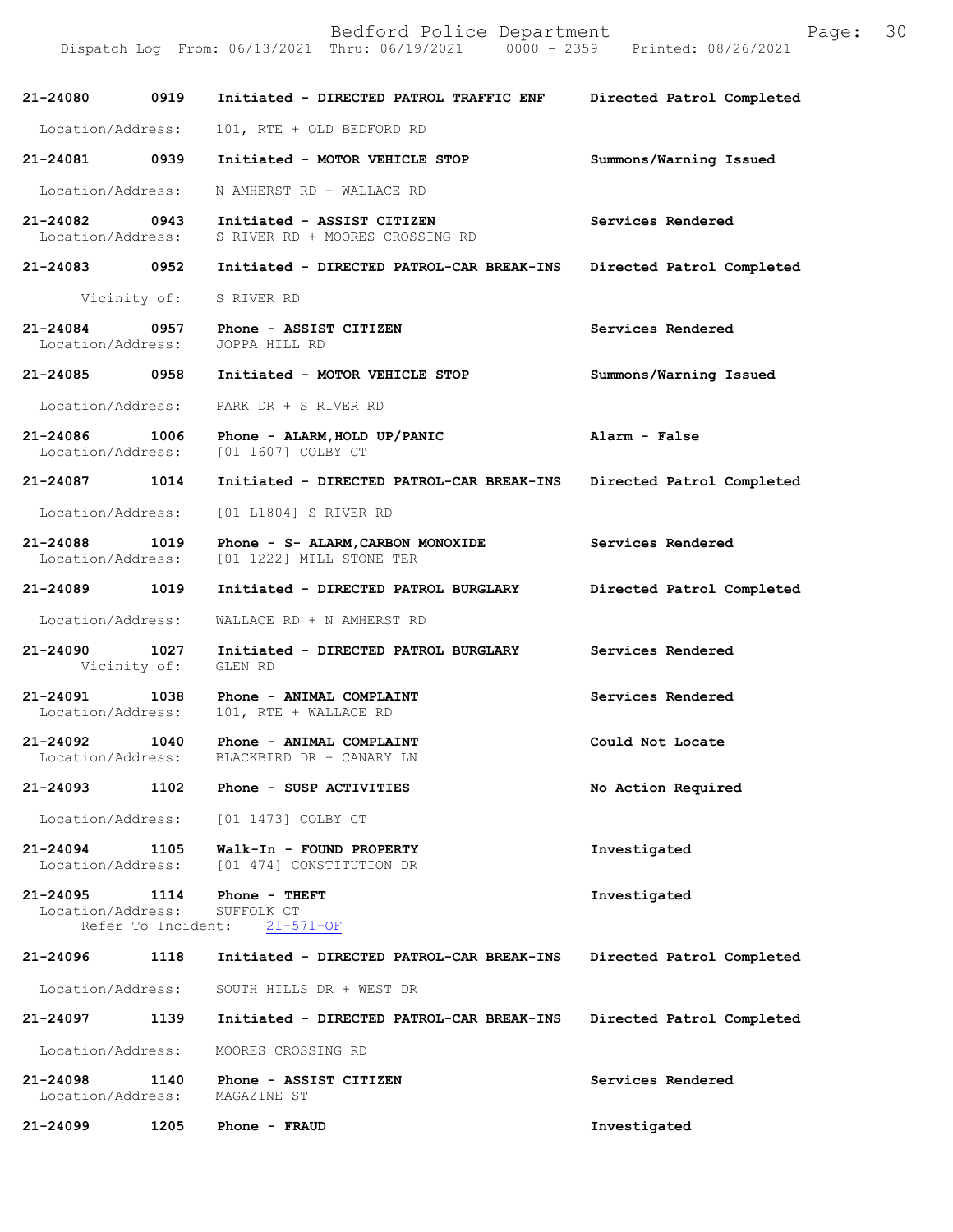|                                                     |                                                                       | Bedford Police Department<br>Dispatch Log From: 06/13/2021 Thru: 06/19/2021 0000 - 2359 Printed: 08/26/2021                                                                                                     | 31<br>Page:               |
|-----------------------------------------------------|-----------------------------------------------------------------------|-----------------------------------------------------------------------------------------------------------------------------------------------------------------------------------------------------------------|---------------------------|
| Location/Address:<br>Refer To Incident:             |                                                                       | [01 17] DONALD ST<br>$21 - 573 - OF$                                                                                                                                                                            |                           |
| 21-24100<br>Location/Address:                       | 1228                                                                  | Phone - ALARM, HOLD UP/PANIC<br>[01 1607] COLBY CT                                                                                                                                                              | Alarm - False             |
| 21-24101 1238<br>Location/Address:                  |                                                                       | Phone - FRAUD<br>JOPPA HILL RD                                                                                                                                                                                  | Investigated              |
| 21-24102<br>1243<br>Location/Address:               |                                                                       | Phone - MOTOR VEHICLE ACCIDENT<br>[01 232] LIBERTY HILL RD                                                                                                                                                      | Investigated              |
| 21-24103<br>Location/Address:                       | 1310                                                                  | Phone - MOTOR VEHICLE COMPLAINT<br>114 RTE                                                                                                                                                                      | Services Rendered         |
| 21-24104 1335<br>Location/Address:                  |                                                                       | Phone - ALARM, BURGLAR<br>[01 25] BUTTONWOOD RD                                                                                                                                                                 | Alarm - False             |
| 21-24105<br>Location/Address:<br>Refer To Incident: | 1458                                                                  | Phone - CRIMINAL THREATENING<br>[01 474] CONSTITUTION DR<br>$21 - 574 - OF$                                                                                                                                     | Investigated              |
| 21-24106                                            | 1518                                                                  | Initiated - DIRECTED PATROL TRAFFIC ENF                                                                                                                                                                         | Directed Patrol Completed |
| Location/Address:                                   |                                                                       | 101, RTE + NASHUA RD                                                                                                                                                                                            |                           |
| 21-24107                                            | 1528                                                                  | Initiated - DIRECTED PATROL TRAFFIC ENF                                                                                                                                                                         | Directed Patrol Completed |
| Location/Address:                                   |                                                                       | S RIVER RD + UPJOHN ST                                                                                                                                                                                          |                           |
| 21-24108<br>Location/Address:                       | 1532<br>Refer To Summons:<br>Summons:<br>Address:<br>Age:<br>Charges: | Initiated - MOTOR VEHICLE STOP<br>101, RTE + I-293 NORTH<br>21-339-AR<br>BURKE, JACQUELINE C<br>MANCHESTER, NH<br>54<br>License Reqd; Op w/o Valid License<br>Drive after Rev/Suspension<br>Uninspected Vehicle | Arrest(s) Made            |
| 21-24109                                            | 1548                                                                  | Initiated - DIRECTED PATROL TRAFFIC ENF                                                                                                                                                                         | Directed Patrol Completed |
| Location/Address:                                   |                                                                       | S RIVER RD + HAWTHORNE DR                                                                                                                                                                                       |                           |
| 21-24110<br>Location/Address:                       | 1553                                                                  | 911 - MOTOR VEHICLE ACC-SPECIAL CIR.<br>101, RTE + STOWELL RD                                                                                                                                                   | Investigated              |
| 21-24111                                            | 1617                                                                  | Initiated - DIRECTED PATROL TRAFFIC ENF                                                                                                                                                                         | Directed Patrol Completed |
| Location/Address:                                   |                                                                       | S RIVER RD + TECHNOLOGY DR                                                                                                                                                                                      |                           |
| 21-24112                                            | 1622                                                                  | Initiated - DIRECTED PATROL TRAFFIC ENF                                                                                                                                                                         | Directed Patrol Completed |
| Location/Address:                                   |                                                                       | 101, RTE + MEETINGHOUSE RD                                                                                                                                                                                      |                           |
| 21-24113                                            | 1637                                                                  | Initiated - MOTOR VEHICLE STOP                                                                                                                                                                                  | Summons/Warning Issued    |
| Location/Address:                                   |                                                                       | 101, RTE + KILTON ROAD RAMP                                                                                                                                                                                     |                           |
| 21-24114                                            | 1638                                                                  | Initiated - DIRECTED PATROL TRAFFIC ENF                                                                                                                                                                         | Directed Patrol Completed |
| Location/Address:                                   |                                                                       | S RIVER RD + KILTON RD                                                                                                                                                                                          |                           |
| 21-24115                                            | 1640                                                                  | Initiated - DIRECTED PATROL ACCIDENTS                                                                                                                                                                           | Directed Patrol Completed |
| Location/Address:                                   |                                                                       | N AMHERST RD + WALLACE RD                                                                                                                                                                                       |                           |
| 21-24116<br>Location/Address:                       | 1659                                                                  | Initiated - MOTOR VEHICLE STOP<br>S RIVER RD + HAWTHORNE DR                                                                                                                                                     | NO PAPERWORK              |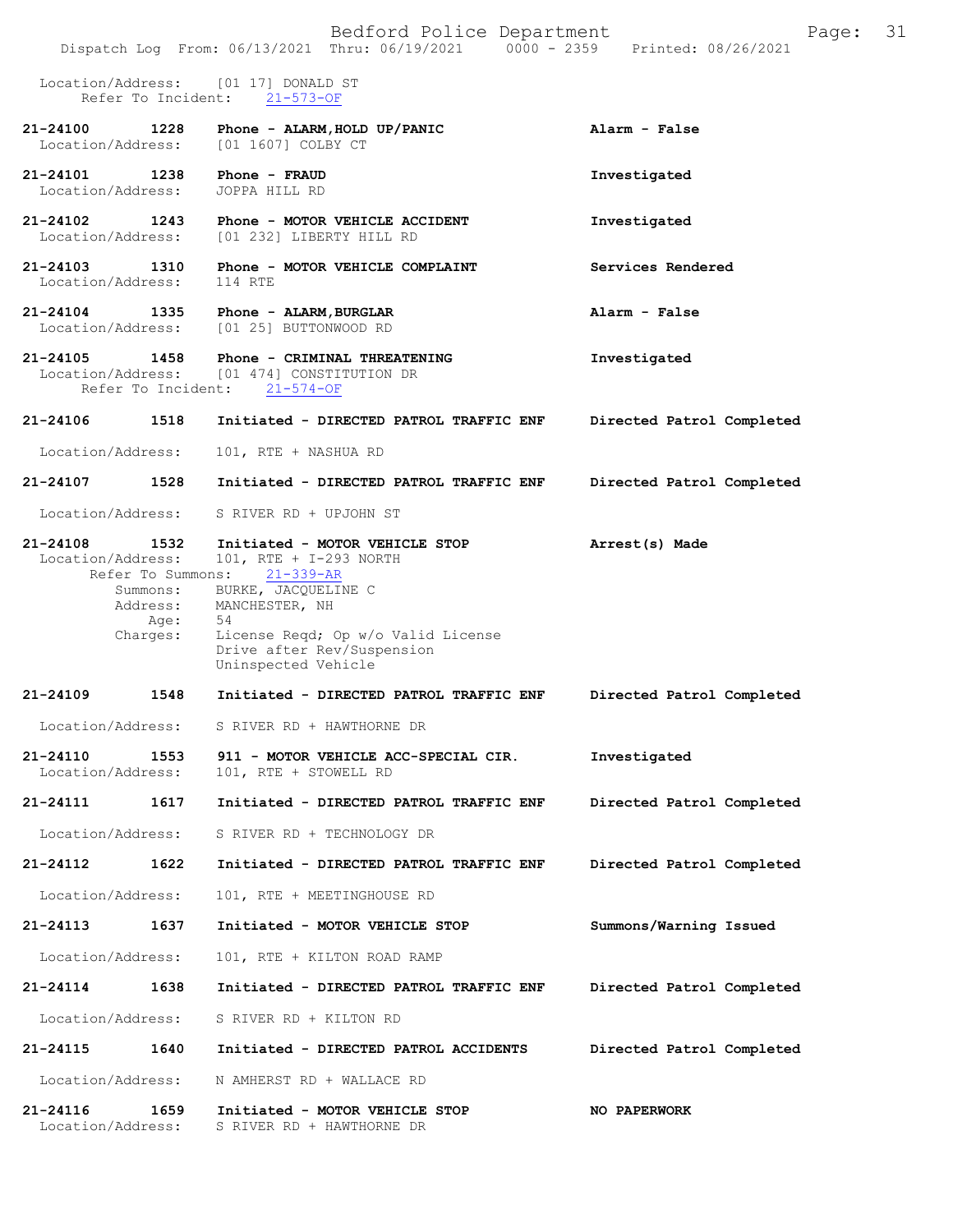| 21-24117<br>Location/Address:     | 1659                 | Initiated - MOTOR VEHICLE STOP<br>S RIVER RD | Arrest(s) Made            |
|-----------------------------------|----------------------|----------------------------------------------|---------------------------|
|                                   | Refer To Summons:    | $21 - 340 - AR$<br>TINEO, JOELI R            |                           |
|                                   | Summons:<br>Address: | MANCHESTER, NH<br>31                         |                           |
|                                   | Age:<br>Charges:     | License Reqd; Op w/Expired License, subsqt   |                           |
| 21-24118                          | 1714                 | Initiated - MOTOR VEHICLE STOP               | Summons/Warning Issued    |
| Location/Address:                 |                      | MARKET ST                                    |                           |
| 21-24119                          | 1715                 | Initiated - DIRECTED PATROL TRAFFIC ENF      | Directed Patrol Completed |
| Location/Address:                 |                      | OLD BEDFORD RD + HAZEN RD                    |                           |
| $21 - 24120$<br>Location/Address: | 1728                 | Phone - SOLICITING<br>WENTWORTH DR           | Services Rendered         |
| 21-24121                          | 1728                 | Initiated - MOTOR VEHICLE STOP               | Summons/Warning Issued    |
| Location/Address:                 |                      | S RIVER RD                                   |                           |
| $21 - 24122$                      | 1737                 | Initiated - DIRECTED PATROL TRAFFIC ENF      | Directed Patrol Completed |
| Location/Address:                 |                      | 101, RTE + KAHLIKO LN                        |                           |
| 21-24123                          | 1749                 | Initiated - MOTOR VEHICLE STOP               | Summons/Warning Issued    |
| Location/Address:                 |                      | 101, RTE + MEETINGHOUSE RD                   |                           |
| $21 - 24124$                      | 1750                 | Initiated - DIRECTED PATROL TRAFFIC ENF      | Directed Patrol Completed |
| Location/Address:                 |                      | 101, RTE + 114 RTE                           |                           |
| 21-24125                          | 1757                 | Initiated - MOTOR VEHICLE STOP               | Summons/Warning Issued    |
| Location/Address:                 |                      | 101, RTE + NASHUA RD                         |                           |
| 21-24126                          | 1803                 | Initiated - MOTOR VEHICLE STOP               | Summons/Warning Issued    |
| Location/Address:                 |                      | 114 RTE + DONALD ST                          |                           |
| $21 - 24127$                      | 1812                 | Initiated - MOTOR VEHICLE STOP               | Summons/Warning Issued    |
| Location/Address:                 |                      | 101, RTE                                     |                           |
| 21-24128                          | 1813                 | Initiated - DIRECTED PATROL MOUNTAIN BIKE    | Directed Patrol Completed |
| Location/Address:                 |                      | RUNDLETT HILL RD + DONALD ST                 |                           |
| 21-24129                          | 1814                 | Initiated - DIRECTED PATROL-CAR BREAK-INS    | Directed Patrol Completed |
| Location/Address:                 |                      | [01 1312] S RIVER RD                         |                           |
| 21-24130                          | 1815                 | Initiated - DIRECTED PATROL TRAFFIC ENF      | Directed Patrol Completed |
| Location/Address:                 |                      | S RIVER RD + SOMERVILLE DR                   |                           |
| 21-24131                          | 1816                 | Initiated - DIRECTED PATROL-CAR BREAK-INS    | Directed Patrol Completed |
| Location/Address:                 |                      | 101, RTE + CHESTNUT DR                       |                           |
| 21-24132                          | 1846                 | Initiated - MOTOR VEHICLE STOP               | Summons/Warning Issued    |
| Location/Address:                 |                      | S RIVER RD                                   |                           |
| 21-24133                          | 1851                 | Initiated - DIRECTED PATROL-CAR BREAK-INS    | Directed Patrol Completed |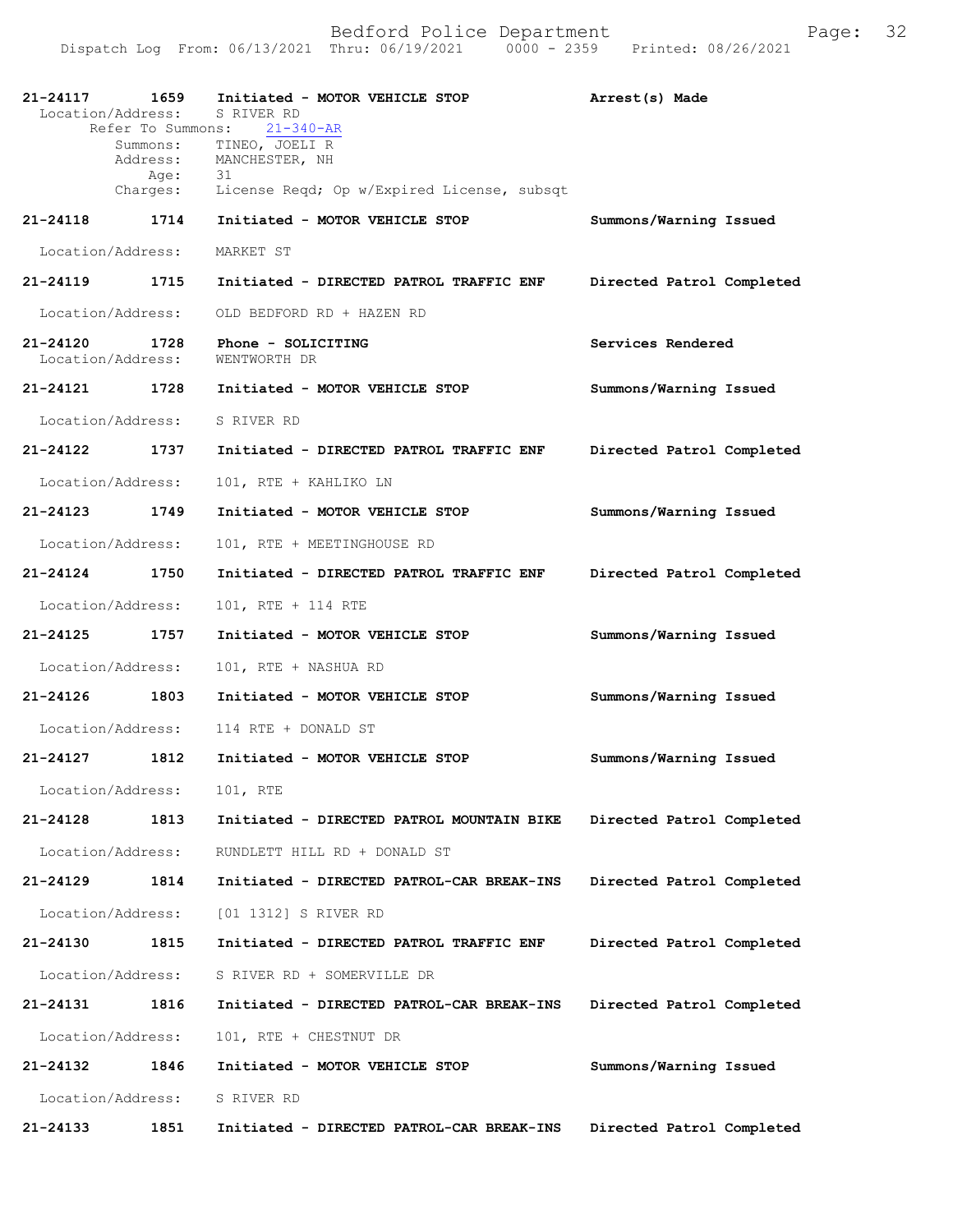|                                    |                    | Location/Address: [01 1235] S RIVER RD                                                                                         |                           |
|------------------------------------|--------------------|--------------------------------------------------------------------------------------------------------------------------------|---------------------------|
| 21-24134 1903                      |                    | Initiated - MOTOR VEHICLE STOP                                                                                                 | Summons/Warning Issued    |
| Location/Address:                  |                    | 101, RTE + KAHLIKO LN                                                                                                          |                           |
| $21 - 24135$<br>Location/Address:  | 1904               | Phone - HIGHWAY CONDITIONS<br>CHURCH RD                                                                                        | Services Rendered         |
| 21-24137 1906                      |                    | Other - BOLO                                                                                                                   | No Action Required        |
|                                    |                    | Location: [204] PEMBROKE POLICE DEPT                                                                                           |                           |
| 21-24136 1909<br>Location/Address: |                    | Phone - G-MUTUAL AID - FIRE DEPT<br>[04] SHORE DR                                                                              | Services Rendered         |
| 21-24138 1925                      |                    | Initiated - DIRECTED PATROL TRAFFIC ENF                                                                                        | Directed Patrol Completed |
| Location/Address:                  |                    | S RIVER RD + COLBY CT                                                                                                          |                           |
| 21-24139 1929                      |                    | Initiated - MOTOR VEHICLE STOP                                                                                                 | Summons/Warning Issued    |
| Location/Address:                  |                    | S RIVER RD                                                                                                                     |                           |
| 21-24140 1942                      |                    | Initiated - DIRECTED PATROL-CAR BREAK-INS                                                                                      | Directed Patrol Completed |
|                                    |                    | Location/Address: [01 L1804] S RIVER RD                                                                                        |                           |
| 21-24141 1946                      |                    | Initiated - DIRECTED PATROL TRAFFIC ENF                                                                                        | Directed Patrol Completed |
| Location/Address:                  |                    | WALLACE RD + NASHUA RD                                                                                                         |                           |
| 21-24142 1946                      |                    | Initiated - MOTOR VEHICLE STOP                                                                                                 | Summons/Warning Issued    |
|                                    |                    | Location/Address: S RIVER RD                                                                                                   |                           |
|                                    |                    | 21-24143 1951 Initiated - MOTOR VEHICLE STOP                                                                                   | Summons/Warning Issued    |
|                                    |                    | Location/Address: S RIVER RD + PALOMINO LN                                                                                     |                           |
|                                    | Refer To Incident: | 21-24144 1957 Phone - HARRASSMENT<br>Location/Address: [01 1433] JENKINS RD<br>Refer To Incident: 21-554-OF<br>$21 - 575 - OF$ | Investigated              |
| 21-24145                           | 2000               | Initiated - DIRECTED PATROL TRAFFIC ENF                                                                                        | Directed Patrol Completed |
| Location/Address:                  |                    | S RIVER RD + CEDARWOOD DR                                                                                                      |                           |
| 21-24146                           | 2005               | Initiated - MOTOR VEHICLE STOP                                                                                                 | Summons/Warning Issued    |
| Location/Address:                  |                    | ATWOOD LN                                                                                                                      |                           |
| 21-24147                           | 2011               | Initiated - MOTOR VEHICLE STOP                                                                                                 | Summons/Warning Issued    |
| Location/Address:                  |                    | S RIVER RD + RIVERWAY PL                                                                                                       |                           |
| 21-24148                           | 2016               | Initiated - DIRECTED PATROL TRAFFIC ENF                                                                                        | Directed Patrol Completed |
| Location/Address:                  |                    | 101, RTE + BEAVER LN                                                                                                           |                           |
| 21-24149<br>Location/Address:      | 2031               | Phone - ALARM, BURGLAR<br>S RIVER RD                                                                                           | Alarm - False             |
| 21-24150<br>Location/Address:      | 2058               | Initiated - INVESTIGATION-FOLLOW UP<br>[01 1433] JENKINS RD<br>Refer To Incident: 21-575-OF                                    | Investigated              |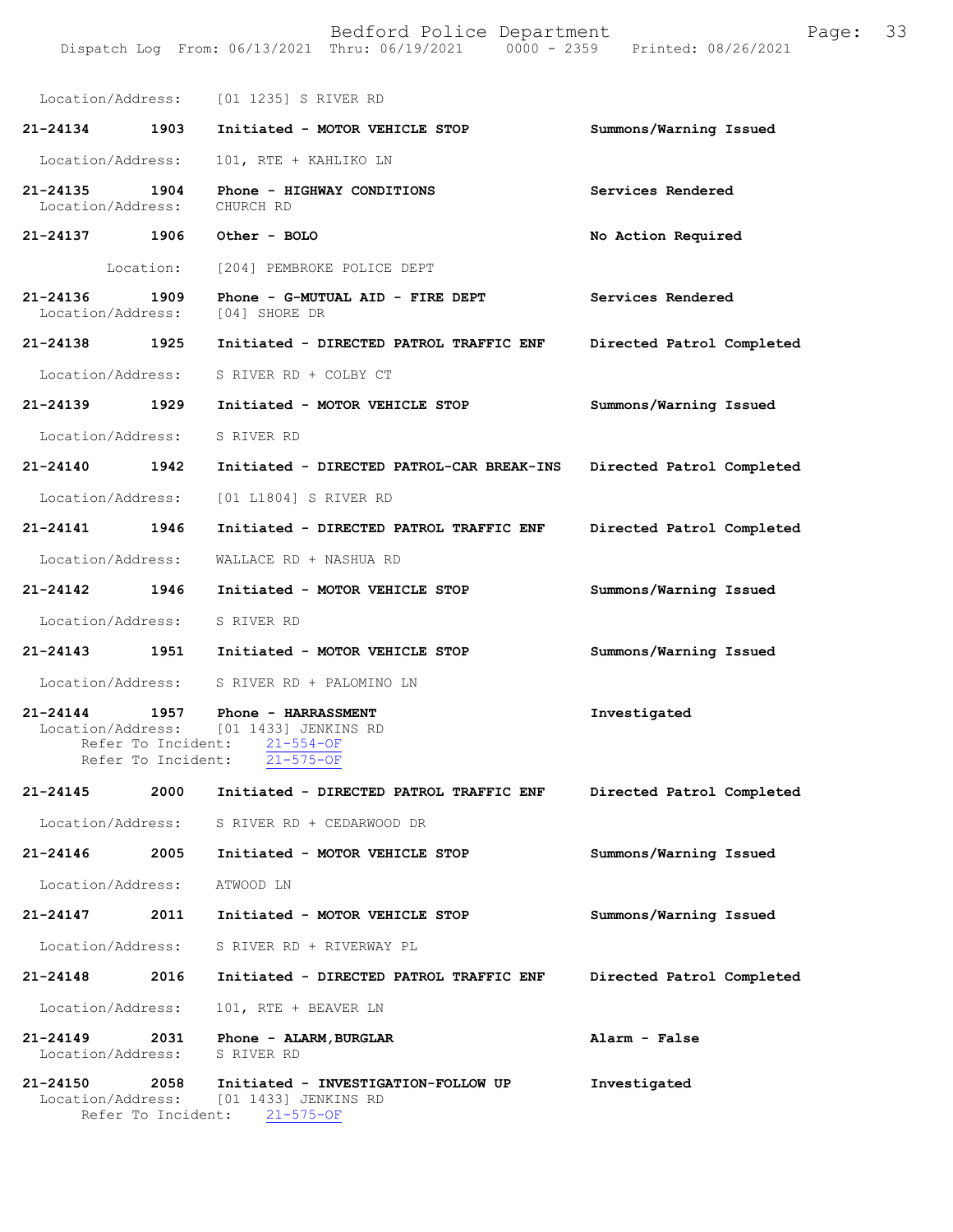Bedford Police Department Page: 34 Dispatch Log From: 06/13/2021 Thru: 06/19/2021 0000 - 2359 Printed: 08/26/2021 **21-24151 2104 Initiated - DIRECTED PATROL DWI Directed Patrol Completed**  Location/Address: S RIVER RD + MEETINGHOUSE RD **21-24152 2104 Initiated - MOTOR VEHICLE STOP Summons/Warning Issued**  Location/Address: S RIVER RD + UPJOHN ST **21-24153 2121 Initiated - DIRECTED PATROL BURGLARY Directed Patrol Completed**  Location/Address: [01 L357] WHITE AVE **21-24154 2121 911 - ANIMAL COMPLAINT Services Rendered**  Location/Address: COUNTY RD **21-24155 2123 Phone - SUSP ACTIVITIES-IN PROGRESS Investigated**  Location/Address: [01 1794] S RIVER RD Refer To Incident: 21-576-OF **21-24156 2238 Initiated - SUSP ACTIVITIES Services Rendered**  [01 400] MEETINGHOUSE RD **21-24157 2312 Initiated - DIRECTED PATROL DWI Directed Patrol Completed**  Location/Address: S RIVER RD + EASTMAN AVE **21-24158 2320 Initiated - DIRECTED PATROL DWI Directed Patrol Completed**  Vicinity of: 114 RTE + DONALD ST **21-24159 2326 Initiated - DIRECTED PATROL DWI Directed Patrol Completed**  Location/Address: 101, RTE + CHESTNUT DR **21-24160 2333 Initiated - MOTOR VEHICLE STOP Summons/Warning Issued**  Location/Address: 101, RTE + PLUMMER ROAD OVERPASS **21-24161 2342 Initiated - DIRECTED PATROL DWI Directed Patrol Completed**  Location/Address: S RIVER RD + MEETINGHOUSE RD **21-24162 2344 Initiated - MOTOR VEHICLE STOP Summons/Warning Issued**  Location/Address: S RIVER RD **21-24163 2349 Initiated - DIRECTED PATROL DWI Directed Patrol Completed**  Location/Address: S RIVER RD + PALOMINO LN **21-24164 2351 Initiated - DIRECTED PATROL DWI Directed Patrol Completed**  Location/Address: 101, RTE + BEAVER LN **21-24165 2352 Initiated - DIRECTED PATROL DWI Directed Patrol Completed**  Vicinity of: 101, RTE + MEETINGHOUSE RD

## **For Date: 06/18/2021 - Friday**

| 21-24166          | 0014 | Initiated - DIRECTED PATROL DWI  | Directed Patrol Completed |
|-------------------|------|----------------------------------|---------------------------|
| Location/Address: |      | S RIVER RD + HAWTHORNE DR        |                           |
| 21-24167          | 0027 | Initiated - DIRECTED PATROL DWI  | Directed Patrol Completed |
|                   |      | Vicinity of: 114 RTE + WHITE AVE |                           |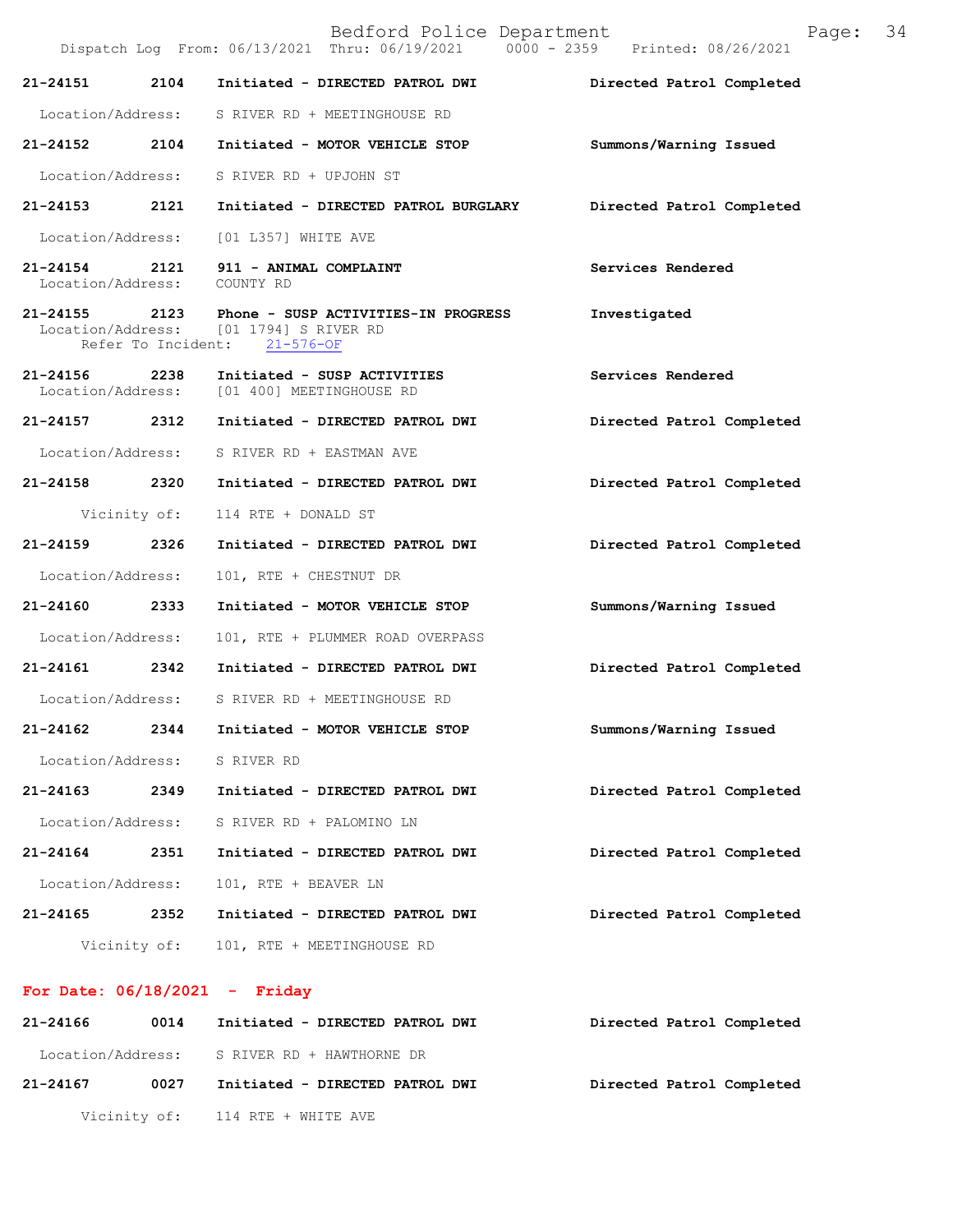Bedford Police Department Page: 35 Dispatch Log From: 06/13/2021 Thru: 06/19/2021 **21-24168 0033 Initiated - DIRECTED PATROL DWI Directed Patrol Completed**  Location/Address: S RIVER RD + KILTON RD **21-24169 0044 Initiated - DIRECTED PATROL DWI Directed Patrol Completed**  Location/Address: 101, RTE + KAHLIKO LN **21-24170 0044 Initiated - DIRECTED PATROL-CAR BREAK-INS Directed Patrol Completed**  Location/Address: [01 L2271] S RIVER RD **21-24171 0047 Initiated - MOTOR VEHICLE STOP Arrest(s) Made**  Location/Address: [01 L2271] S RIVER RD Refer To Arrest: 21-341-AR **21-24172 0121 Initiated - MOTOR VEHICLE STOP Investigated**  Location/Address: NASHUA RD + GAGE RD Refer To Incident: 21-577-OF **21-24173 0211 Phone - ALARM,BURGLAR Alarm - False**  [01 L146] WASHINGTON PL **21-24174 0234 Initiated - DIRECTED PATROL-CAR BREAK-INS Directed Patrol Completed**  Vicinity of: RUNDLETT HILL RD + DONALD ST **21-24175 0257 911 - S-EMERGENCY MEDICAL CALL-CHARL TRANSPORTED TO CMC HOSPITAL**  Location/Address: [01 919] CORPORATE DR **21-24176 0304 Initiated - DIRECTED PATROL BURGLARY Directed Patrol Completed**  Vicinity of: LEAVY DR **21-24177 0326 Phone - S-FIRE ALARM Services Rendered**  Location/Address: [01 L2271] S RIVER RD **21-24178 0401 Initiated - BUILDING CHECK Directed Patrol Completed**  Location/Address: [01 L888] 101, RTE **21-24179 0423 Initiated - DIRECTED PATROL TRAFFIC ENF Directed Patrol Completed**  Location/Address: S RIVER RD + EXECUTIVE PARK DR **21-24180 0424 Initiated - DIRECTED PATROL-CAR BREAK-INS Directed Patrol Completed**  Vicinity of: WALLACE RD + N AMHERST RD **21-24181 0441 911 - S-EMERGENCY MEDICAL CALL-BRAVO TRANSPORTED TO CMC HOSPITAL**  Location/Address: [01 1842] WOODBURY LN **21-24182** 0446 911 - S-FIRE ALARM **Services Rendered Services Rendered Iocation/Address:** [01 L2259] BRICK MILL RD Location/Address: [01 L2259] BRICK MILL RD **21-24183 0500 Initiated - DIRECTED PATROL TRAFFIC ENF Directed Patrol Completed**  Vicinity of: NEW BOSTON RD + WALLACE RD **21-24184 0505 Initiated - DIRECTED PATROL TRAFFIC ENF Directed Patrol Completed**  Location/Address: 101, RTE + HUNTERS RD Arrest: PARKINSON, ARIANNA RUTH Address: GOFFSTOWN, NH<br>Age: 21 Age: Charges: Bench Warrants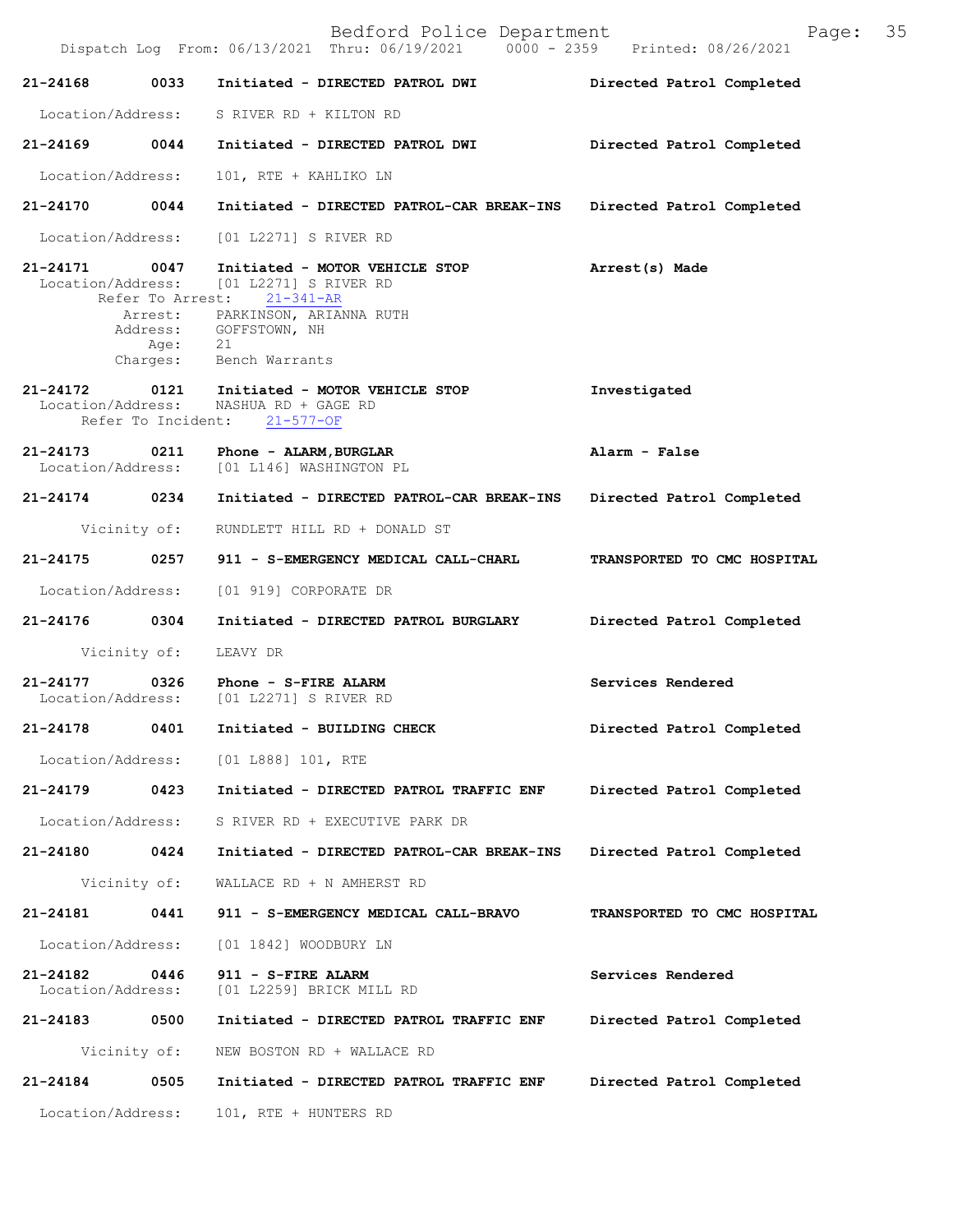|                                   |                                                                          | Bedford Police Department<br>Dispatch Log From: 06/13/2021 Thru: 06/19/2021   0000 - 2359   Printed: 08/26/2021                                                                         | 36<br>Page:               |  |
|-----------------------------------|--------------------------------------------------------------------------|-----------------------------------------------------------------------------------------------------------------------------------------------------------------------------------------|---------------------------|--|
| 21-24185                          | 0530                                                                     | Initiated - DIRECTED PATROL TRAFFIC ENF                                                                                                                                                 | Directed Patrol Completed |  |
|                                   | Vicinity of:                                                             | 114 RTE + OLD BEDFORD ROAD OVERPASS                                                                                                                                                     |                           |  |
| 21-24186                          | 0533                                                                     | Initiated - DIRECTED PATROL TRAFFIC ENF                                                                                                                                                 | Directed Patrol Completed |  |
| Location/Address:                 |                                                                          | NASHUA RD + COUNTY RD                                                                                                                                                                   |                           |  |
| 21-24187                          | 0536                                                                     | Initiated - DIRECTED PATROL TRAFFIC ENF                                                                                                                                                 | Directed Patrol Completed |  |
| Location/Address:                 |                                                                          | S RIVER RD + COLBY CT                                                                                                                                                                   |                           |  |
| 21-24188                          | 0551                                                                     | Initiated - DIRECTED PATROL TRAFFIC ENF                                                                                                                                                 | Directed Patrol Completed |  |
| Location/Address:                 |                                                                          | RIDGEWOOD RD + ATWOOD LN                                                                                                                                                                |                           |  |
| 21-24190                          | 0720                                                                     | Initiated - DIRECTED PATROL TRAFFIC ENF                                                                                                                                                 | Directed Patrol Completed |  |
| Location/Address:                 |                                                                          | S RIVER RD + PARK DR                                                                                                                                                                    |                           |  |
| 21-24189                          | 0723                                                                     | Phone - LOST PROPERTY                                                                                                                                                                   | No Action Required        |  |
| Location/Address:                 |                                                                          | NASHUA RD                                                                                                                                                                               |                           |  |
| 21-24191 0733                     |                                                                          | Initiated - DIRECTED PATROL TRAFFIC ENF                                                                                                                                                 | Directed Patrol Completed |  |
| Location/Address:                 |                                                                          | S RIVER RD + CLUB ACRE LN                                                                                                                                                               |                           |  |
| 21-24192                          | 0735                                                                     | Initiated - DIRECTED PATROL TRAFFIC ENF                                                                                                                                                 | Directed Patrol Completed |  |
| Location/Address:                 |                                                                          | 101, RTE + WALLACE RD                                                                                                                                                                   |                           |  |
| 21-24193                          | 0741                                                                     | Initiated - MOTOR VEHICLE STOP                                                                                                                                                          | Summons/Warning Issued    |  |
| Location/Address:                 |                                                                          | S RIVER RD + PARK DR                                                                                                                                                                    |                           |  |
| $21 - 24194$<br>Location/Address: | 0759<br>Refer To Summons:<br>Summons:<br>Address:<br>Age: 28<br>Charges: | Initiated - MOTOR VEHICLE STOP<br>S RIVER RD + SUNSET LN<br>$21 - 342 - AR$<br>MORROW, TYLER SCOTT<br>MILFORD, NH<br>Suspension of Vehicle Registration<br>Driving Without Giving Proof | Arrest(s) Made            |  |
| 21-24195<br>Location/Address:     | 0803                                                                     | 911 - MOTOR VEHICLE ACCIDENT<br>[01 1202] NASHUA RD                                                                                                                                     | Investigated              |  |
| 21-24196                          | 0805                                                                     | Initiated - MOTOR VEHICLE STOP                                                                                                                                                          | Summons/Warning Issued    |  |
| Location/Address:                 |                                                                          | S RIVER RD + KILTON RD                                                                                                                                                                  |                           |  |
| 21-24197<br>Location/Address:     | 0810                                                                     | 911 - S-FIRE ALARM<br>GOLDEN DR                                                                                                                                                         | Services Rendered         |  |
| 21-24198                          | 0839                                                                     | Initiated - DIRECTED PATROL TRAFFIC ENF                                                                                                                                                 | Directed Patrol Completed |  |
| Location/Address:                 |                                                                          | S RIVER RD + KILTON RD                                                                                                                                                                  |                           |  |
| 21-24199                          | 0848                                                                     | Initiated - DIRECTED PATROL TRAFFIC ENF                                                                                                                                                 | Directed Patrol Completed |  |
| Location/Address:                 |                                                                          | S RIVER RD + HARVEY RD                                                                                                                                                                  |                           |  |
| 21-24200<br>Location/Address:     | 0859                                                                     | Phone - ANIMAL COMPLAINT<br>PALOMINO LN                                                                                                                                                 | Services Rendered         |  |
| 21-24202<br>Location/Address:     | 0901                                                                     | Phone - ASSIST CITIZEN<br>WALLACE RD                                                                                                                                                    | Services Rendered         |  |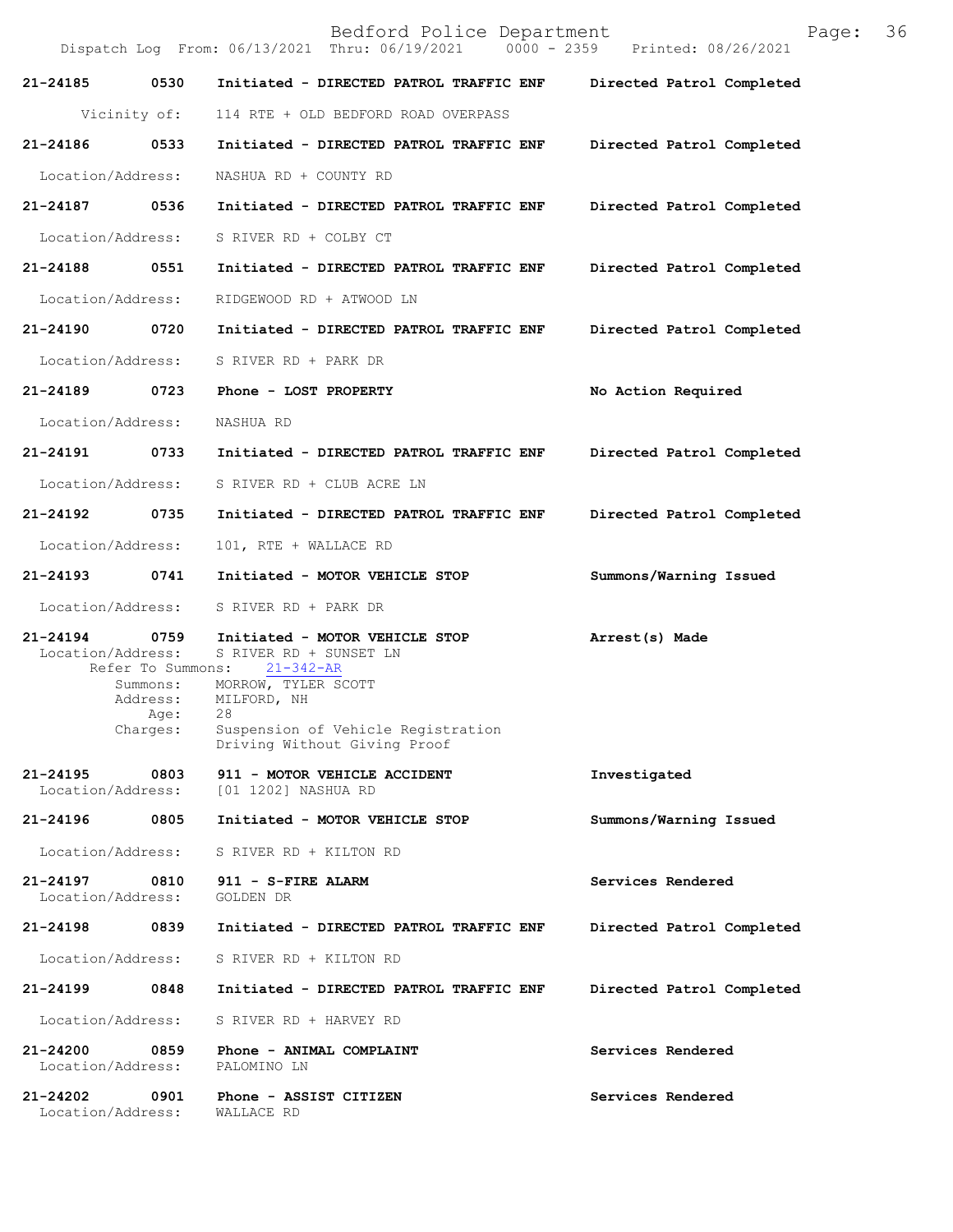|                                   |              | Bedford Police Department<br>Dispatch Log From: 06/13/2021 Thru: 06/19/2021 0000 - 2359 Printed: 08/26/2021 | Page:                         | 37 |
|-----------------------------------|--------------|-------------------------------------------------------------------------------------------------------------|-------------------------------|----|
| 21-24201                          | 0902         | Initiated - MOTOR VEHICLE STOP                                                                              | Summons/Warning Issued        |    |
| Location/Address:                 |              | S RIVER RD + KILTON RD                                                                                      |                               |    |
| 21-24203 0916                     |              | Initiated - DIRECTED PATROL TRAFFIC ENF                                                                     | Directed Patrol Completed     |    |
| Location/Address:                 |              | S RIVER RD + SOMERVILLE DR                                                                                  |                               |    |
| 21-24204                          | 0919         | Initiated - DIRECTED PATROL-CAR BREAK-INS                                                                   | Directed Patrol Completed     |    |
| Location/Address:                 |              | [01 1235] S RIVER RD                                                                                        |                               |    |
| 21-24205 0925                     | Vicinity of: | Initiated - DIRECTED PATROL BURGLARY<br>DUNLAP DR + ESSEX RD                                                | Services Rendered             |    |
| 21-24206<br>Location/Address:     | 0931         | 911 - S-EMERGENCY MEDICAL CALL-ECHO<br>[01 17] DONALD ST                                                    | <b>NO TRANSPORT</b>           |    |
| 21-24207 0934                     |              | Phone - ANIMAL COMPLAINT                                                                                    | Taken/Refered to Other Agency |    |
| Location/Address:                 |              | NEW BOSTON RD + LINDAHL RD                                                                                  |                               |    |
| 21-24208                          | 1020         | Initiated - DIRECTED PATROL-CAR BREAK-INS                                                                   | Directed Patrol Completed     |    |
| Location/Address:                 |              | HAWTHORNE DR                                                                                                |                               |    |
| 21-24209                          | 1033         | Initiated - DIRECTED PATROL TRAFFIC ENF                                                                     | Directed Patrol Completed     |    |
| Location/Address:                 |              | 101, RTE + NASHUA RD                                                                                        |                               |    |
| 21-24210<br>Location/Address:     | 1037         | Phone - ASSIST CITIZEN<br>DONALD ST                                                                         | Services Rendered             |    |
| 21-24211                          | 1042         | Initiated - DIRECTED PATROL TRAFFIC ENF                                                                     | Directed Patrol Completed     |    |
| Location/Address:                 |              | S RIVER RD + UPJOHN ST                                                                                      |                               |    |
| 21-24212<br>Location/Address:     | 1111         | Phone - INVESTIGATION-FOLLOW UP<br>[01 1202] NASHUA RD                                                      | Services Rendered             |    |
| 21-24214                          | 1122         | Initiated - DIRECTED PATROL TRAFFIC ENF                                                                     | Directed Patrol Completed     |    |
| Location/Address:                 |              | BOYNTON ST                                                                                                  |                               |    |
| 21-24215                          | 1136         | Initiated - DIRECTED PATROL-CAR BREAK-INS                                                                   | Directed Patrol Completed     |    |
| Location/Address:                 |              | [01 L1804] S RIVER RD                                                                                       |                               |    |
| $21 - 24216$<br>Location/Address: | 1141         | Phone - ASSIST CITIZEN<br>[01 L292] POWDER HILL RD                                                          | Could Not Locate              |    |
| 21-24217                          | 1145         | Phone - DOG COMPLAINT                                                                                       | Taken/Refered to Other Agency |    |
| Location/Address:                 |              | I-293 NORTH                                                                                                 |                               |    |
| 21-24218                          | 1210         | Initiated - DIRECTED PATROL TRAFFIC ENF                                                                     | Directed Patrol Completed     |    |
| Location/Address:                 |              | S RIVER RD + COLBY CT                                                                                       |                               |    |
| 21-24219<br>Location/Address:     | 1227         | 911 - 911 Abandoned<br>[01 248] RIDGEWOOD RD                                                                | Unfounded                     |    |
| 21-24220                          | 1239         | Initiated - DIRECTED PATROL-CAR BREAK-INS                                                                   | Directed Patrol Completed     |    |
| Location/Address:                 |              | [01 694] S RIVER RD                                                                                         |                               |    |
| $21 - 24221$<br>Location/Address: | 1240         | 911 - S-FIRE, AUTO<br>F.E. EVERETT NORTH TPKE                                                               | Services Rendered             |    |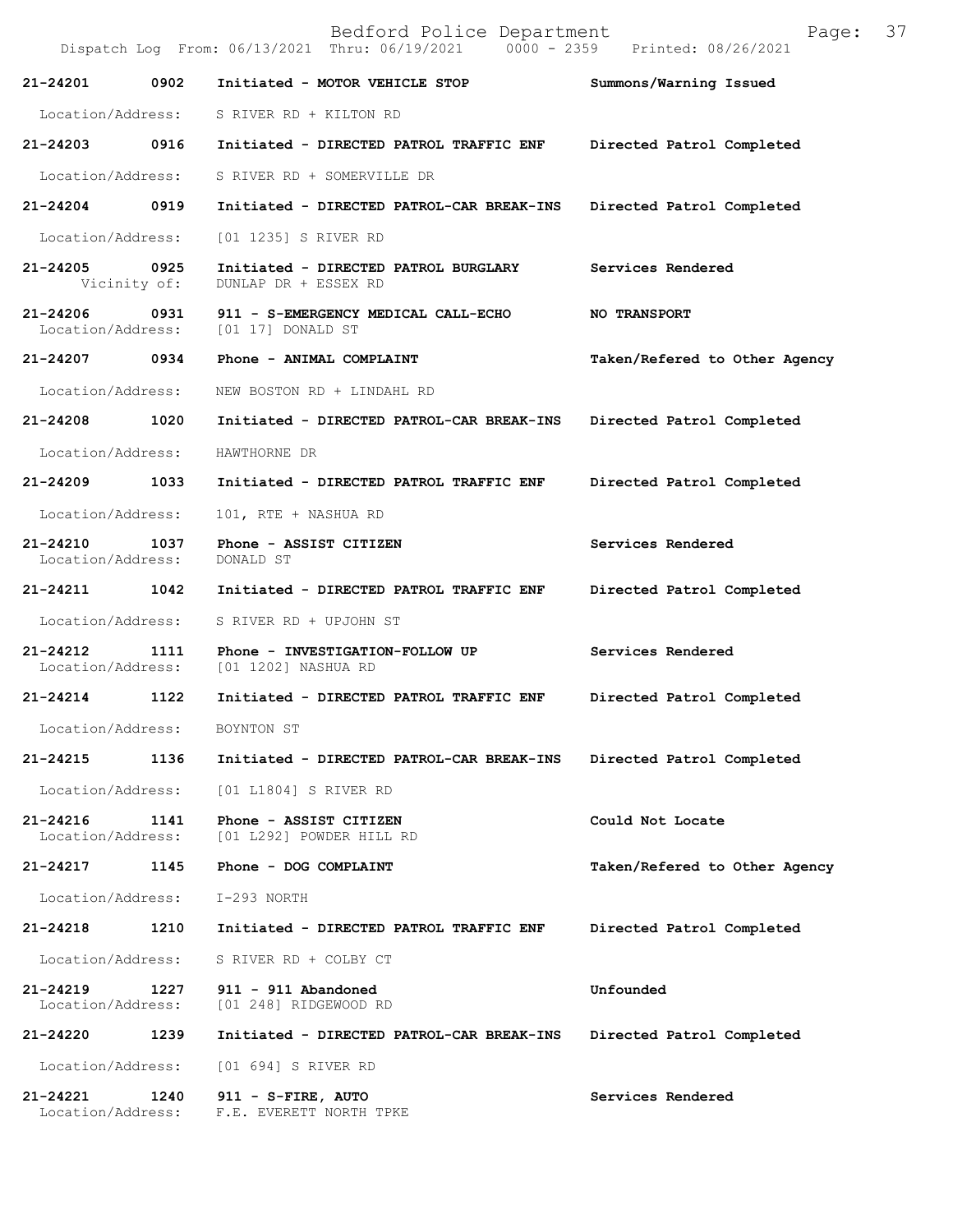Bedford Police Department Page: 38 Dispatch Log From: 06/13/2021 Thru: 06/19/2021 **21-24222 1244 Initiated - DIRECTED PATROL TRAFFIC ENF Directed Patrol Completed**  Location/Address: S RIVER RD + MEETINGHOUSE RD **21-24223 1251 911 - S-EMERGENCY MEDICAL CALL-ALPHA TRANSPORTED TO CMC HOSPITAL**  Location/Address: [01 543] PRIMROSE LN **21-24224 1257 Initiated - DIRECTED PATROL TRAFFIC ENF Directed Patrol Completed**  Location/Address: 101, RTE + JENKINS RD **21-24225 1258 911 - S-EMERGENCY MEDICAL CALL TRANSPORTED TO CMC HOSPITAL**  Location/Address: [01 1202] NASHUA RD **21-24226 1311 Phone - S-EMERGENCY MEDICAL CALL-CHARL Transported to Elliot Hospital** Location/Address: [01 1489] LEAVY DR **21-24227 1322 Initiated - DIRECTED PATROL TRAFFIC ENF Directed Patrol Completed**  Location/Address: 101, RTE + KILTON ROAD RAMP **21-24228 1323 Phone - S-EMERGENCY MEDICAL CALL No Action Required**  Location/Address: 101, RTE **21-24230 1421 Phone - ALARM,HOLD UP/PANIC Alarm - False**  [01 L0000587] 101, RTE **21-24231 1434 Initiated - DISABLED MOTOR VEHICLE Services Rendered** Location/Address: S RIVER RD + MAIN ST S RIVER RD + MAIN ST **21-24232 1517 Phone - CHECK THE WELFARE 100 Investigated Investigated Investigated** [01 L0000552] S RIVER RD<br>nt: 21-578-OF Refer To Incident: **21-24233 1528 Initiated - DIRECTED PATROL TRAFFIC ENF Directed Patrol Completed**  Location/Address: 101, RTE + WALLACE RD **21-24234 1530 Initiated - MOTOR VEHICLE STOP Summons/Warning Issued**  Location/Address: S RIVER RD + EASTMAN AVE **21-24235 1533 Phone - DISORDERLY CONDUCT-IN PROGRESS Investigated**  [01 L819] 101, RTE<br>nt: 21-579-OF Refer To Incident: **21-24236 1546 Initiated - MOTOR VEHICLE STOP Summons/Warning Issued**  Location/Address: S RIVER RD + PARK DR **21-24237 1607 Other - BOLO Services Rendered**  Location: AMHERST AREA **21-24238 1610 Initiated - DIRECTED PATROL TRAFFIC ENF Directed Patrol Completed**  Location/Address: 101, RTE + MEETINGHOUSE RD **21-24239 1611 Initiated - DIRECTED PATROL TRAFFIC ENF Directed Patrol Completed**  Location/Address: S RIVER RD + UPJOHN ST **21-24240 1616 Initiated - DIRECTED PATROL TRAFFIC ENF Directed Patrol Completed**  Location/Address: WALLACE RD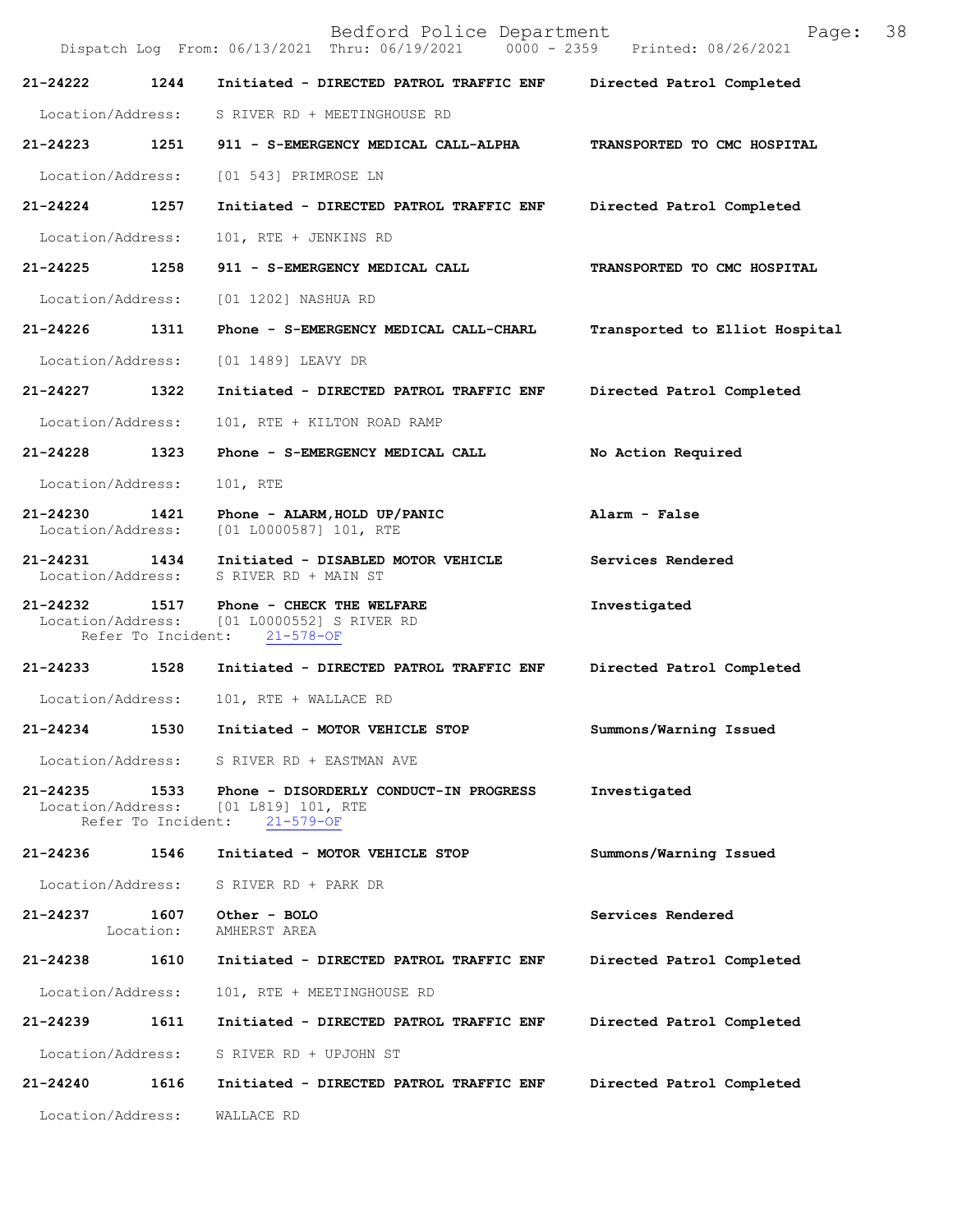|                                    |                                         | Dispatch Log From: 06/13/2021 Thru: 06/19/2021<br>$0000 - 2359$                             | Printed: 08/26/2021       |
|------------------------------------|-----------------------------------------|---------------------------------------------------------------------------------------------|---------------------------|
| 21-24241                           | 1618                                    | Initiated - MOTOR VEHICLE STOP                                                              | Summons/Warning Issued    |
| Location/Address:                  |                                         | WALLACE RD                                                                                  |                           |
| 21-24242 1620                      |                                         | Initiated - MOTOR VEHICLE STOP                                                              | Summons/Warning Issued    |
| Location/Address:                  |                                         | I-293 NORTH                                                                                 |                           |
| $21 - 24243$<br>Location/Address:  | 1622                                    | 911 - MOTOR VEHICLE ACC-SPECIAL CIR.<br>114 RTE + 101, RTE                                  | Services Rendered         |
| $21 - 24244$                       | 1641                                    | Initiated - DIRECTED PATROL TRAFFIC ENF                                                     | Directed Patrol Completed |
| Location/Address:                  |                                         | S RIVER RD + MEETINGHOUSE RD                                                                |                           |
| 21-24245 1646                      |                                         | Initiated - DIRECTED PATROL TRAFFIC ENF                                                     | Directed Patrol Completed |
| Location/Address:                  |                                         | 101, RTE + SHAW DR                                                                          |                           |
| 21-24246<br>Location/Address:      | 1654                                    | Initiated - DIRECTED PATROL TRAFFIC ENF<br>101, RTE + NASHUA RD                             | Services Rendered         |
| 21-24247 1655<br>Location/Address: |                                         | 911 - MOTOR VEHICLE COMP-IN PROGRESS<br>101, RTE + JOPPA HILL RD                            | Services Rendered         |
| $21 - 24248$<br>Location/Address:  | 1701                                    | Initiated - MOTOR VEHICLE STOP<br>114 RTE + 101, RTE                                        | Arrest(s) Made            |
|                                    | Arrest:<br>Address:<br>Age:<br>Charges: | Refer To Arrest: 21-343-AR<br>WITHERS, LUCAS M<br>LEE, MA<br>27<br>Drive after Rev/Sus; DUI |                           |
|                                    |                                         | Driving Without Giving Proof                                                                |                           |
|                                    |                                         |                                                                                             |                           |
| 21-24249                           | 1705                                    | Initiated - MOTOR VEHICLE STOP                                                              | Summons/Warning Issued    |
| Location/Address:                  |                                         | $[01 174] 101$ , RTE                                                                        |                           |
| 21-24250                           | 1716                                    | Initiated - DIRECTED PATROL TRAFFIC ENF                                                     | Directed Patrol Completed |
| Location/Address:                  |                                         | S RIVER RD + CLUB ACRE LN                                                                   |                           |
| 21-24251                           | 1729                                    | Phone - THEFT<br>Location/Address: [01 L1804] S RIVER RD<br>Refer To Incident: 21-580-OF    | Investigated              |
| $21 - 24252$<br>Location/Address:  | 1739                                    | Phone - HARRASSMENT<br>JENKINS RD                                                           | Services Rendered         |
| 21-24253<br>Location/Address:      | 1739                                    | Phone - ASSIST UTILITY<br>NEW BOSTON RD                                                     | Services Rendered         |
| 21-24254 1850<br>Location/Address: |                                         | Initiated - MOTOR VEHICLE ACC-SPECIAL CIR.<br>[01 L0000553] 101, RTE                        | Investigated              |
| 21-24255                           | 1928                                    | Initiated - MOTOR VEHICLE STOP                                                              | Summons/Warning Issued    |
| Location/Address:                  |                                         | [01 190] 101, RTE                                                                           |                           |
| 21-24256                           | 2011                                    | Initiated - DIRECTED PATROL-CAR BREAK-INS                                                   | Directed Patrol Completed |
| Location/Address:                  |                                         | N AMHERST RD + WALLACE RD                                                                   |                           |
| 21-24257                           | 2011                                    | Initiated - MOTOR VEHICLE STOP                                                              | Summons/Warning Issued    |
| Location/Address:                  |                                         | 101, RTE + 114 RTE                                                                          |                           |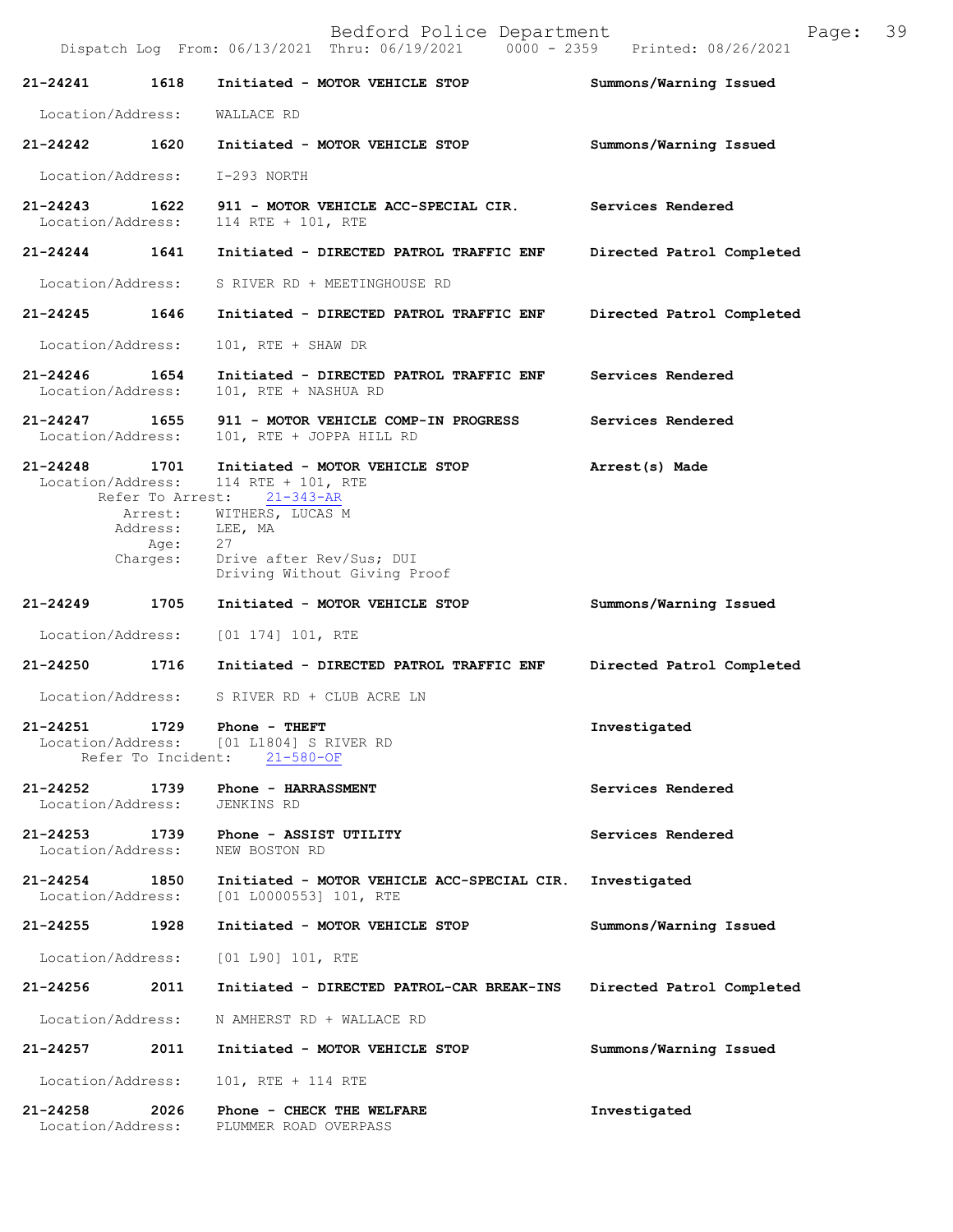|                                   |              | Bedford Police Department<br>Dispatch Log From: 06/13/2021 Thru: 06/19/2021 0000 - 2359 Printed: 08/26/2021 | 40<br>Page:                   |  |
|-----------------------------------|--------------|-------------------------------------------------------------------------------------------------------------|-------------------------------|--|
| Refer To Incident: 21-581-OF      |              |                                                                                                             |                               |  |
| $21 - 24259$                      | 2041         | 911 - MOTOR VEHICLE COMP-IN PROGRESS                                                                        | Taken/Refered to Other Agency |  |
| Location/Address:                 |              | NEW BOSTON RD + MCALLISTER RD                                                                               |                               |  |
| 21-24260                          | 2109         | Initiated - DIRECTED PATROL BURGLARY                                                                        | Directed Patrol Completed     |  |
| Location/Address:                 |              | JENKINS RD                                                                                                  |                               |  |
| 21-24261                          | 2125         | Initiated - DIRECTED PATROL BURGLARY                                                                        | Directed Patrol Completed     |  |
| Location/Address:                 |              | LIBERTY HILL RD                                                                                             |                               |  |
| 21-24262                          | 2137         | Initiated - DIRECTED PATROL-CAR BREAK-INS                                                                   | Directed Patrol Completed     |  |
| Location/Address:                 |              | [01 324] HAWTHORNE DR                                                                                       |                               |  |
| 21-24263                          | 2150         | Initiated - DIRECTED PATROL-CAR BREAK-INS                                                                   | Directed Patrol Completed     |  |
| Location/Address:                 |              | [01 L2271] S RIVER RD                                                                                       |                               |  |
| $21 - 24264$                      | 2153         | Initiated - DIRECTED PATROL BURGLARY                                                                        | Directed Patrol Completed     |  |
| Location/Address:                 |              | [01 L2447] 101, RTE                                                                                         |                               |  |
| $21 - 24265$<br>Location/Address: | 2246         | Phone - SUSP ACTIVITIES-IN PROGRESS<br>WHIPPOORWILL LN                                                      | Services Rendered             |  |
| 21-24266                          | 2313         | Initiated - DIRECTED PATROL DWI                                                                             | Directed Patrol Completed     |  |
| Location/Address:                 |              | S RIVER RD + CLUB ACRE LN                                                                                   |                               |  |
| $21 - 24267$                      | 2318         | Initiated - DIRECTED PATROL DWI                                                                             | Directed Patrol Completed     |  |
| Location/Address:                 |              | 101, RTE + WALLACE RD                                                                                       |                               |  |
| 21-24268                          | 2327         | Initiated - MOTOR VEHICLE STOP                                                                              | Summons/Warning Issued        |  |
| Location/Address:                 |              | 101, RTE + NASHUA RD                                                                                        |                               |  |
| 21-24269                          | 2337         | Initiated - DIRECTED PATROL DWI                                                                             | Directed Patrol Completed     |  |
| Location/Address:                 |              | 101, RTE + CONSTITUTION DR                                                                                  |                               |  |
| 21-24270                          | 2338         | Initiated - DIRECTED PATROL DWI                                                                             | Directed Patrol Completed     |  |
| Location/Address:                 |              | S RIVER RD + KILTON RD                                                                                      |                               |  |
| 21-24271                          | 2348         | Initiated - MOTOR VEHICLE STOP                                                                              | Summons/Warning Issued        |  |
| Location/Address:                 |              | MEETINGHOUSE RD                                                                                             |                               |  |
| 21-24272                          | 2355         | Initiated - DIRECTED PATROL DWI                                                                             | Directed Patrol Completed     |  |
|                                   | Vicinity of: | 101, RTE + PINECREST DR                                                                                     |                               |  |

## **For Date: 06/19/2021 - Saturday**

| 21-24273                      | 0009 | Initiated - DIRECTED PATROL DWI              | Directed Patrol Completed |
|-------------------------------|------|----------------------------------------------|---------------------------|
| Location/Address:             |      | S RIVER RD + MOORES CROSSING RD              |                           |
| 21-24275<br>Location/Address: | 0015 | Initiated - MOTOR VEHICLE STOP<br>S RIVER RD | Could Not Locate          |
| $21 - 24274$                  | 0020 | Initiated - DIRECTED PATROL DWI              | Directed Patrol Completed |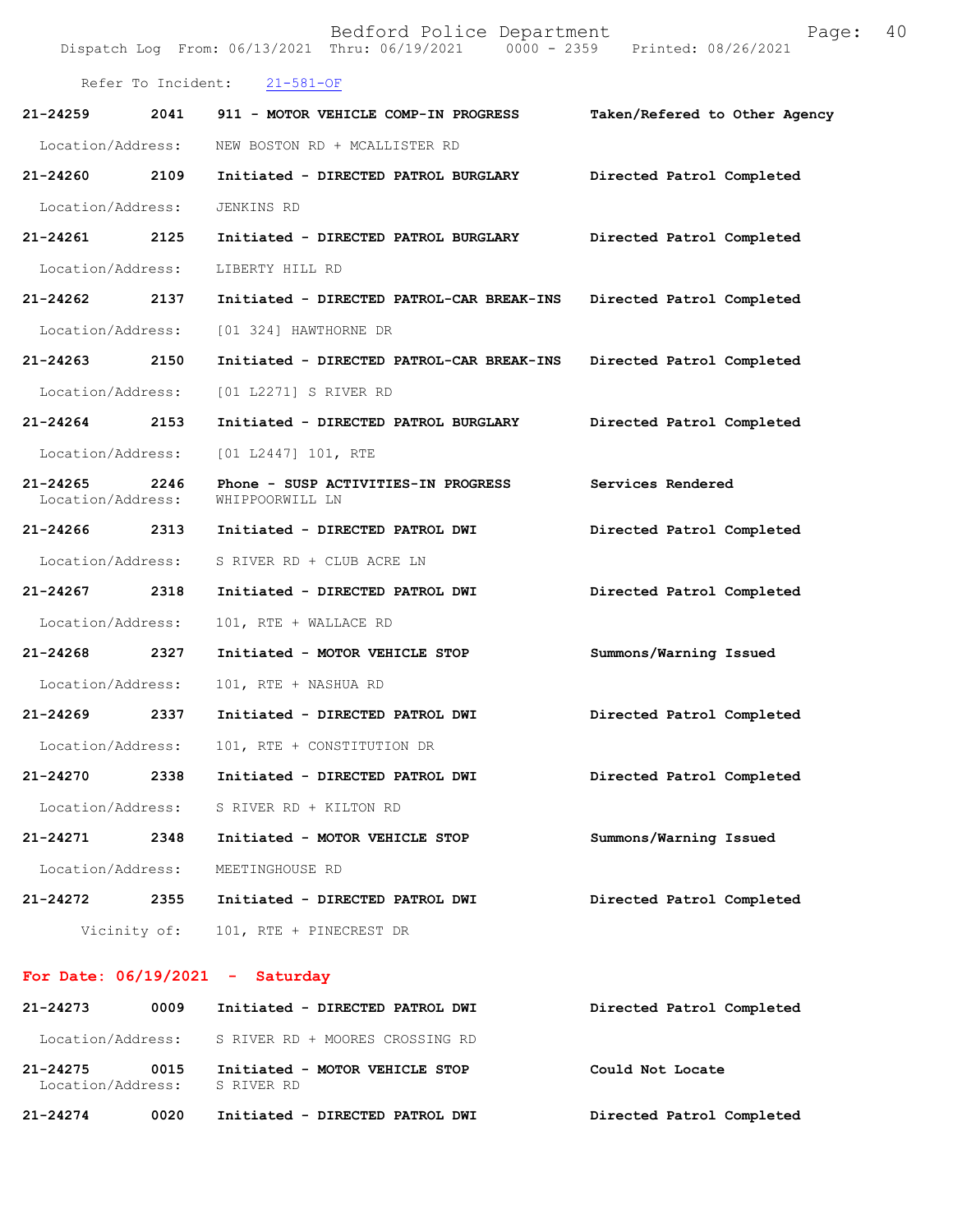|                                    |                    | Bedford Police Department<br>Dispatch Log From: 06/13/2021 Thru: 06/19/2021 0000 - 2359 Printed: 08/26/2021 | Page:                     | 41 |
|------------------------------------|--------------------|-------------------------------------------------------------------------------------------------------------|---------------------------|----|
| Location/Address:                  |                    | 114 RTE + OLD BEDFORD ROAD OVERPASS                                                                         |                           |    |
| 21-24276                           | 0024               | Initiated - MOTOR VEHICLE STOP                                                                              | Summons/Warning Issued    |    |
| Location/Address:                  |                    | 101, RTE + CONSTITUTION DR                                                                                  |                           |    |
| 21-24277 0033                      |                    | Initiated - DIRECTED PATROL DWI                                                                             | Directed Patrol Completed |    |
|                                    | Vicinity of:       | 101, RTE + JENKINS RD                                                                                       |                           |    |
| 21-24278 0042                      |                    | Initiated - MOTOR VEHICLE STOP                                                                              | Summons/Warning Issued    |    |
| Location/Address:                  |                    | 114 RTE + OLD BEDFORD ROAD OVERPASS                                                                         |                           |    |
| 21-24279 0120                      |                    | Initiated - DIRECTED PATROL DWI                                                                             | Directed Patrol Completed |    |
| Location/Address:                  |                    | NEW BOSTON RD + WALLACE RD                                                                                  |                           |    |
| 21-24280 0127                      |                    | Initiated - DIRECTED PATROL DWI                                                                             | Directed Patrol Completed |    |
|                                    | Vicinity of:       | 101, RTE + HITCHING POST LN                                                                                 |                           |    |
| 21-24281 0138<br>Location/Address: |                    | Initiated - SUSP ACTIVITIES<br>[01 L1094] S RIVER RD                                                        | Services Rendered         |    |
| 21-24282 0156                      |                    | Initiated - DIRECTED PATROL DWI                                                                             | Directed Patrol Completed |    |
|                                    |                    | Location/Address: S RIVER RD + UPJOHN ST                                                                    |                           |    |
|                                    | Refer To Incident: | 21-24283 0201 Initiated - MOTOR VEHICLE STOP<br>Location/Address: NEW BOSTON RD<br>$21 - 582 - OF$          | Investigated              |    |
| 21-24284 0223                      |                    | Initiated - BUILDING CHECK                                                                                  | Building Checked/Secured  |    |
| Location/Address:                  |                    | [01 232] LIBERTY HILL RD                                                                                    |                           |    |
| 21-24285 0229                      |                    | Initiated - DIRECTED PATROL-CAR BREAK-INS                                                                   | Directed Patrol Completed |    |
|                                    |                    | Vicinity of: NASHUA RD + COUNTY RD                                                                          |                           |    |
| 21-24286                           | 0305               | Initiated - DIRECTED PATROL-CAR BREAK-INS                                                                   | Directed Patrol Completed |    |
|                                    | Vicinity of:       | GREENFIELD PKWY + BARNSIDE DR                                                                               |                           |    |
| 21-24287                           | 0321               | Initiated - DIRECTED PATROL-CAR BREAK-INS                                                                   | Directed Patrol Completed |    |
| Location/Address:                  |                    | [01 1870] S RIVER RD                                                                                        |                           |    |
| 21-24288                           | 0343               | Initiated - DIRECTED PATROL-CAR BREAK-INS                                                                   | Directed Patrol Completed |    |
| Location/Address:                  |                    | [01 L562] WALLACE RD                                                                                        |                           |    |
| 21-24289                           | 0346               | Initiated - BUILDING CHECK                                                                                  | Building Checked/Secured  |    |
| Location/Address:                  |                    | [01 463] NASHUA RD                                                                                          |                           |    |
| 21-24290                           | 0347               | Initiated - DIRECTED PATROL-CAR BREAK-INS                                                                   | Directed Patrol Completed |    |
|                                    | Vicinity of:       | HITCHING POST LN + HARDY RD                                                                                 |                           |    |
| 21-24291                           | 0357               | Initiated - DIRECTED PATROL BURGLARY                                                                        | Directed Patrol Completed |    |
| Location/Address:                  |                    | TECHNOLOGY DR                                                                                               |                           |    |
| 21-24292                           | 0429               | Initiated - BUILDING CHECK                                                                                  | Building Checked/Secured  |    |
| Location/Address:                  |                    | $[01 422] 101$ , RTE                                                                                        |                           |    |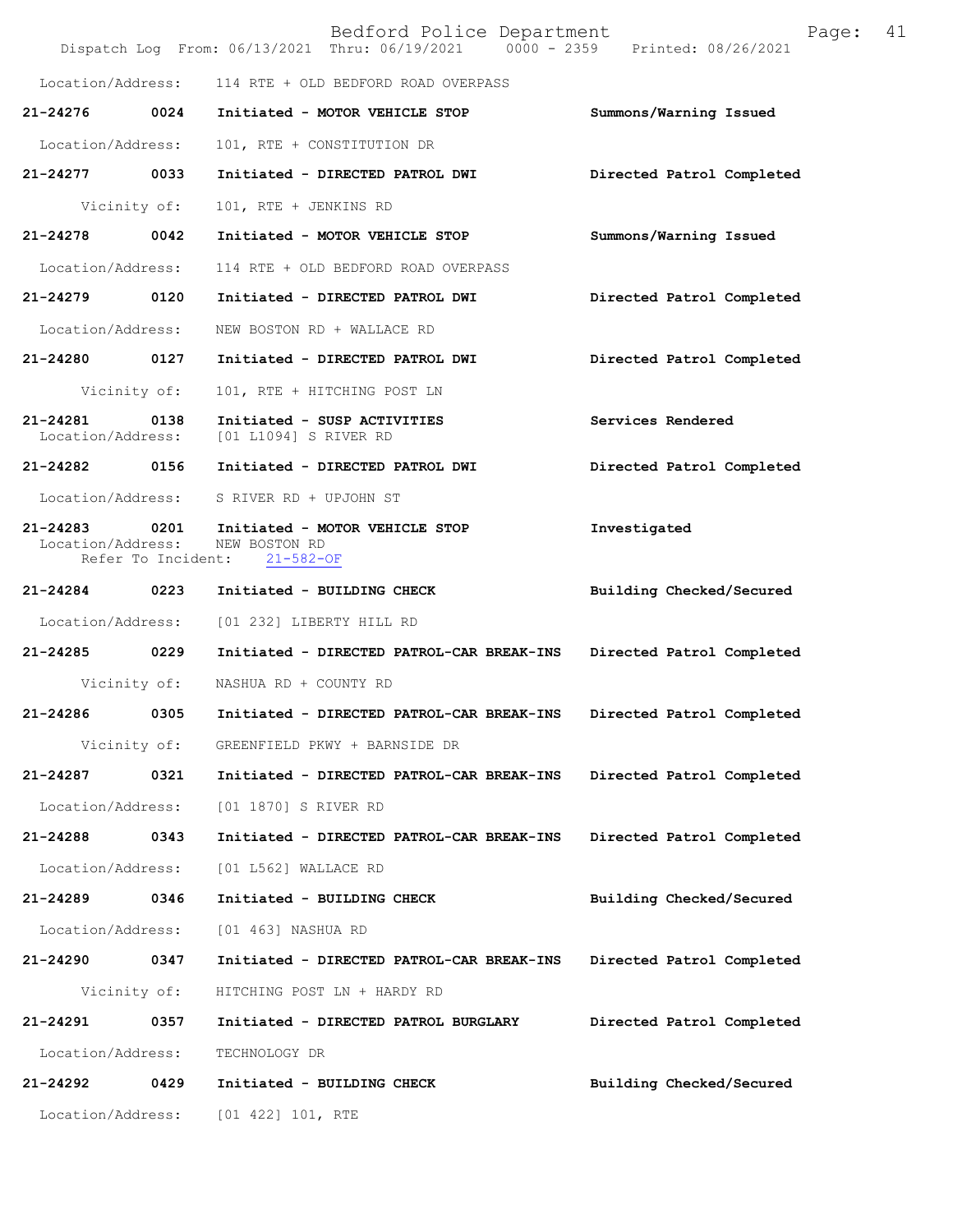|                                    |              | Bedford Police Department<br>Dispatch Log From: 06/13/2021 Thru: 06/19/2021 0000 - 2359 Printed: 08/26/2021 | 42<br>Page:                   |
|------------------------------------|--------------|-------------------------------------------------------------------------------------------------------------|-------------------------------|
| 21-24293                           | 0429         | Initiated - DIRECTED PATROL BURGLARY Directed Patrol Completed                                              |                               |
| Location/Address:                  |              | KILTON RD                                                                                                   |                               |
| 21-24294 0500                      |              | Initiated - DIRECTED PATROL TRAFFIC ENF                                                                     | Directed Patrol Completed     |
| Location/Address:                  |              | 114 RTE + OLD BEDFORD ROAD OVERPASS                                                                         |                               |
| 21-24295                           | 0502         | Initiated - DIRECTED PATROL TRAFFIC ENF                                                                     | Directed Patrol Completed     |
|                                    | Vicinity of: | 101, RTE + CHESTNUT DR                                                                                      |                               |
| 21-24296                           | 0515         | Initiated - DIRECTED PATROL TRAFFIC ENF                                                                     | Directed Patrol Completed     |
| Location/Address:                  |              | S RIVER RD + RIDGEWOOD RD                                                                                   |                               |
| 21-24297 0529                      |              | Initiated - DIRECTED PATROL TRAFFIC ENF                                                                     | Directed Patrol Completed     |
|                                    | Vicinity of: | WALLACE RD + $101$ , RTE                                                                                    |                               |
| 21-24298                           | 0547         | Initiated - DIRECTED PATROL TRAFFIC ENF                                                                     | Directed Patrol Completed     |
| Location/Address:                  |              | 101, RTE + CONSTITUTION DR                                                                                  |                               |
| 21-24299                           | 0553         | Initiated - DIRECTED PATROL TRAFFIC ENF                                                                     | Directed Patrol Completed     |
| Location/Address:                  |              | MEETINGHOUSE RD + OAK DR                                                                                    |                               |
| 21-24300 0616                      |              | Initiated - DIRECTED PATROL TRAFFIC ENF                                                                     | Directed Patrol Completed     |
| Location/Address:                  |              | MINISTERIAL RD + MINISTERIAL BR                                                                             |                               |
| 21-24301                           | 0808         | Initiated - DIRECTED PATROL TRAFFIC ENF                                                                     | Directed Patrol Completed     |
| Location/Address:                  |              | 114 RTE + DONALD ST                                                                                         |                               |
| 21-24304                           | 0858         | Phone - ASSIST OTHER AGENCY                                                                                 | Taken/Refered to Other Agency |
| Location/Address:                  |              | [04] DANIEL WEBSTER                                                                                         |                               |
| 21-24302                           | 0902         | Initiated - DIRECTED PATROL TRAFFIC ENF                                                                     | Directed Patrol Completed     |
| Location/Address:                  |              | 101, RTE + WALLACE RD                                                                                       |                               |
|                                    |              | 21-24303 0904 911 - 911 Abandoned<br>Location/Address: [01 L1804] S RIVER RD                                | Services Rendered             |
| 21-24305 0917                      |              | Initiated - DIRECTED PATROL TRAFFIC ENF                                                                     | Directed Patrol Completed     |
| Location/Address:                  |              | S RIVER RD + COLBY CT                                                                                       |                               |
| 21-24306                           | 0929         | Initiated - DIRECTED PATROL TRAFFIC ENF                                                                     | Directed Patrol Completed     |
| Location/Address:                  |              | NEW BOSTON RD + WALLACE RD                                                                                  |                               |
| 21-24307 0929<br>Location/Address: |              | Phone - HARRASSMENT<br>PHEASANT RUN                                                                         | Services Rendered             |
| 21-24308<br>Location/Address:      | 0941         | Walk-In - FINGERPRINTS<br>[01 474] CONSTITUTION DR                                                          | Services Rendered             |
| Location/Address:                  |              | 21-24309 1031 911 - S-EMERGENCY MEDICAL CALL-CHARL<br>SENTRY RD                                             | <b>NO TRANSPORT</b>           |
| 21-24310 1031                      |              | Phone - ALARM, BURGLAR                                                                                      | Alarm- correct code/reset     |
| Location/Address:                  |              | [01 621] BRICK MILL RD                                                                                      |                               |
| 21-24311                           | 1039         | Initiated - DIRECTED PATROL TRAFFIC ENF                                                                     | Directed Patrol Completed     |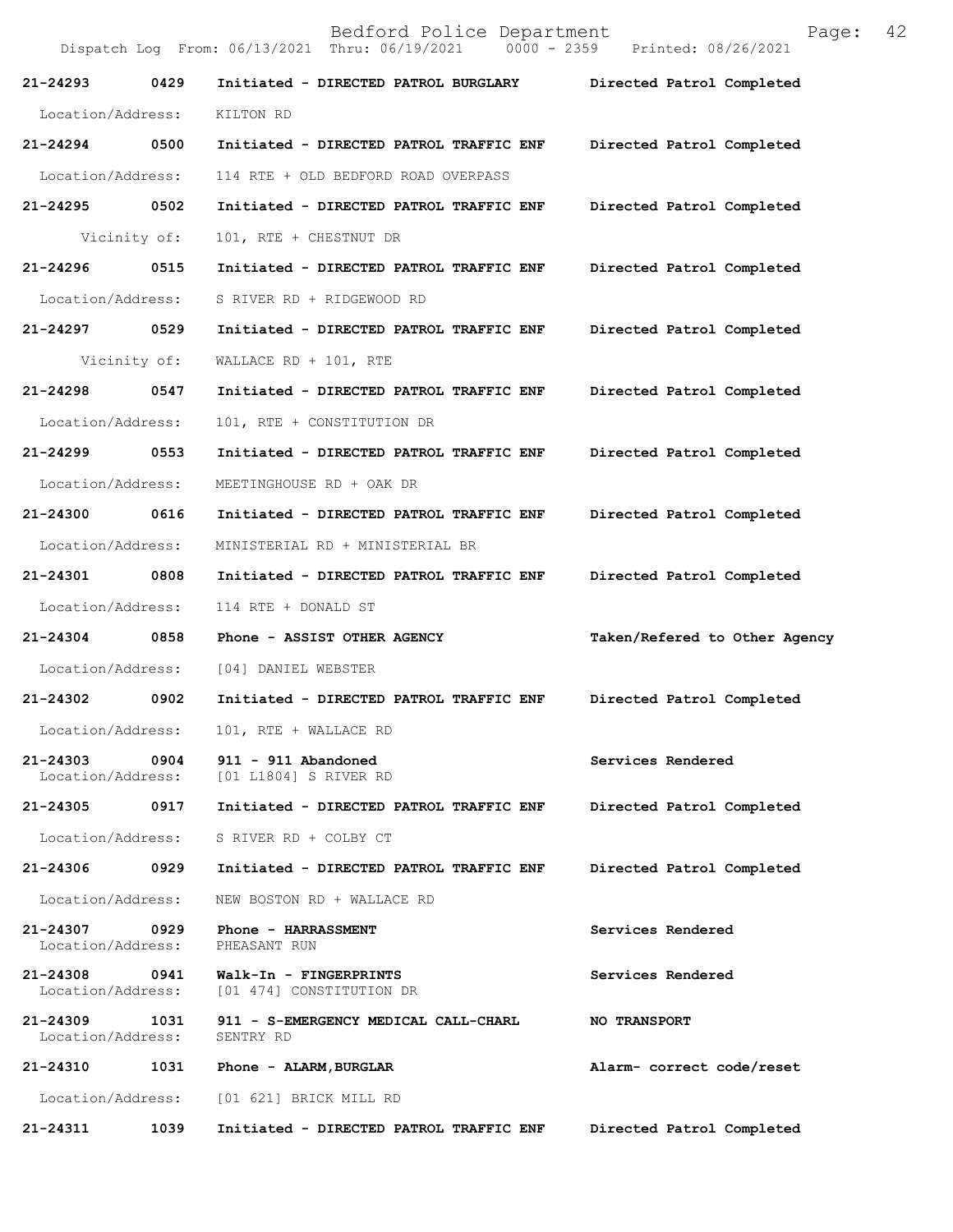Bedford Police Department Page: 43 Dispatch Log From: 06/13/2021 Thru: 06/19/2021 Location/Address: S RIVER RD + HULL RD **21-24312 1052 Phone - MOTOR VEHICLE COMPLAINT Could Not Locate**  Location/Address: **21-24313 1101 Initiated - DIRECTED PATROL TRAFFIC ENF Directed Patrol Completed**  Location/Address: S RIVER RD + UPJOHN ST **21-24314 1115 Initiated - DIRECTED PATROL TRAFFIC ENF Directed Patrol Completed**  Location/Address: S RIVER RD + MEETINGHOUSE RD **21-24315 1116 Initiated - DIRECTED PATROL TRAFFIC ENF Directed Patrol Completed**  Location/Address: 101, RTE + MEETINGHOUSE RD **21-24317 1127 Phone - ANIMAL COMPLAINT No Action Required**  Location/Address: MINISTERIAL RD **21-24316 1128 Initiated - DIRECTED PATROL-CAR BREAK-INS Directed Patrol Completed**  Location/Address: [01 1050] DONALD ST **21-24318 1131 Initiated - MOTOR VEHICLE STOP Summons/Warning Issued**  Location/Address: [01 1235] S RIVER RD **21-24319 1135 Phone - ALARM,BURGLAR Alarm - False**  Location/Address: **21-24320 1143 911 - 911 Abandoned Services Rendered**  Location/Address: [01 1689] S RIVER RD **21-24321 1200 Initiated - DIRECTED PATROL-CAR BREAK-INS Directed Patrol Completed**  Location/Address: [01 1312] S RIVER RD **21-24322 1205 Initiated - DIRECTED PATROL TRAFFIC ENF Directed Patrol Completed**  Location/Address: S RIVER RD + CLUB ACRE LN **21-24323 1211 Initiated - SUSP ACTIVITIES Services Rendered**  Location/Address: [01 405] S RIVER RD **21-24324 1219 Initiated - VACANT PROPERTY CHECK Building Checked/Secured**  Location/Address: PERRY RD **21-24325 1230 Phone - DOG COMPLAINT Investigated**  Location/Address: [01 1312] S RIVER RD **21-24326 1240 Phone - S-ALARM-MEDICAL AID/LIFT ASST No Action Required**  Location/Address: RUNDLETT HILL RD **21-24327 1243 Initiated - MOTOR VEHICLE STOP Summons/Warning Issued**  Location/Address: 101, RTE + PLUMMER ROAD OVERPASS **21-24328 1251 Phone - S- FIRE-BRUSH Extinquished**  Location/Address: [01 L2471] S RIVER RD **21-24329 1255 Initiated - MOTOR VEHICLE STOP Summons/Warning Issued** 

Location/Address: 114 RTE + 101, RTE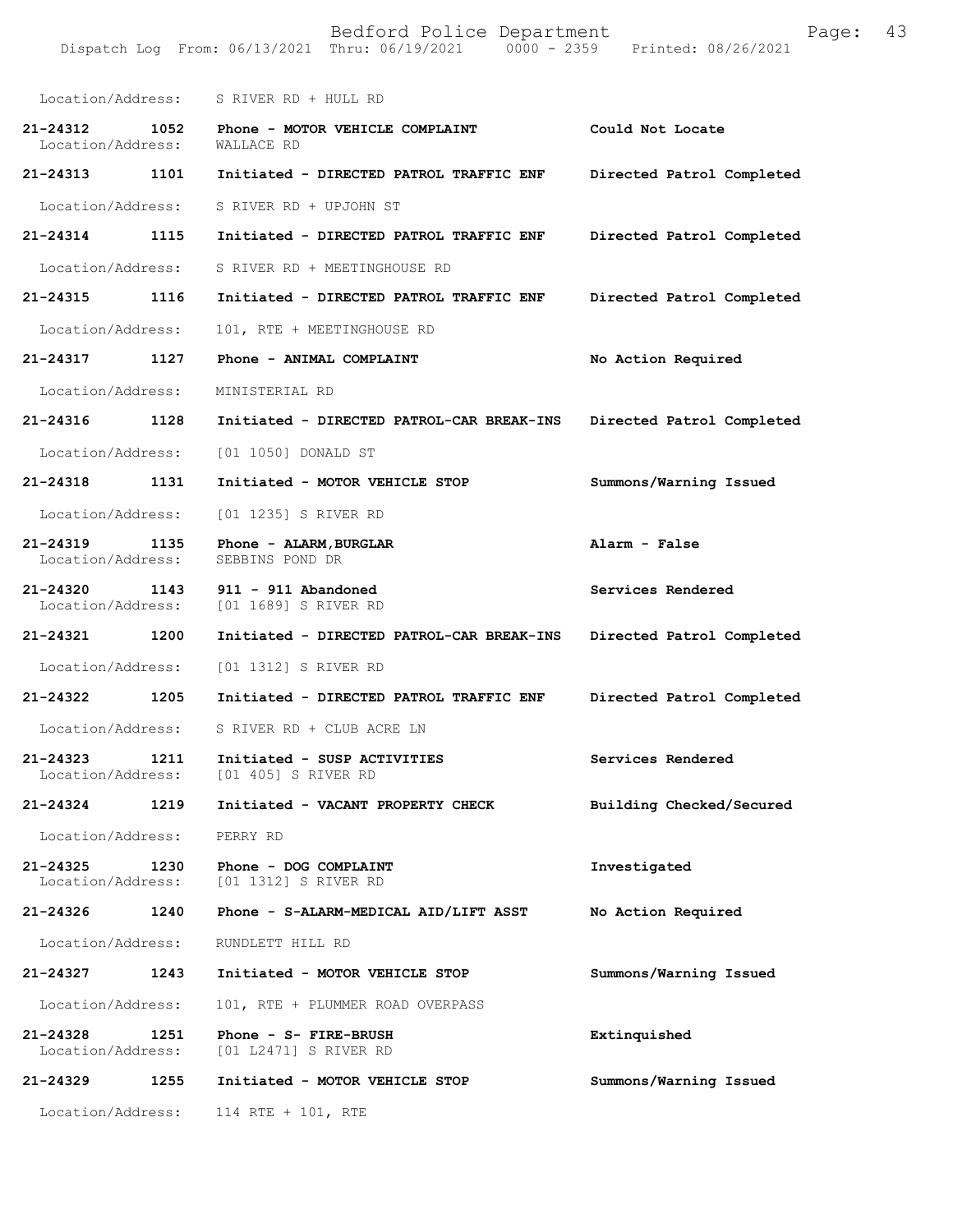Bedford Police Department Page: 44 Dispatch Log From: 06/13/2021 Thru: 06/19/2021 **21-24330 1308 Initiated - DIRECTED PATROL TRAFFIC ENF Directed Patrol Completed**  Location/Address: S RIVER RD + PARK DR **21-24331 1310 Phone - S-FIRE ALARM Services Rendered**  Location/Address: [01 L1178] ATWOOD LN **21-24332 1349 Phone - MOTOR VEHICLE ACCIDENT Investigated**  Location/Address: BRICK MILL RD<br>Refer To Incident: 21-583-OF Refer To Incident: **21-24333 1407 Phone - S-FIRE ALARM Services Rendered**  Location/Address: [01 376] KILTON RD **21-24334 1420 Phone - S-FIRE ALARM Services Rendered**  Location/Address: [01 L1624] VERONICA DR **21-24335 1452 911 - S-EMERGENCY MEDICAL CALL-DELTA TRANSPORTED TO CMC HOSPITAL**  Location/Address: TIMBERLANE DR **21-24336 1523 Phone - ALARM,BURGLAR Alarm - False**  Location/Address: [01 2293] ELK DR **21-24337 1555 Phone - S-MUTUAL AID-MEDICAL Services Rendered**  Location/Address: [07] S MAIN ST **21-24338 1603 Initiated - DIRECTED PATROL TRAFFIC ENF Alarm - False**  Location/Address: 101, RTE + WALLACE RD **21-24339 1603 Initiated - DIRECTED PATROL TRAFFIC ENF Directed Patrol Completed**  Vicinity of: S RIVER RD + KILTON RD **21-24340 1605 Initiated - DIRECTED PATROL TRAFFIC ENF Directed Patrol Completed**  Location/Address: BEDFORD CENTER RD + N AMHERST RD **21-24341 1606 Initiated - DIRECTED PATROL TRAFFIC ENF Directed Patrol Completed**  Location/Address: S RIVER RD + MEETINGHOUSE RD **21-24343 1609 911 - MOTOR VEHICLE COMPLAINT Taken/Refered to Other Agency** Location/Address: [03] 114 RTE **21-24342 1611 911 - S-EMERGENCY MEDICAL CALL-CHARL TRANSPORTED TO CMC HOSPITAL**  Location/Address: [01 248] RIDGEWOOD RD **21-24344 1621 Initiated - MOTOR VEHICLE STOP Summons/Warning Issued**  Location/Address: 101, RTE + WALLACE RD **21-24345 1627 Initiated - DISABLED MOTOR VEHICLE Services Rendered**  Location/Address: 101, RTE + KILTON ROAD RAMP **21-24346 1629 Initiated - MOTOR VEHICLE STOP Summons/Warning Issued**  Location/Address: S RIVER RD + BACK RIVER RD **21-24347 1636 Initiated - DIRECTED PATROL TRAFFIC ENF Directed Patrol Completed**  Vicinity of: S RIVER RD + COLBY CT **21-24348 1645 Initiated - DIRECTED PATROL ACCIDENTS Directed Patrol Completed**  Location/Address: 101, RTE + MEETINGHOUSE RD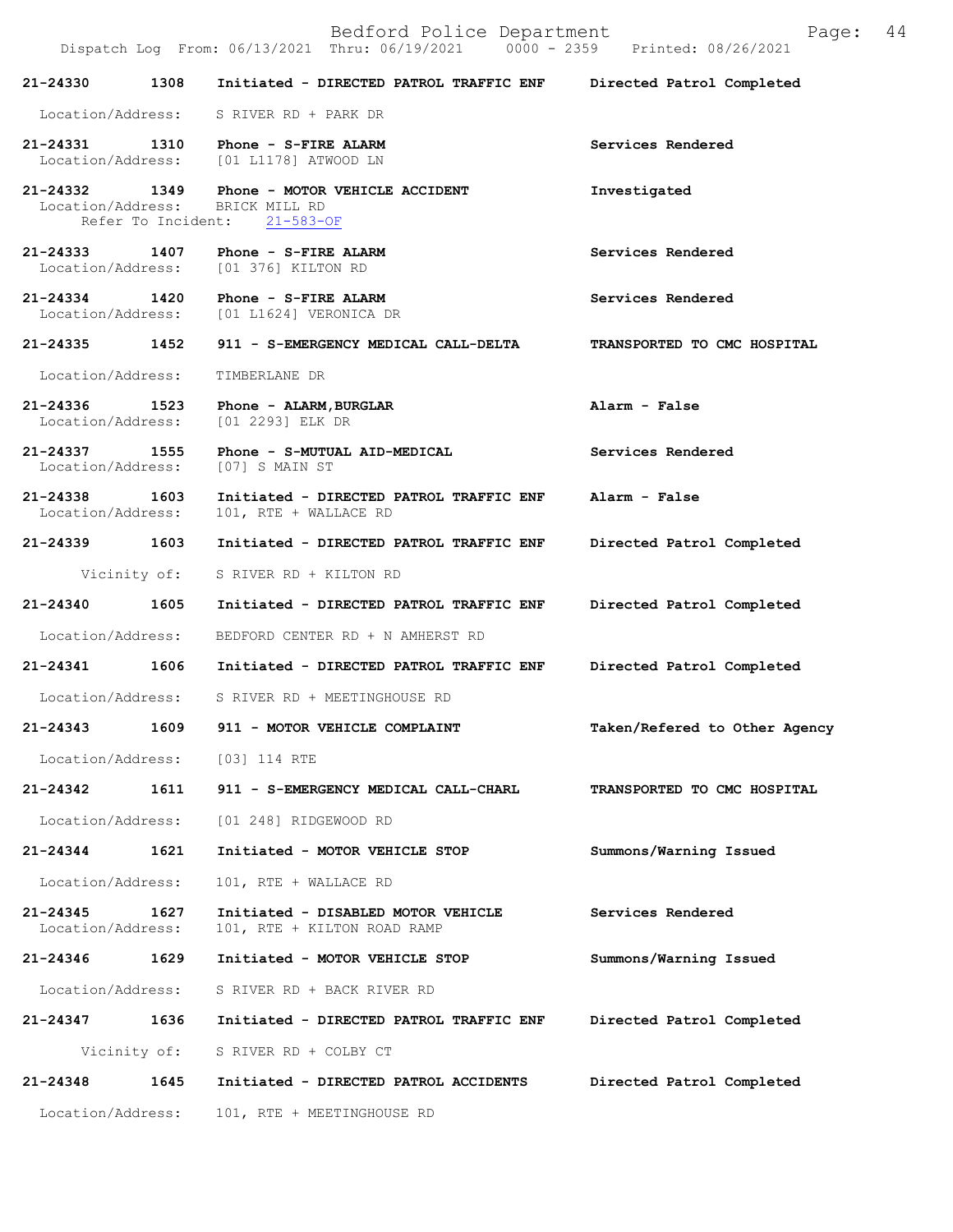Dispatch Log From: 06/13/2021 Thru: 06/19/2021 0000 - 2359 Printed: 08/26/2021

| 21-24349                      | 1650                                                                  | Initiated - MOTOR VEHICLE STOP                                                                                                                                                           | Summons/Warning Issued         |
|-------------------------------|-----------------------------------------------------------------------|------------------------------------------------------------------------------------------------------------------------------------------------------------------------------------------|--------------------------------|
| Location/Address:             |                                                                       | 101, RTE + MEETINGHOUSE RD                                                                                                                                                               |                                |
| 21-24350<br>Location/Address: | 1656<br>Refer To Incident:                                            | Phone - CIVIL<br>MEETINGHOUSE RD<br>$21 - 585 - OF$                                                                                                                                      | Investigated                   |
| 21-24351                      | 1718                                                                  | Initiated - MOTOR VEHICLE STOP                                                                                                                                                           | Summons/Warning Issued         |
| Location/Address:             |                                                                       | S RIVER RD                                                                                                                                                                               |                                |
| 21-24352                      | 1720                                                                  | Initiated - MOTOR VEHICLE STOP                                                                                                                                                           | Summons/Warning Issued         |
| Location/Address:             |                                                                       | S RIVER RD                                                                                                                                                                               |                                |
| 21-24353                      | 1724                                                                  | Initiated - DIRECTED PATROL TRAFFIC ENF                                                                                                                                                  | Directed Patrol Completed      |
| Location/Address:             |                                                                       | 101, RTE + NASHUA RD                                                                                                                                                                     |                                |
| $21 - 24354$                  | 1727                                                                  | 911 - S-EMERGENCY MEDICAL CALL-ALPHA                                                                                                                                                     | TRANSPORTED TO CMC HOSPITAL    |
| Location/Address:             |                                                                       | [01 919] CORPORATE DR                                                                                                                                                                    |                                |
| 21-24355                      | 1746                                                                  | Initiated - DIRECTED PATROL TRAFFIC ENF                                                                                                                                                  | Directed Patrol Completed      |
| Vicinity of:                  |                                                                       | S RIVER RD + RIDGEWOOD RD                                                                                                                                                                |                                |
| 21-24356                      | 1756                                                                  | Initiated - DIRECTED PATROL-CAR BREAK-INS                                                                                                                                                | Directed Patrol Completed      |
| Location/Address:             |                                                                       | NASHUA RD + COUNTY RD                                                                                                                                                                    |                                |
| 21-24358                      | 1816                                                                  | Initiated - DIRECTED PATROL MOUNTAIN BIKE                                                                                                                                                | Directed Patrol Completed      |
| Vicinity of:                  |                                                                       | S RIVER RD + KILTON RD                                                                                                                                                                   |                                |
| 21-24357<br>Location/Address: | 1817                                                                  | Phone - ALARM, BURGLAR<br>[01 521] HAWTHORNE DR                                                                                                                                          | Alarm - False                  |
| 21-24359                      | 1835                                                                  | Initiated - DIRECTED PATROL-CAR BREAK-INS                                                                                                                                                | Directed Patrol Completed      |
| Location/Address:             |                                                                       | LIBERTY HILL RD + COUNTY RD                                                                                                                                                              |                                |
| 21-24360                      | 1839                                                                  | Initiated - DIRECTED PATROL TRAFFIC ENF                                                                                                                                                  | Directed Patrol Completed      |
| Location/Address:             |                                                                       | 101, RTE + PINECREST DR                                                                                                                                                                  |                                |
| 21-24361<br>Location/Address: | 1844<br>Refer To Summons:<br>Summons:<br>Address:<br>Age:<br>Charges: | Initiated - MOTOR VEHICLE STOP<br>101, RTE + LIBERTY HILL RD<br>$21 - 344 - AR$<br>HOVER, BECKY LYNN<br>GOFFSTOWN, NH<br>35<br>License Reqd; Op w/o Valid License<br>Uninspected Vehicle | Arrest(s) Made                 |
| 21-24362                      | 1852                                                                  | 911 - S-MOTOR VEHICLE ACCIDENT INJ                                                                                                                                                       | Transported to Elliot Hospital |
| Location/Address:             |                                                                       | F.E. EVERETT NORTH TPKE                                                                                                                                                                  |                                |
| 21-24363                      | 1859                                                                  | Initiated - DIRECTED PATROL TRAFFIC ENF                                                                                                                                                  | Directed Patrol Completed      |
| Location/Address:             |                                                                       | 101, RTE + 114 RTE                                                                                                                                                                       |                                |
| 21-24364                      | 1904                                                                  | Initiated - MOTOR VEHICLE STOP                                                                                                                                                           | Summons/Warning Issued         |
| Location/Address:             |                                                                       | 101, RTE + CONSTITUTION DR                                                                                                                                                               |                                |
| 21-24365                      | 1905                                                                  | Other - BOLO                                                                                                                                                                             | No Action Required             |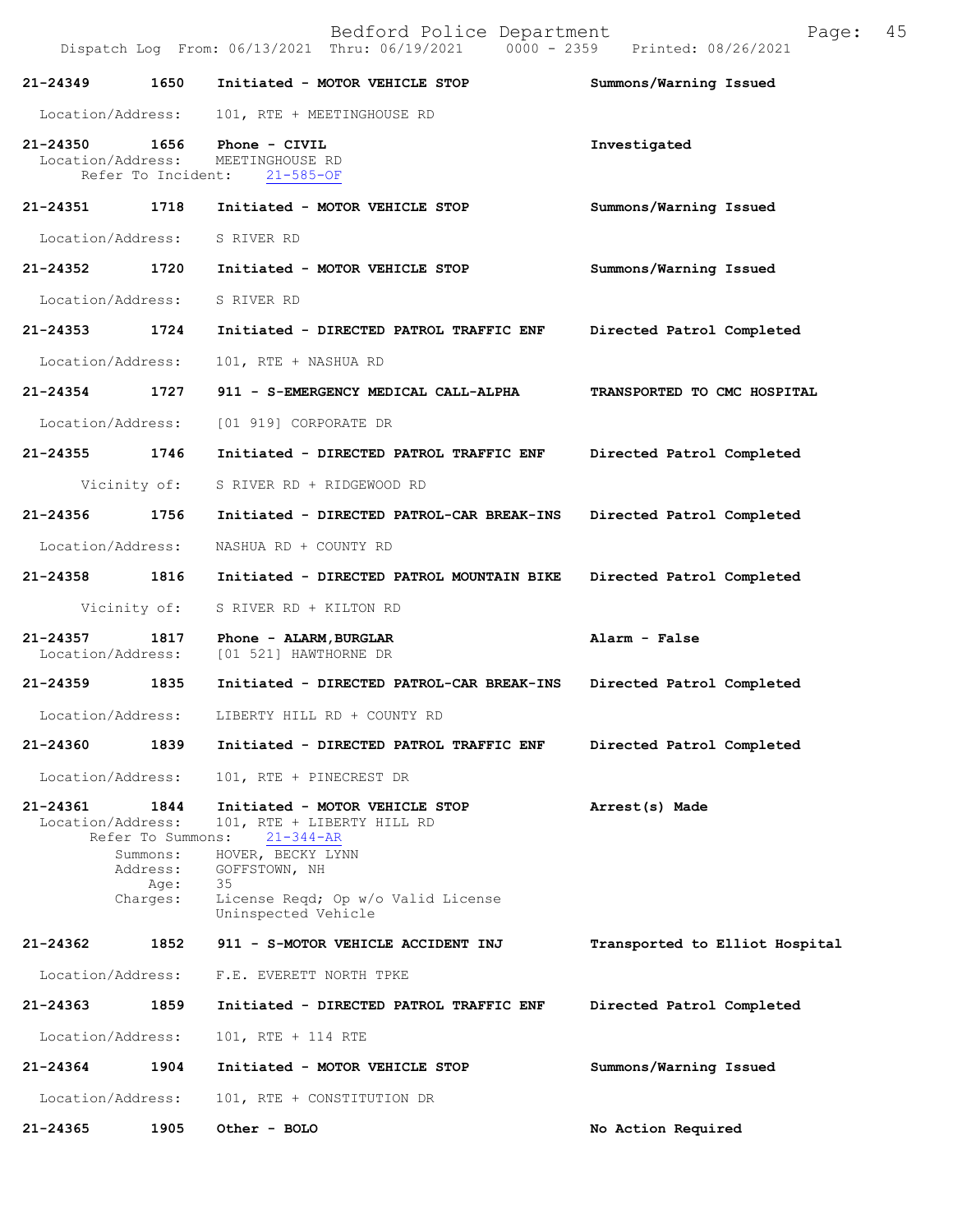|                                           |      | Location: [03] GOFFSTOWN AREA                        |                           |
|-------------------------------------------|------|------------------------------------------------------|---------------------------|
| 21-24366 1919                             |      | Initiated - MOTOR VEHICLE STOP                       | Summons/Warning Issued    |
| Location/Address:                         |      | [01 L360] 101, RTE                                   |                           |
| 21-24367 1922                             |      | Initiated - MOTOR VEHICLE STOP                       | Summons/Warning Issued    |
| Location/Address:                         |      | 114 RTE + 101, RTE                                   |                           |
| 21-24368 1923                             |      | Initiated - DIRECTED PATROL-CAR BREAK-INS            | Directed Patrol Completed |
| Location/Address:                         |      | COUNTY RD + BACK RIVER RD                            |                           |
| 21-24369 1926<br>Location/Address:        |      | Phone - MOTOR VEHICLE COMPLAINT<br>BEDFORD CENTER RD | Investigated              |
| 21-24370 1936                             |      | Initiated - DIRECTED PATROL-CAR BREAK-INS            | Directed Patrol Completed |
| Location/Address:                         |      | [01 L1562] KILTON RD                                 |                           |
| $21 - 24371$<br>1955<br>Location/Address: |      | Phone - DOG COMPLAINT<br>[01 L1804] S RIVER RD       | Could Not Locate          |
| 21-24372 2001                             |      | Initiated - MOTOR VEHICLE STOP                       | Summons/Warning Issued    |
| Location/Address:                         |      | S RIVER RD + BACK RIVER RD                           |                           |
| 21-24373                                  | 2012 | Initiated - DIRECTED PATROL-CAR BREAK-INS            | Directed Patrol Completed |
| Location/Address:                         |      | [01 L2252] JENKINS RD                                |                           |
| 21-24374 2014                             |      | Initiated - MOTOR VEHICLE STOP                       | Summons/Warning Issued    |
| Location/Address:                         |      | S RIVER RD + MEETINGHOUSE RD                         |                           |
| 21-24375 2028                             |      | Initiated - DIRECTED PATROL-CAR BREAK-INS            | Directed Patrol Completed |
| Location/Address:                         |      | [01 1235] S RIVER RD                                 |                           |
| $21 - 24376$<br>Location/Address:         | 2029 | Phone - BURGLARY-IN PROGRESS<br>OLDE LANTERN RD      | Services Rendered         |
| 21-24377                                  | 2100 | Initiated - DIRECTED PATROL BURGLARY                 | Directed Patrol Completed |
| Vicinity of:                              |      | PALOMINO LN + PLUMMER RD                             |                           |
| 21-24378                                  | 2101 | Initiated - DIRECTED PATROL BURGLARY                 | Directed Patrol Completed |
| Location/Address:                         |      | WALLACE RD + N AMHERST RD                            |                           |
| 21-24379 2114                             |      | Initiated - DIRECTED PATROL DWI                      | Directed Patrol Completed |
| Location/Address:                         |      | 101, RTE + BEDFORD CENTER RD                         |                           |
| $21 - 24380$                              | 2127 | Initiated - DIRECTED PATROL BURGLARY                 | Directed Patrol Completed |
| Location/Address:                         |      | [01 L357] WHITE AVE                                  |                           |
| 21-24381                                  | 2133 | Initiated - DIRECTED PATROL DWI                      | Directed Patrol Completed |
| Vicinity of:                              |      | S RIVER RD + KILTON RD                               |                           |
| 21-24382                                  | 2138 | Initiated - MOTOR VEHICLE STOP                       | Summons/Warning Issued    |
| Location/Address:                         |      | S RIVER RD + PARK DR                                 |                           |
| 21-24384                                  | 2138 | Initiated - DIRECTED PATROL BURGLARY                 | Directed Patrol Completed |